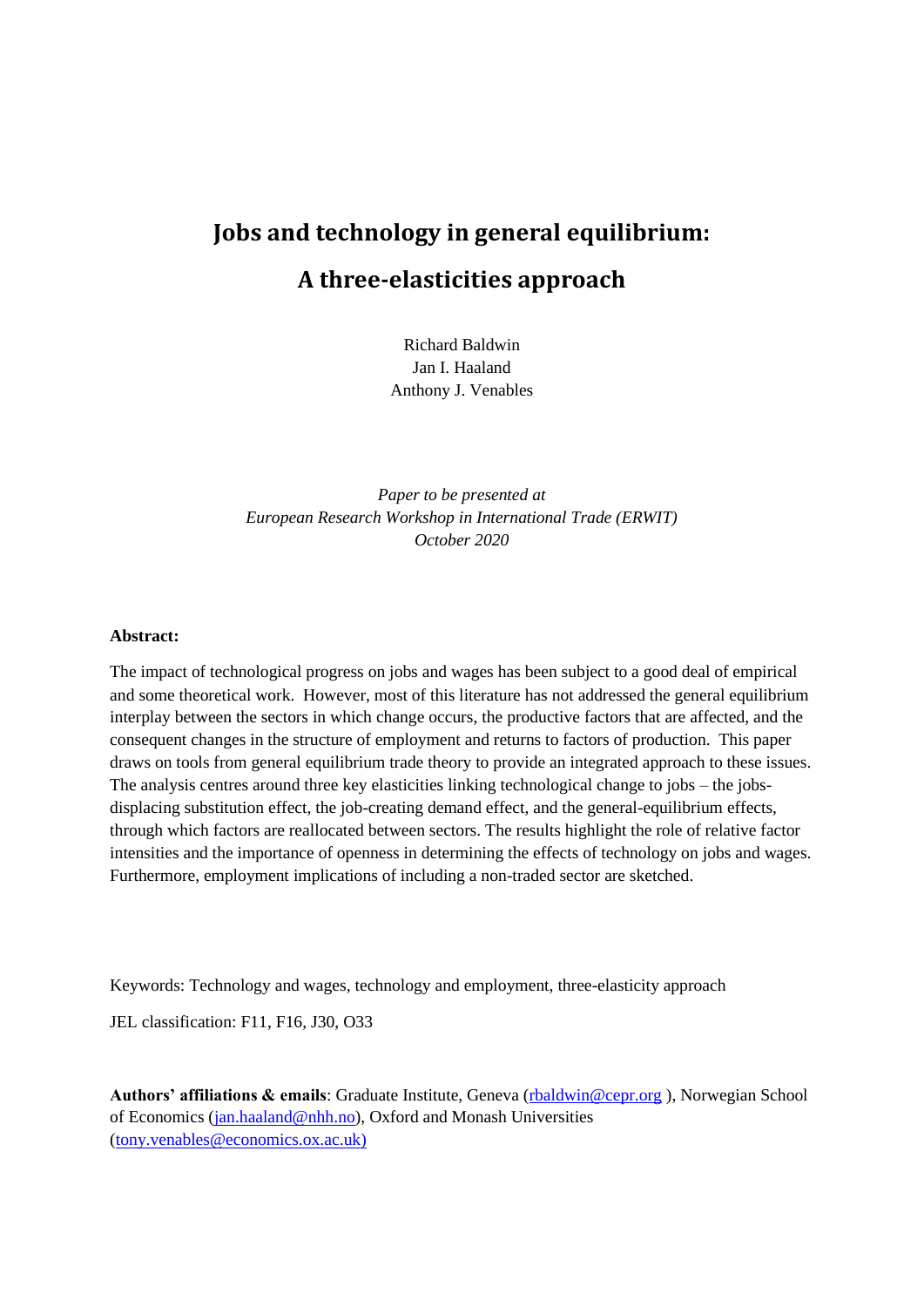# **1. Introduction.**

Technological progress has been a driver of aggregate prosperity but also a driver of labour market disruption in the advanced economies. Many adverse labour outcomes have been linked to technical change ranging from stagnant wages and the polarisation of employment patterns to destruction of middleclass jobs and rising inequality – especially in the US. Given this track record, the rapid advances in digital technology, machine learning, and advanced robotics have raised concerns about the future of work (Brynjolfsson and McAfee 2014, Ford 2015).The rich and varied research on these issues to date have naturally been dominated by empirical work. Theoretical research on the economic mechanisms underpinning the technology-labour link has been somewhat less rich and varied. Much of the theory has focused on the nature of the technological change and its interaction with different types of workers. The baseline settings assumed tend to be partial equilibrium, or general equilibrium setups with limited feedback possibilities.

This paper seeks to broaden the range of economic mechanisms considered in technology-labour research by embedding the investigation of technology's impact in a simple general equilibrium model that allows a full range of feedback mechanisms. This yields new insights, and suggests that empirical work should at the very least consider the interaction between the nature of the technological shock and the nature of the sector in which it occurs.

Investigation of the effects of technical progress on employment patterns and wages requires analysis at several different levels. The first is between different factors and the technology within the sector or firm. These are the first-order, direct effects. The second is cross-sector effects arising through product market interaction; technical progress will change costs and prices and this will cause switching of expenditure by final consumers and other users of affected products. The third is also across sectors, but through interactions in factor markets rather than the goods markets. The employment and wage effects of technical change depend as much on the characteristics of sectors that factors move to (or are drawn from) as they do on the characteristics of sectors where technical change occurs. All three levels interact in determining outcomes.

The extensive literature on the effects of technical change has devoted less attention to the third of these mechanisms than to the first two, and the contribution of this paper is to provide a relatively rich modelling of the general equilibrium of the entire economy, and thereby extend (and in some cases reverse) results that come from models with a simpler general equilibrium structure.

The first level – modelling the direct impact – is most simply done by assuming that technical change is factor augmenting, i.e. simply raises the efficiency of a particular factor or factors in some activities. Effects depend on the elasticity of substitution,  $\sigma$ , between those inputs in production that directly benefit from technical change and those that do not. Recent work has looked at richer modelling of technical change, for example developing models of task production (Acemoglu and Restrepo 2018), and task production together with the use of more efficient 'robots' (Graetz and Michaels 2018). The present paper works with factor augmentation and we discuss its relationship to these alternative approaches in section 2 of the paper.

The second level – demand switching – brings a further elasticity into play, and this is the price elasticity of demand,  $\varepsilon$ , for the output of affected activities. This effect is absent in single sector models such as the 'canonical model' of Acemoglu and Autor (2011). The interaction between these two levels – between the elasticity of substitution and elasticity of demand – is shown with particular clarity in Graetz and Michaels (2018) where technical progress in a sector creates or destroys jobs in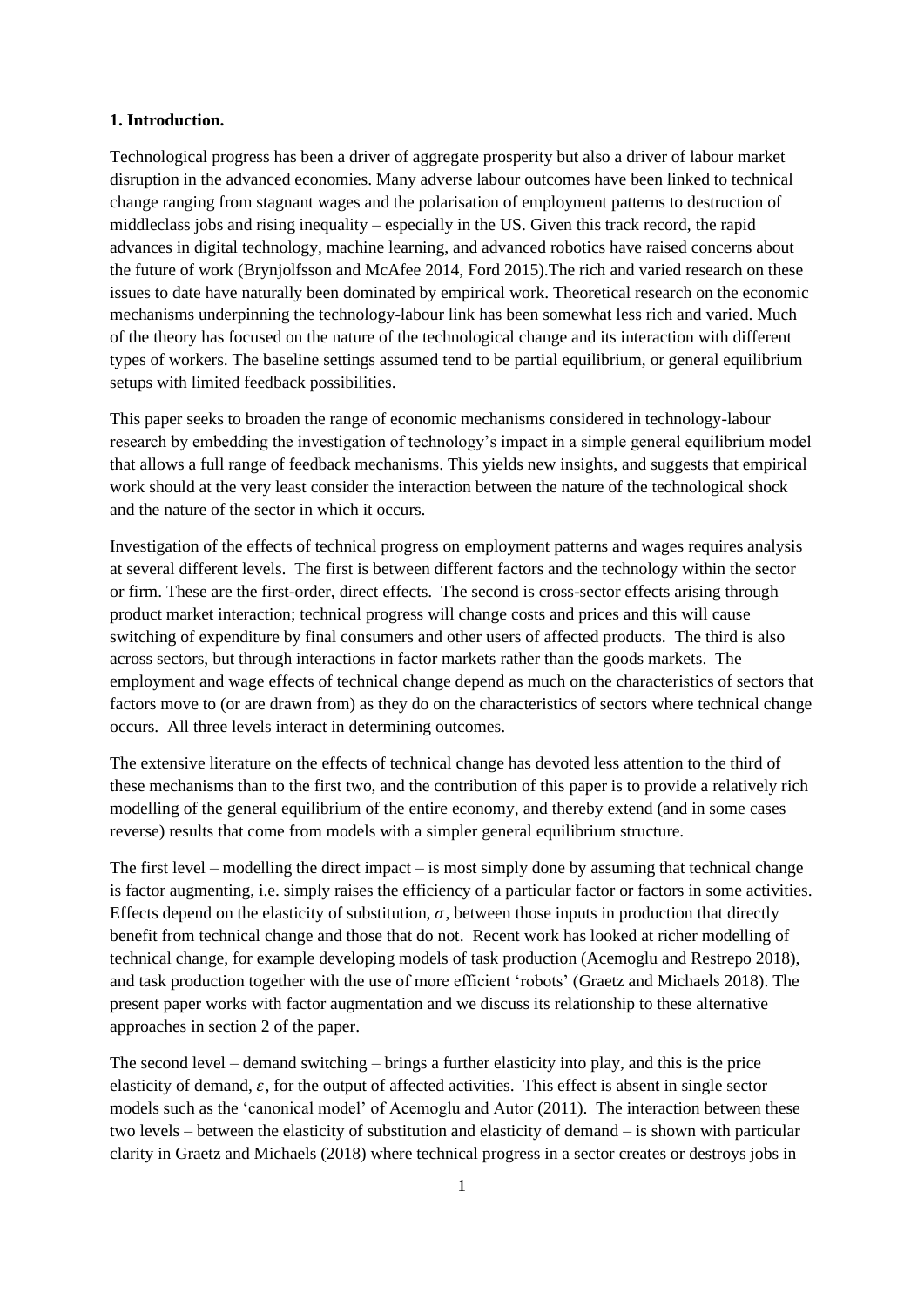the innovating sector according to the sign of the difference between the two elasticities,  $\varepsilon - \sigma$ , creating jobs where  $\varepsilon > \sigma$ .<sup>1</sup>

The third level is also across sectors, and through factor market interaction. If the economy has factors that move between sectors, then the impact of technical change on employment and on factor prices depends on the patterns of factor use in each sector. For example, suppose that demand is extremely elastic, so technical change tends to expand output and employment. If the technical change affects one factor (in all sectors) then the relative price of this factor increases, and we show that the movement of factors between sectors depends on sectors' relative factor intensities. If the technical change is in one sector (all factors), then employment of factors in the sector increases, but the change in relative factor prices depends on the relative factor-intensities of sectors where employment is expanding or contracting.

These factor market interactions are well-analysed in Heckscher-Ohlin trade theory where they are represented by the dual Rybczynski and Stolper-Samuelson relationships. In the present context, these relationships underpin the 'third elasticity' essential to understanding the factor market implications of technical change. The Rybczynski theorem of trade theory says that (under well-defined circumstances) an increase in the supply of one factor tends to expand the output of the sector that is intensive in its use. Moreover, the expansion is more than proportional, while other sectors will contract. In the present context the basic insight is that technical progress has similarities with changes in factor endowments.<sup>2</sup>

The primary contribution of this paper is to provide a systematic analysis of the effect of factor augmenting technical change on employment and relative wages when all three of these effects are present. We look at contexts in which one or both factors may be augmented in one or both sectors of a two-factor, two-sector economy, and derive explicit expressions for price, wage, and factor reallocation effects. Whereas most of the trade literature's analysis of the Heckscher-Ohlin model is undertaken with fixed product prices (the small open economy assumption) we generalise this to include the product prices changes which are caused by technical change.<sup>3</sup> We also discuss the importance of the trade regime – what goods are traded, what are not traded, and the pattern of trade – for understanding the impact of technical change.<sup>4</sup>

The next section of the paper, Section 2, sets up a simple benchmark model which we use both to introduce elements of the full model, and to link with existing literature on modelling technical change. Section 3 sets up the general equilibrium and its comparative statics, focusing on the role of

<sup>&</sup>lt;sup>1</sup> In a more general setting demand shifts would also include income effects and derived demands through intermediates and the input-output matrix

<sup>2</sup> The observation dates back to Jones (1965) and is sometimes referred to as Jones' equivalence.

<sup>&</sup>lt;sup>3</sup> Xu (2000) signs many of the relative wage effects, but does not look at factor reallocation or provide precise statements of conditions under which sign conditions hold. Dixit and Norman (1980) show how technical change can be analysed in their dual general equilibrium approach, focussing on trade and welfare effects. Jones (2000), building on Jones (1965), uses a model similar to ours; however, he models technical change differently, and does not focus on employment effects. Haskel and Slaughter (2002) focus on the effects of skill biased technical change (SBTC) on skill premia (relative wages) in a Heckscher-Ohlin model similar to ours, but they do not provide a full analysis of the interaction between effects.

<sup>&</sup>lt;sup>4</sup> This connects with the earlier debate about the impacts of trade vs technical change on wages, see Krugman (2000).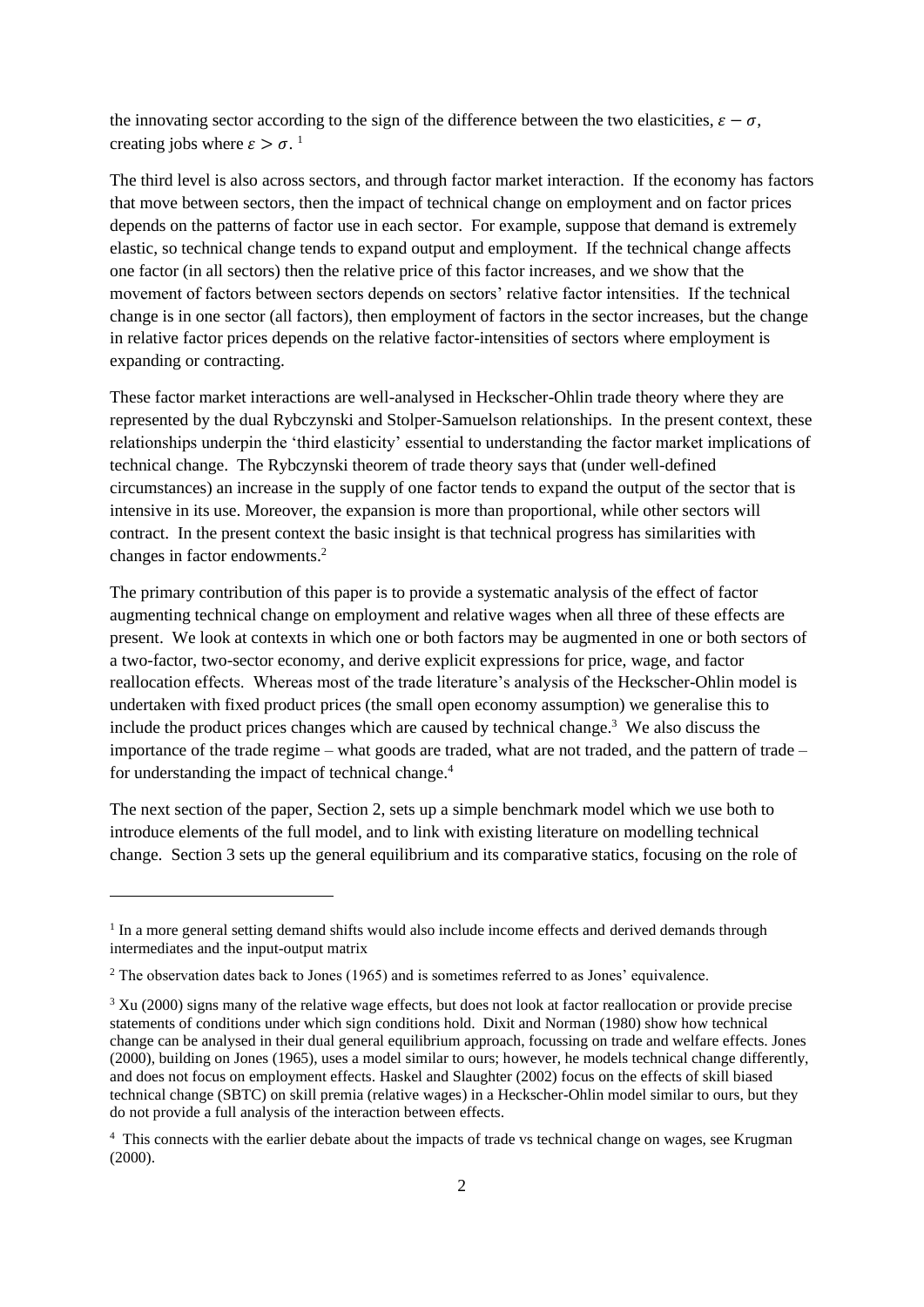the three elasticities, substitution, demand, and Rybczynski. In section 4 we look at the effects of technical change that is sector specific (augmenting both factors in one sector), factor specific (a single factor in both sectors), and both factor and sector specific. We draw out implications for the structure of employment and factor prices, pointing to the key role of the third elasticity, and to the very wide range of qualitative and quantitative outcomes that are possible. In section 5 we discuss various openeconomy issues, while section 6 concludes.

#### **2. Model preview and literature context.**

We start with the simplest model in order to introduce building blocks of our approach, derive some benchmark results, and connect with existing literature. Technical progress occurs in a sector (which we call sector 1) which uses two factors of production, A and B, to produce an output,  $X_1$ . The production function has constant returns to scale and takes the form  $X_1 = F(\alpha L_{A1}, L_{B1})$  where  $L_{A1}$ ,  $L_{B1}$  are quantities of each factor. Technical progress is, for the moment, assumed to just augment factor-A, with  $\alpha$  giving the efficiency of  $L_{A1}$ . The corresponding unit cost is, in equilibrium, equal to price, so  $p_1 = c(w_A/\alpha, w_B)$ , where  $w_A$  and  $w_B$  are wages of each factor. Totally differentiating the production and cost functions gives (with proportionate changes denoted ^),

$$
\hat{X}_1 = \omega_1 (\hat{L}_{A1} + \hat{\alpha}) + (1 - \omega_1) \hat{L}_{B1},
$$
\n(1)

$$
\hat{p}_1 = \omega_1(\,\hat{w}_A - \hat{\alpha}) + (1 - \omega_1)\hat{w}_B,\tag{2}
$$

where  $\omega_1$  is the cost share of factor-A in this sector. The definition of the elasticity of substitution between factors,  $\sigma > 0$ , is

$$
\sigma \equiv -\left[\frac{\hat{L}_{A1} + \hat{\alpha} - \hat{L}_{B1}}{\hat{w}_A - \hat{\alpha} - \hat{w}_B}\right], \quad \text{so } \left(1 - \frac{1}{\sigma}\right)\hat{\alpha} = \hat{w}_A - \hat{w}_B + \left(\hat{L}_{A1} - \hat{L}_{B1}\right)/\sigma. \tag{3}
$$

What are the wage and employment effects of this technical progress?

In the simplest case, the canonical model of Acemoglu and Autor (2011), there are two factors and a single sector (sector 1) which fully employs the economy's fixed endowment of each labour type. Thus  $\hat{L}_{A1} = \hat{L}_{B1} = 0$  and it follows immediately, from (3), that the "sign test" for the relative wage change depends on a single elasticity,  $sign(\hat{w}_A - \hat{w}_B) = sign(\sigma - 1)$ . In words, factor augmentation brings a direct increase in the wage of the factor experiencing the progress (factor-A), and also a change in relative wages as the increased factor-A supply (in efficiency units) is combined with the fixed stock of factor-B. If the two factors are gross substitutes ( $\sigma > 1$ ) this change in relative wage is small, so the net effect on  $\hat{w}_A - \hat{w}_B$  is positive. If they are gross complements ( $\sigma < 1$ ) the effect is larger, reducing  $w_A/w_B$ .<sup>5</sup> The individual wage effects can be seen from (2) and (3) to be  $\hat{w}_A$  =  $(\sigma + \omega_1 - 1)/\sigma$ ) $\hat{\alpha}$  and  $\hat{w}_B = (\omega_1/\sigma)\hat{\alpha}$ , holding  $p_1$  constant. Thus B-type labour always gains from augmentation of A-type labour, and A-type labour gains as long as  $\sigma + \omega_1 > 1$ .

Graetz and Michaels (2018) show that a second elasticity matters when demand considerations are introduced. This is accomplished in our model by adding a second sector which uses factor-B (sector 2, the rest of the economy, assumed to be the numeraire). The sectors are linked in two ways, which

<sup>5</sup> This also illustrates the difference between factor-saving and factor-using technical progress. A factor-A augmenting technical change ( $\hat{\alpha} > 0$  in this case) is *factor-A saving* if it at unchanged factor prices reduces the relative use of factor A in the sector, while it is *factor-A using* if it increases the relative use of factor A. From (3) it follows that  $\hat{\alpha}$  is factor-A saving for  $\sigma < 1$ , and factor-A using for  $\sigma > 1$ .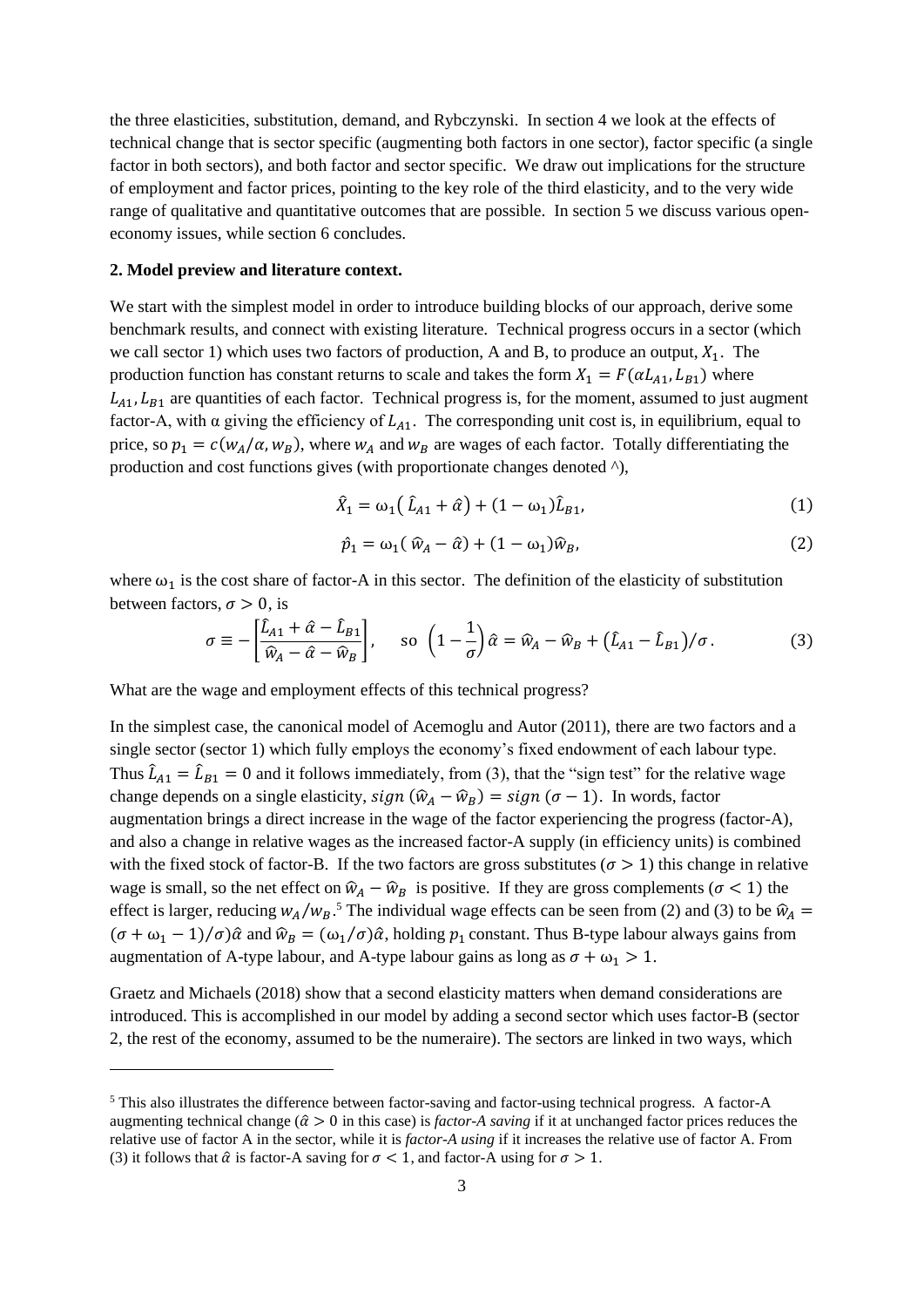we model in a simple (and, for the moment) ad hoc way. One is substitution in demand which, in its simplest form (quasi-linear preferences) with price elasticity  $\varepsilon$ , is

$$
\hat{X}_1 = -\varepsilon \hat{p}_1. \tag{4}
$$

The other is that both sectors use factor-B, and we suppose that this generates an elasticity of factor-B supply to sector 1 which we denote  $\zeta$ , so

$$
\hat{L}_{B1} = \zeta \hat{w}_B. \tag{5}
$$

If we furthermore take factor-A to be specific to sector 1, we have  $\hat{L}_{A1} = 0$ . Equations (1) – (5) can be solved to give explicit expressions for the impact of factor-A augmentation on wages and sector 1 employment,

$$
\widehat{w}_A = \frac{(\sigma - 1)(\varepsilon + \zeta) + \omega_1(\varepsilon - \sigma)(1 + \zeta)}{\sigma \varepsilon + \zeta[(1 - \omega_1)\sigma + \omega_1 \varepsilon]} \widehat{\alpha}, \qquad \widehat{w}_B = \frac{\omega_1(\varepsilon - \sigma)\widehat{\alpha}}{\sigma \varepsilon + \zeta[(1 - \omega_1)\sigma + \omega_1 \varepsilon]},\tag{6}
$$

$$
\hat{L}_{A1} = 0, \qquad \qquad \hat{L}_{B1} = \frac{\zeta \omega_1 (\varepsilon - \sigma) \hat{\alpha}}{\sigma \varepsilon + \zeta [(1 - \omega_1)\sigma + \omega_1 \varepsilon]}
$$
\n<sup>(7)</sup>

These expressions depend on the share of factor-A in sector 1,  $\omega_1$ , and on three elasticities: substitution between factors within a sector,  $\sigma$ , substitution in demand between sectors,  $\varepsilon$ , and supply of factor-B to sector 1,  $\zeta$ .

Focussing on the first two of these elasticities, we set  $\zeta = 0$ , so intersectoral interactions operate entirely via demand substitution. By inspection of (6), with  $\zeta = 0$ , the relative wage effects are as before,  $sign(\hat{w}_A - \hat{w}_B) = sign(\sigma - 1)$ , but the individual wage effects now depend on the interplay of two elasticities. In Graetz and Michaels (2018), the factor experiencing the progress are 'robots' (our factor A), and the other factor are workers (our factor B).<sup>6</sup> With  $\zeta = 0$ , (6) implies  $\hat{w}_B =$  $\omega_1(\epsilon - \sigma) \hat{\alpha}/\epsilon \sigma$ , so workers gain when the demand responsiveness,  $\epsilon$ , exceeds the intra-sectoral factor substitution,  $sign(\hat{w}_B) = sign(\varepsilon - \sigma)$ . The change in the robots' reward is  $\hat{w}_A$  =  $[\varepsilon(\sigma-1)+\omega_1(\varepsilon-\sigma)]\hat{\alpha}/\varepsilon\sigma$ , so the technical progress raises their reward if  $\varepsilon > \sigma > 1$ .

Graetz and Michaels (2018) assume perfectly mobile labour between sectors,  $\zeta = \infty$  in our notation, and hence  $\hat{w}_B = 0$ , and focus on the employment effect. In this case we see from (7) that  $\hat{L}_{B1} =$  $\omega_1(\epsilon-\sigma)\hat{\alpha}/[(1-\omega_1)\sigma+\omega_1\epsilon]$ , thus confirming the two-elasticity result of Graetz and Michaels.<sup>7</sup>

The general 'three elasticity' case arises when  $\zeta \neq 0$  and  $\zeta \neq \infty$ . Continuing to view factor-A as robots, the impact on workers' wages involves all three elasticities; however, the sign test still gives

<sup>6</sup> Graetz and Michaels (2018) develop a model with a continuum of industries each of which produces using multiple tasks. Some industries are robot-using, in the sense that a fraction of tasks can be undertaken by robots, the remainder by labour. Technical progress can take the form of a reduction in the price of robots, and they derive the result that employment in robot-using industries increases if  $\varepsilon - \sigma > 0$ , where  $\sigma$  is the elasticity of substitution between tasks (and hence between robots and labour).

 $^7$  Autor and Dorn (2013) model technical progress as a continuous fall in the price of computers, and show how that will affect the demand for low-skilled labour to routine tasks in goods production versus manual work in the services sector. In the simplest version of their model, with only one type of labour, they reach a similar elasticity condition for whether labour will move to or from the sector in which more efficient computers can substitute for labour.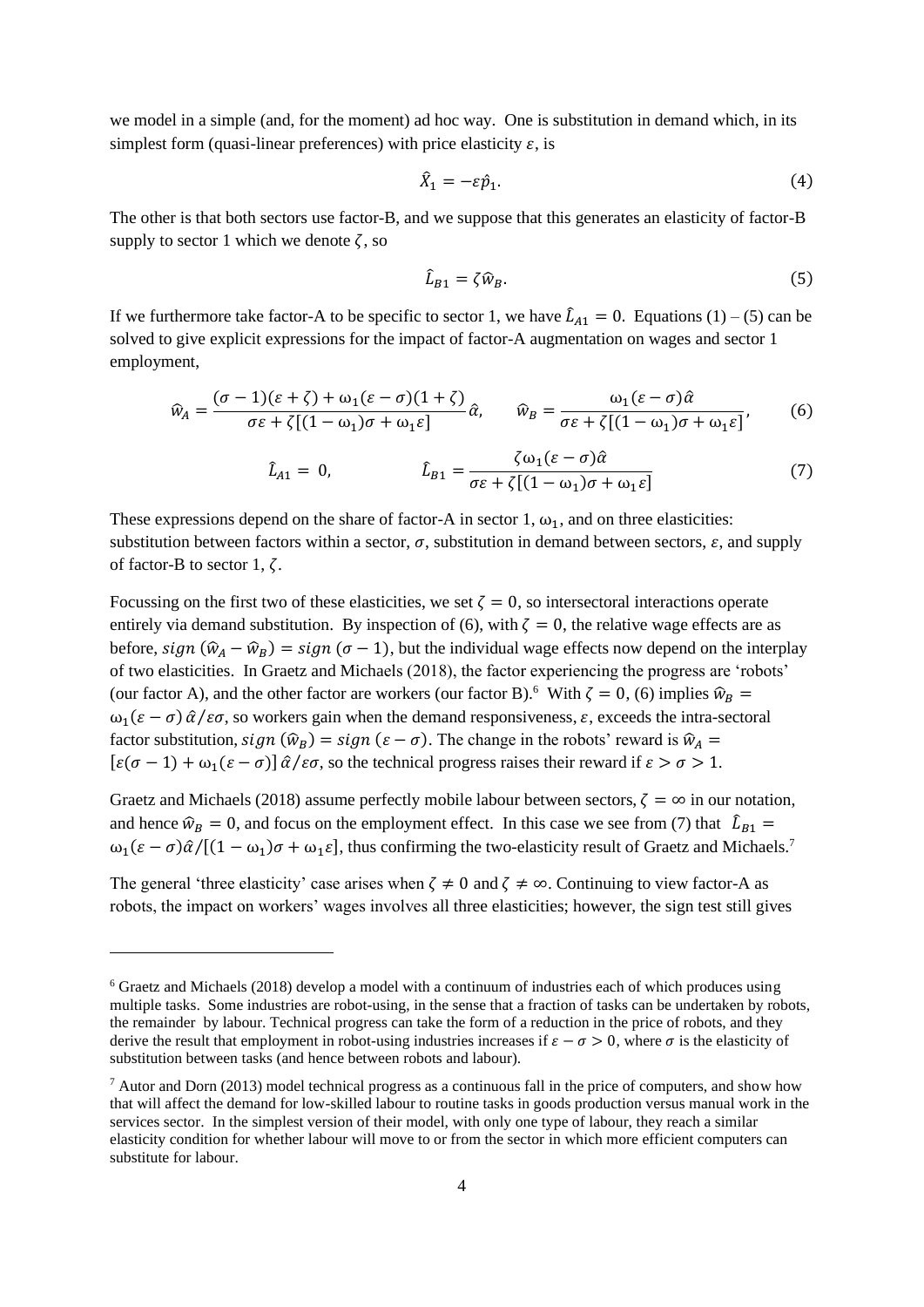$sign(\hat{w}_B) = sign (\varepsilon - \sigma)$ , as long as  $\zeta \geq 0$ ;  $\zeta$  only affects the magnitude of the change in this case. For the employment effect, on the other hand, we have  $sign(\hat{L}_B) = sign(\zeta(\varepsilon - \sigma))$ . In simple general equilibrium models  $\zeta$  is always positive, but in richer models (section 3) there is a critical interaction between the nature of the technological progress and the nature of the sector in which it occurs, so the analogue of  $\zeta$  can be positive or negative. In such cases, all three elasticities matter in determining the sign as well as the magnitude of the impact of technological progress.

Following sections of this paper set out and analyse such a model where both sectors are fully specified. Factor supply elasticities come from the Rybczynski elasticity of trade models, which itself depends on shares of each factor in each sector. We fully characterise the responses of employment and factor prices to each combination of factor and sector specific technical changes.

Before moving to this, we discuss two alternative approaches to modelling technical progress. Haskel and Slaughter (2002) study skill-biased technical change (SBTC) in a two-sector open economy model similar to ours. Their focus is on whether the sector-bias or factor-bias of technical change is more important for skill premia (relative wage effects). However, rather than to model technical progress as factor augmentation, they model SBTC as an exogenous change in the share of skilled labour in a CES production function in one or both sectors. While general equilibrium mechanisms are similar to the model we present in section 3, below, our focus is different, as we study relative employment as well as relative wage effects, and derive specific results focussing on three key elasticities in determining these effects.

A task-based approach is adopted by Acemoglu and Restrepo (2018a, 2018b, 2019) in which technical progress takes two main forms. One is that tasks that were performed by labour become automated, principally requiring capital. The other is that new labour-using tasks emerge. The net effect on wages depends on the balance between these forces. The base-line modelling of this involves shifting weights on automated (capital using) and non-automated (labour using) tasks in a CES production function<sup>8</sup>. This is similar to a model with augmentation of the two factors, where augmentation terms are weights on the factor inputs, and therefore provides an attractive interpretation of factor augmentation. Their approach involves a single sector, so does not address the cross-sectoral interactions that are the focus of this paper.

These examples illustrate various ways in which the modelling of technical progress can be enriched to accommodate automation and the effects of more efficient robots. However, our main focus will be on general-equilibrium goods and factor market interactions, and to highlight that, we work with factor-augmenting technical progress in the sections below.

## **3. General equilibrium: the three elasticities**

We now develop this approach into a fully specified  $2x2$  general equilibrium model, familiar from Heckscher-Ohlin (HO) trade theory, and derive the effects of technical progress on employment and wages. Results depend on three elasticities, including the Rybczynski elasticity, giving the relationship between the supply of goods and the endowment of factors of production, and its dual, the Stolper-Samuelson elasticity giving the relationship between goods prices and factor prices. The setting allows technical progress to augment efficiency in different combinations of factors and

<sup>8</sup> Hence, the approach could be seen as providing a micro foundation for the the modelling of SBTC in Haskel and Slaughter (2002).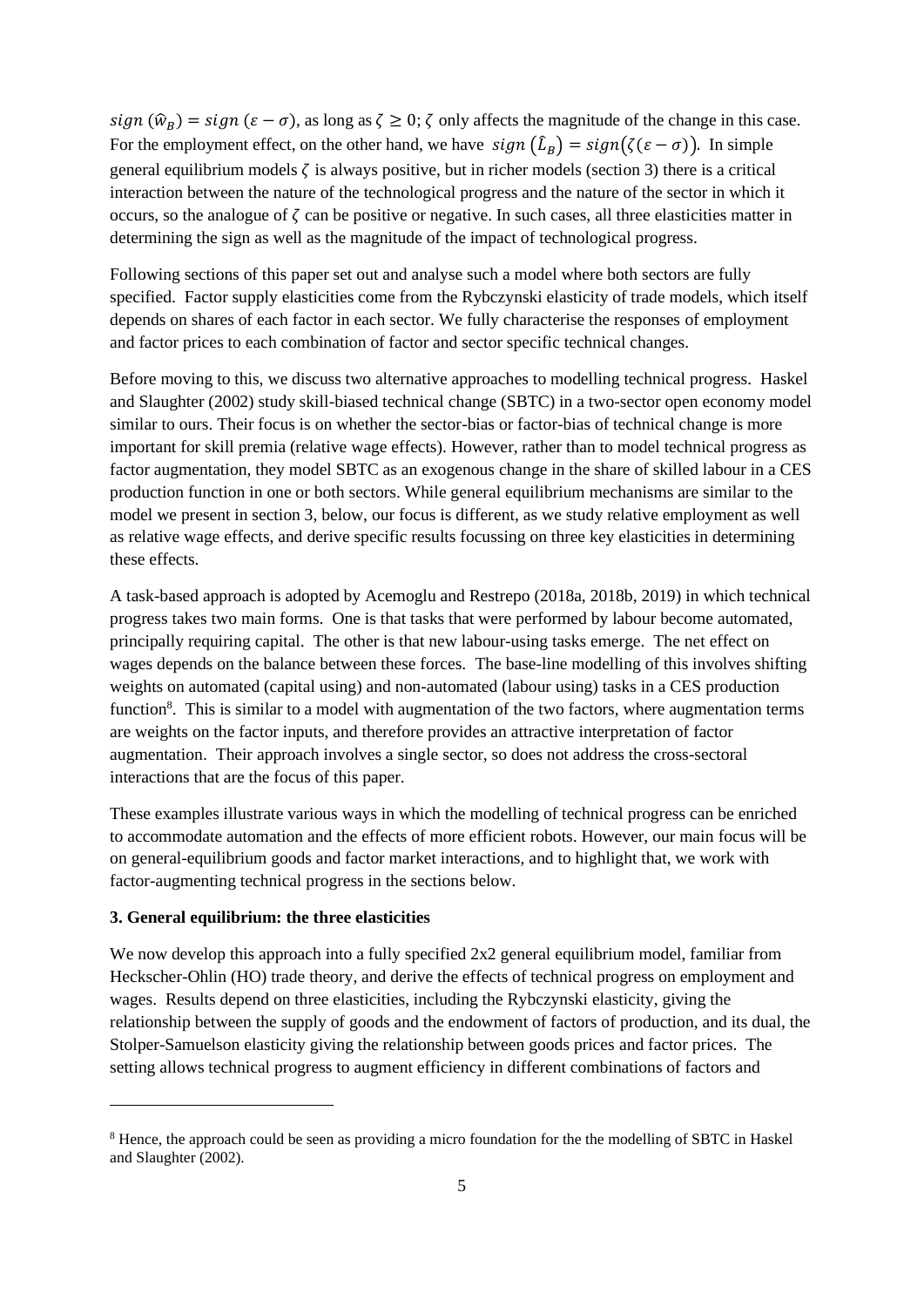sectors. We start by setting out the analytics for a general case, and then move to specific combinations in order to establish our main results.

There are two sectors,  $s = 1, 2$ , and two factors,  $f = A$ , B, which can be thought of as different types of labour. Production has constant returns to scale and is described by unit cost functions  $c_s$  =  $C_s(w_A/\alpha_{As}, w_B/\alpha_{Bs})$  and production functions  $X_s = F_s(\alpha_{As}L_{As}, \alpha_{Bs}L_{Bs})$ , these containing factor and sector specific efficiency levels  $\alpha_{fs}$ . The economy's endowment of factor *f* is fixed at level  $L_f$  and full employment of factors means that factor inputs in each sector,  $L_{fs}$ , satisfy  $L_{f1} + L_{f2} = L_f$ ,  $f = A, B$ . Demand for goods is derived from the homothetic utility function of a representative consumer, so relative demand is a function of relative prices,  $X_1/X_2 = (p_1/p_2)^{-\varepsilon}$ , with elasticity  $\varepsilon$ . With perfect competition and constant returns, price equals average cost, so  $p_s = c_s$ .

We are interested in the impact of exogenous technical changes, the  $\hat{\alpha}_{fs}$ 's, on labour market outcomes (wage and employment effects). Using standard 'exact hat algebra' techniques on the three equilibrium conditions – the pricing, employment, and market-clearing conditions – and the production functions, we get four sets of 'equations of change' linking the technology shocks to changes in the endogenous variables.

$$
\hat{p}_s = \omega_s (\hat{w}_A - \hat{\alpha}_{As}) + (1 - \omega_s)(\hat{w}_B - \hat{\alpha}_{Bs}), \qquad s = 1, 2,
$$
\n(8)

$$
\hat{X}_s = \omega_s \left( \hat{L}_{As} + \hat{\alpha}_{As} \right) + (1 - \omega_s) \left( \hat{L}_{Bs} + \hat{\alpha}_{Bs} \right), \qquad s = 1, 2, \tag{9}
$$

$$
\nu_f \hat{L}_{f1} + (1 - \nu_f) \hat{L}_{f2} = \hat{L}_f = 0, \qquad f = A, B,
$$
 (10)

$$
\hat{X}_1 - \hat{X}_2 = -\varepsilon(\hat{p}_1 - \hat{p}_2) \tag{11}
$$

where  $\omega_s \equiv w_A L_{As}/p_s X_s$  is the cost-share of factor-A in industry *s*, and  $v_f \equiv L_{f1}/L_f$  is the employment-share of factor *f* in sector-1. Sectoral differences in factor-usage intensities are critical to the third elasticity, so it is important to note that differences in the cost-shares of factor-A in sector 1 versus 2,  $\omega_1 - \omega_2$ , and difference in the employment-shares of factor-A and B in sector 1,  $v_A - v_B$ , are two sides of the same coin. They always have the same sign and are equivalent ways of representing factor-intensity differences.<sup>9</sup>

The final equations are the definition of the elasticity of substitution between factors,  $\sigma_s$ , that relates relative demand for factors (measure in effective units) to the effective relative wage

$$
\sigma_{s} \equiv -\left[\frac{(\hat{L}_{As} + \hat{\alpha}_{As}) - (\hat{L}_{Bs} + \hat{\alpha}_{Bs})}{(\hat{w}_{A} - \hat{\alpha}_{As}) - (\hat{w}_{B} - \hat{\alpha}_{Bs})}\right], \qquad s = 1, 2.
$$
 (12)

These five sets of linear equations, (8) to (12), together with a numeraire, determine the ten changes in the endogenous variables  $\hat{p}_s$ ,  $\hat{X}_s$ ,  $\hat{L}_{fs}$ , and  $\hat{w}_f$ . Explicit solutions can be derived (Appendix 1), and in what follows we draw out the central results. To simplify expressions, we assume that the elasticity of substitution is the same in both sectors,  $\sigma_1 = \sigma_2 = \sigma$ , and we focus on relative effects.

<sup>&</sup>lt;sup>9</sup> The shares  $v_f$  and  $\omega_s$  are linked by the relative sizes of the sectors and the factor intensity of each. The relationship takes the form  $v_A = s\omega_1/\overline{\omega}$ ,  $v_B = s(1 - \omega_1)/(1 - \overline{\omega})$  where *s* is the share of sector 1 in GDP, and  $\overline{\omega} \equiv s\omega_1 + (1 - s)\omega_2$  is the average cost share of factor-A in the economy.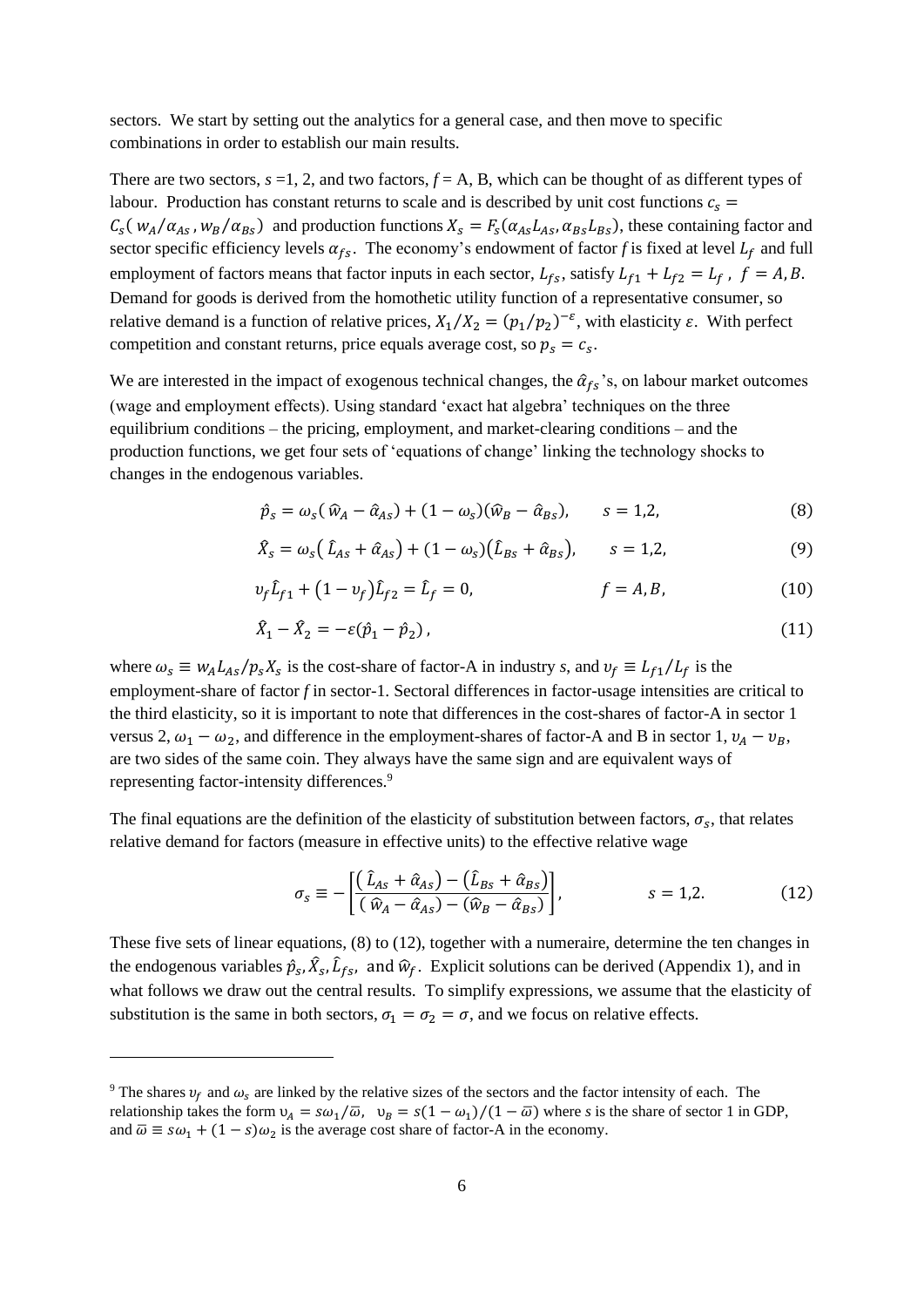The wage impacts can be illustrated by looking at the relative wage changes induced by the technical shock. From the sectoral price changes in (8), we get the proportional change in  $w_A/w_B$  as

$$
\Delta \widehat{w} = \beta_{SS} {\{\Delta \widehat{p} + \Delta \widehat{\chi}\}}
$$
 (13)

where  $\Delta \hat{w} \equiv \hat{w}_A - \hat{w}_B$  and  $\Delta \hat{p} \equiv \hat{p}_1 - \hat{p}_2$ , The first key feature of (13) concerns  $\beta_{SS}$ , which is the familiar Stolper-Samuelson elasticity from HO theory and is given by  $\beta_{SS} \equiv 1/(\omega_1 - \omega_2)$ . That is,  $\beta_{SS}$  is the proportional changes in relative wages generated by an exogenous proportional change in relative prices. Note that  $|\beta_{SS}| > 1$  since both  $\omega_s$ 's are fractions, but the sign depends on sectoral factor intensities. If sector 1 is A-labour intensive, then  $\beta_{SS} > 1$ , but if it is B-labour intensive,  $\beta_{SS} <$ −1.

The second key feature of (13) is the term  $\Delta \hat{\chi}$  which is the cost-saving bias of the technical shock and is given by  $\Delta \hat{\chi} \equiv \hat{\chi}_1 - \hat{\chi}_2$  where  $\hat{\chi}_s = \omega_s \hat{\alpha}_{As} + (1 - \omega_s) \hat{\alpha}_{Bs}$ . Expression (8) shows that  $\hat{\chi}_s$  is the direct cost-share weighted reduction of costs in sector *s*, i.e. when wages are held constant. Thus ∆χ̂ is the sector bias in the cost-savings. For example, if technical progress is greater in sector 1, say  $\hat{\alpha}_{A1}$  >  $\hat{\alpha}_{A2}$  and  $\hat{\alpha}_{B1} > \hat{\alpha}_{B2}$ , then cost-savings are biased to sector 1,  $\Delta \hat{\chi} > 0$ . If the progress is biased towards sector 2, then  $\Delta \hat{\chi} < 0$ . Taken together, the first and second features imply that the wage impact will depend upon the interplay of the sectoral factor-intensities and the technology's sectoral bias. Finally, any endogenous change in relative goods prices,  $\Delta \hat{p}$ , will also have a familiar Stolper-Samuelson effect on relative factor prices. These price effects are endogenous, and we come back to them below.

The employment effects depend upon the general equilibrium shift in the production mix. Working though the comparative statics (see Appendix 1), the change in relative supply is

$$
\Delta \hat{X} = \beta_{RY} \Delta V + \eta \Delta \hat{p}; \qquad \Delta V \equiv (1 - \sigma) \Delta \hat{\lambda} + \sigma \beta_{SS} \Delta \hat{\chi}.
$$
 (14)

In this expression  $\Delta \hat{X} = \hat{X}_1 - \hat{X}_2$ ,  $\beta_{RY} \equiv 1/(v_A - v_B)$ ,  $\eta \equiv \sigma(\beta_{RY}\beta_{SS} - 1) \ge 0$ , and  $\Delta \hat{\lambda} \equiv \hat{\lambda}_A - \hat{\lambda}_B$ , where  $\hat{\lambda}_f \equiv v_f \hat{\alpha}_{f1} + (1 - v_f) \hat{\alpha}_{f2}$ .

There are three salient features of (14). The first is  $\beta_{RY}$  which is the familiar Rybczynski elasticity from HO theory.<sup>10</sup> It gives the responsiveness of relative output to changes in the relative factor endowment in a model without technical change. As noted, the signs of  $\beta_{RY}$  and  $\beta_{SS}$  are always identical and  $|\beta_{RY}| > 1$ . We also introduce elasticity  $\eta$  which is the relative supply elasticity, i.e. the responsiveness of relative production,  $\Delta \hat{X}$ , to relative prices,  $\Delta \hat{p}$ , holding technology constant (as can be seen in eq. (14) taking  $\Delta\hat{V} = 0$ . This elasticity is not an independent parameter, as it takes the form  $\eta \equiv \sigma(\beta_{BY}\beta_{SS} - 1) \ge 0$ . However, it is sometimes useful in interpreting and simplifying expressions, and we note that as the sectoral factor intensities become more similar so  $\eta$  goes to infinity.<sup>11</sup>

<sup>&</sup>lt;sup>10</sup> The two elasticities  $\beta_{ss}$  and  $\beta_{BY}$  differ only because they are expressed as elasticities rather than derivatives (and expressed in terms of relative changes). Stolper-Samuelson derivatives give the changes in factor prices with respect to goods prices, and are equal to Rybczynski derivatives which give changes in outputs with respect to endowments. They are cross-partial derivatives of the GNP function, and thus equal by Young's theorem. The relationship between the two elasticities is  $\beta_{RY} = \beta_{SS}\overline{\omega}(1-\overline{\omega})/s(1-s)$ .

<sup>&</sup>lt;sup>11</sup> If factor intensities in each sector are very similar (i.e.  $|\omega_1 - \omega_2|$  and  $|v_A - v_B|$  are very small) then  $|\beta_{\text{RV}}|, |\beta_{\text{SV}}| \to \infty$  so, providing  $\sigma > 0$ , the elasticity of supply goes to infinity, i.e. the production possibility frontier (ppf) tends to linearity. If factor intensities are very different (tending to factor-sector specificity) then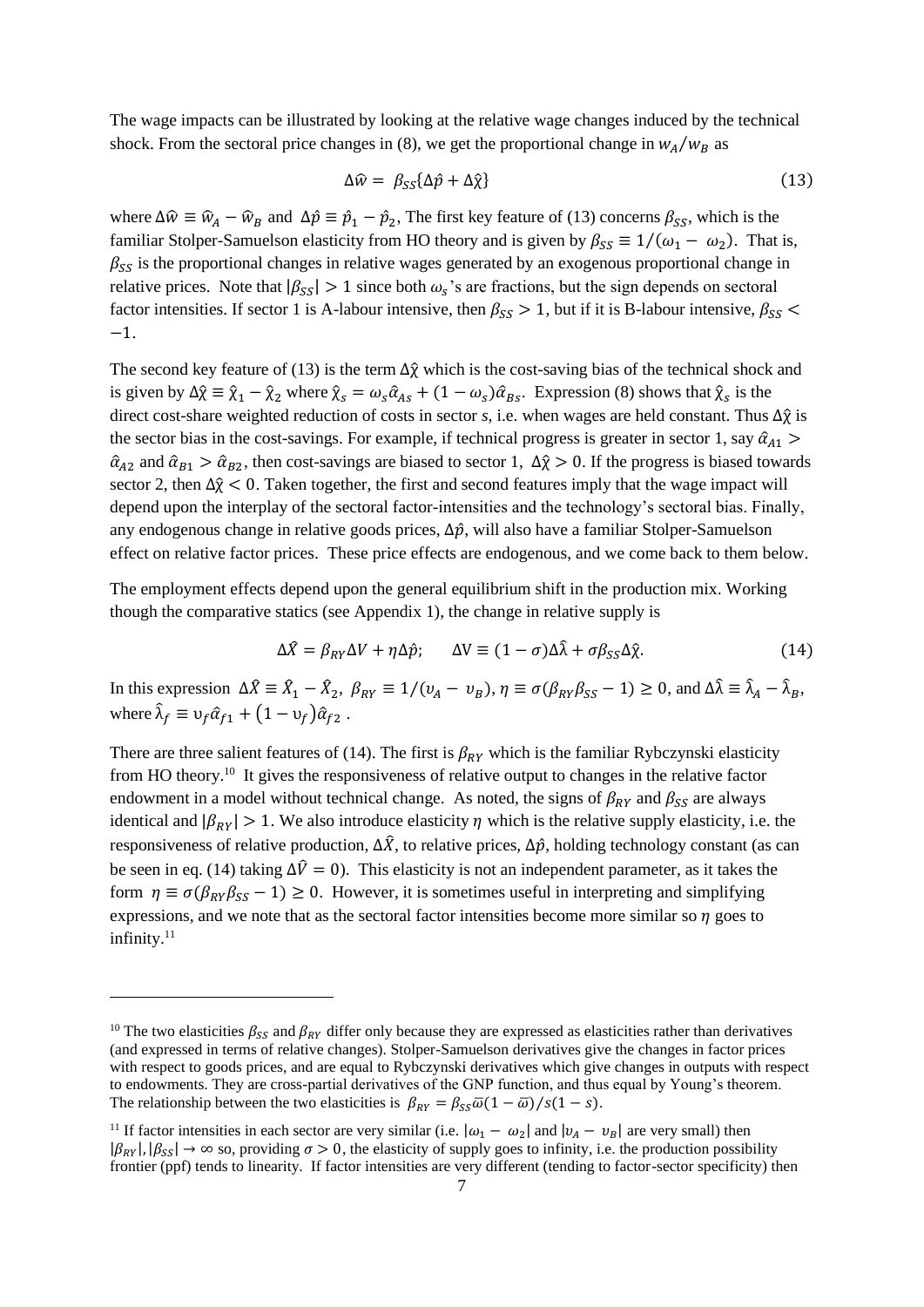The second feature is  $\Delta \hat{\lambda}$ . Note that  $\hat{\lambda}_f$  is the employment-weighted increases if effective units of labour type *f*. For A-labour, for example,  $\hat{\lambda}_A$  depends on the share of A employed in sector 1,  $\nu_A$ , and sector 2, 1 –  $v_A$ , as well as the size of the augmentations,  $\hat{\alpha}_{A1}$  and  $\hat{\alpha}_{A2}$ ; specifically,  $\hat{\lambda}_A = v_A \hat{\alpha}_{A1}$  +  $(1 - v_4)\hat{\alpha}_{42}$ . Thus  $\Delta \hat{\lambda}$  is the factor-bias of the technical change. For instance, if the progress only augments A-labour, then  $\Delta \hat{\lambda} > 0$ , while if it only augments B-labour,  $\Delta \hat{\lambda} < 0$ . Observe that  $\Delta \hat{\gamma}$  also enters the expression, so it is important to recall that  $\Delta \hat{\lambda}$  and  $\Delta \hat{\gamma}$  are not independent; they are two portrayals of the same technology shock.  $\Delta \hat{\lambda}$  picks up the impact of technology on the relative effective supply of factors, holding all else equal, while  $\Delta \hat{\chi}$  reflects the relative cost-saving aspects of the technology holding all else equal.

The third key feature of (14) is  $\Delta V$ . This is a collection of parameters and technology shocks that has a direct and intuitive interpretation. It is the 'relative-factor-endowment representation' of the technical change. To see this, note that if we considered a relative endowment change with static technology, the analogue to (14) would be  $\Delta \hat{X} = \beta_{RY} \Delta \hat{L} + \eta \Delta \hat{p}$ , where  $\Delta \hat{L} \equiv \hat{L}_A - \hat{L}_B$ , In other words, as far as (14) is concerned, we can find a change in relative endowments with static technology that is equivalent to any given technology shock with static endowments; ∆V gives the equivalence.

There are three elements of  $\Delta V$  when writing it out as  $\Delta V = \Delta \hat{\lambda} - \sigma \Delta \hat{\lambda} + \sigma \beta_{\rm sc} \Delta \hat{\chi}$ . The first reflects the direct impact of the technology shock on the relative supply of factors (measured in effective units). The second and third terms capture factor substitution in the sectors due to the impact of technical change on the effective relative wages,  $(w_A/\alpha_{As})/(w_B/\alpha_{Bs})$ . The elasticity of substitution determines the strength of these effects.  $12$ 

The general equilibrium employment responses are given by the labour demand functions and the adding-up condition (10). The labour demand changes are, as usual, linked to the technical changes, output changes, and own-product price changes (Appendix 1). Differencing the labour demands in sector 1 and 2, and focussing on proportional changes,  $\hat{L}_{fs}$ , we have

$$
\Delta \hat{L}_f = \Delta \hat{X} + \sigma \Delta \hat{p} - (1 - \sigma) \big( \hat{\alpha}_{f1} - \hat{\alpha}_{f2} \big)
$$
(15)

where  $\Delta \hat{L}_f \equiv \hat{L}_{f1} - \hat{L}_{f2}$ . Since total employment of each factor is constant, the signs of these relative changes also give us the signs of absolute changes, i.e.  $sign(\Delta \hat{L}_f) = sign(\hat{L}_{f1}) = -sign(\hat{L}_{f2})$ ,  $f =$  $A, B$ .

To close the model, we solve the relative supply equation, (14), and the relative demand equation, (11), for  $\Delta \hat{p}$ . This yields

 $|\beta_{\text{pv}}|, |\beta_{\text{cs}}| \rightarrow 1$  and the relative elasticity of supply,  $\eta$ , goes to zero.

 $12$  The second reflects the substitution towards the augmented factor due to the reduced effective relative price at given factor prices. For instance, an increased relative productivity of factor A in sector 1,  $\hat{\alpha}_{A1}$ , implies that the sector becomes more A-intensive in its production techniques, with the size of the shift intermediated by the degree of factor substitution,  $\sigma$ . The third term reflects the indirect impact that technical change has on the relative wage (holding goods prices constant), and thus on the relative intensity of factor usage in both sectors. For instance, if  $\Delta \hat{\chi} > 0$ , so the technology shock is biased towards sector 1, and sector 1 is A-labour intensive, so  $\beta_{ss} > 1$ , then the effective relative wage of A will tend rise and this will tend to make both sectors less Aintensive.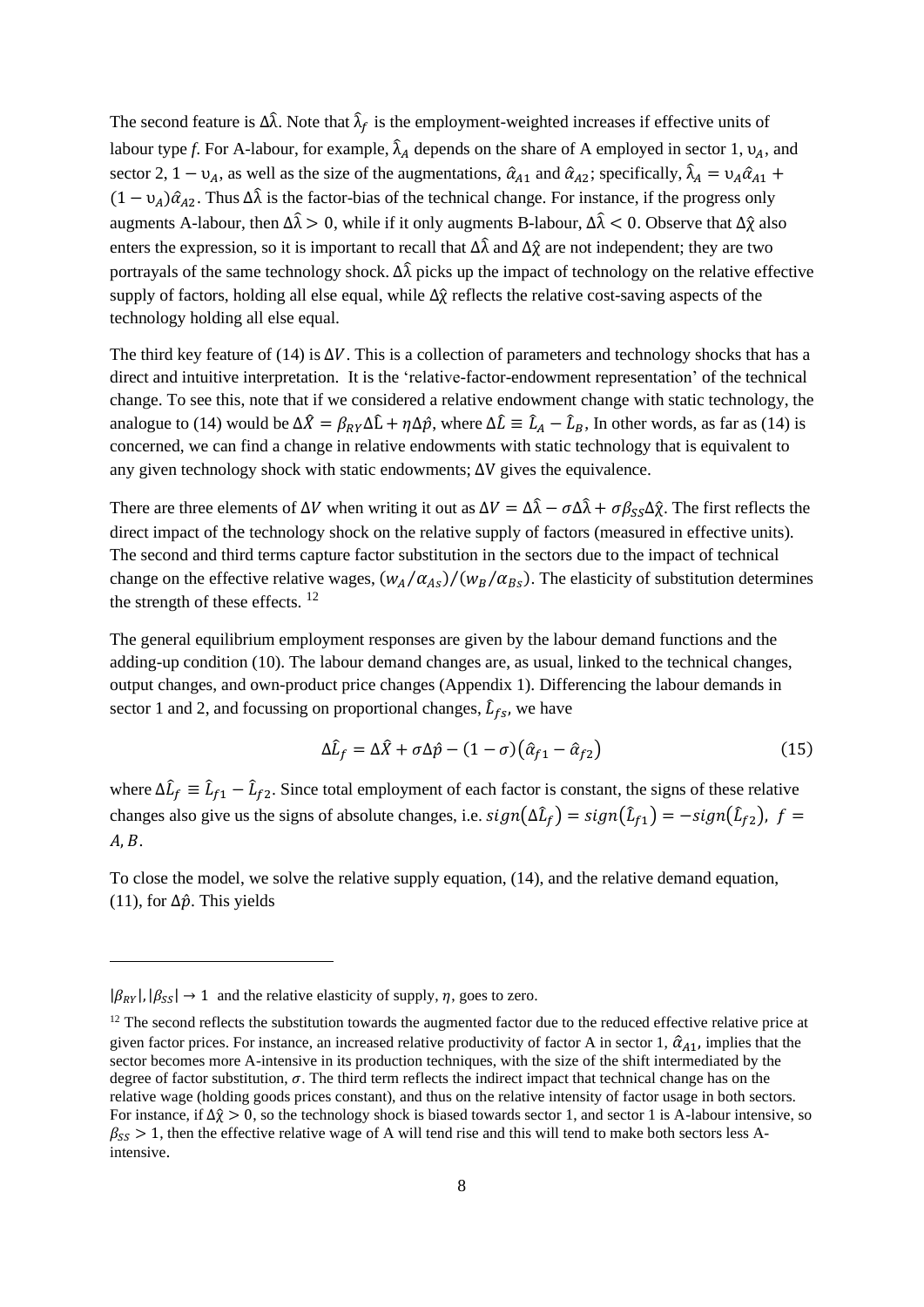$$
\Delta \hat{p} = \frac{-\beta_{Ry}}{\varepsilon + \eta} \Delta V. \tag{16}
$$

Note that the sign of the relative price change depends upon the nature of the shock,  $\Delta V$ , and the nature of the sectors,  $\beta_{Rv}$ . For instance, if the technology acts like a relative increase in the supply of A labour, and sector 1 is relatively A-labour intensive, then the relative price of good 1 will fall. The magnitude of this general equilibrium effect is mitigated by the general equilibrium demand and supply elasticities  $\varepsilon + \eta$ .

## **3.1 The one, two, and three elasticity approaches.**

The expressions (13) and (15), where  $\Delta \hat{p}$  is given by (16), reveal the impact of technical change on relative wages and employment patterns. The closed-form responses of wages and employment patterns are

$$
\Delta \widehat{w} = \frac{-\beta_{SS}\beta_{Ry}}{\varepsilon + \eta} \Delta V + \beta_{SS}\Delta \widehat{\chi}, \quad \Delta \widehat{L}_f = \frac{(\varepsilon - \sigma)\beta_{Ry}}{\varepsilon + \eta} \Delta V + (\sigma - 1)(\widehat{\alpha}_{f1} - \widehat{\alpha}_{f2}) \tag{17}
$$

The connections are complex since there are direct effects and general equilibrium feedback effects. The direct, or 'on impact' effects, of factor augmenting progress are twofold: an increase in the supply of effective units of labour, and a change the wage per effective unit of labour. Both of these produce first-order responses in output, prices, and wages – as well as secondary, general equilibrium effects. The general equilibrium effects operate via i) factor substitution within sectors, ii) labour reallocation across sectors, iii) cost-driven price changes (and hence wage changes), and iv) product substitution in consumption.

To clarify mechanisms, we abstract momentarily from some of the secondary effects by assuming away factor substitution within sectors (by taking  $\sigma = 0$ ), and price-related general equilibrium feedback by taking  $\Delta \hat{p} = 0.13$  The labour market effects are then simply

$$
\Delta \widehat{w} = \beta_{SS} \Delta \widehat{\chi}, \qquad \Delta \widehat{L}_f = \beta_{RY} \Delta \widehat{\lambda} - (\widehat{\alpha}_{f1} - \widehat{\alpha}_{f2}) \tag{18}
$$

The expression for  $\Delta\hat{w}$  shows that in this case, the relative wage effect depends only upon the nature of the shock and the third elasticity,  $\beta_{\rm SS}$ , relating to factor reallocation across sectors. This clearly illustrates the interplay between the nature of the technology shock and the nature of the sector in which it occurs. The interplay is strongly reminiscent of Stolper-Samuelson theorem in that the relative wage will rise for the factor that is used intensively in the sector which is experiencing the greatest technology-induced cost savings. For example, if the cost savings is biased towards sector 1, so  $\Delta \hat{\chi} > 0$ , then the factor used intensively in sector 1 gains relative to the other factor. However, unlike the Stolper-Samuelson theorem, there is no need for one factor to lose; some forms of technical change can raise both wages.

The expression for  $\Delta \hat{L}_f$ , when  $\sigma = \Delta \hat{p} = 0$ , has two terms, which reflect two very different mechanisms. This is most easily seen if we write (18) as  $(\hat{L}_{f1} + \hat{\alpha}_{f1}) - (\hat{L}_{f2} + \hat{\alpha}_{f2}) = \beta_{RY} \Delta \hat{\lambda}$ . Hence, the first term in (18) reflects the impact of shifting relative output on the pattern of employment

<sup>&</sup>lt;sup>13</sup> We can think of this as a ceteris paribus thought-experiment, or the small open economy case with Leontief technology.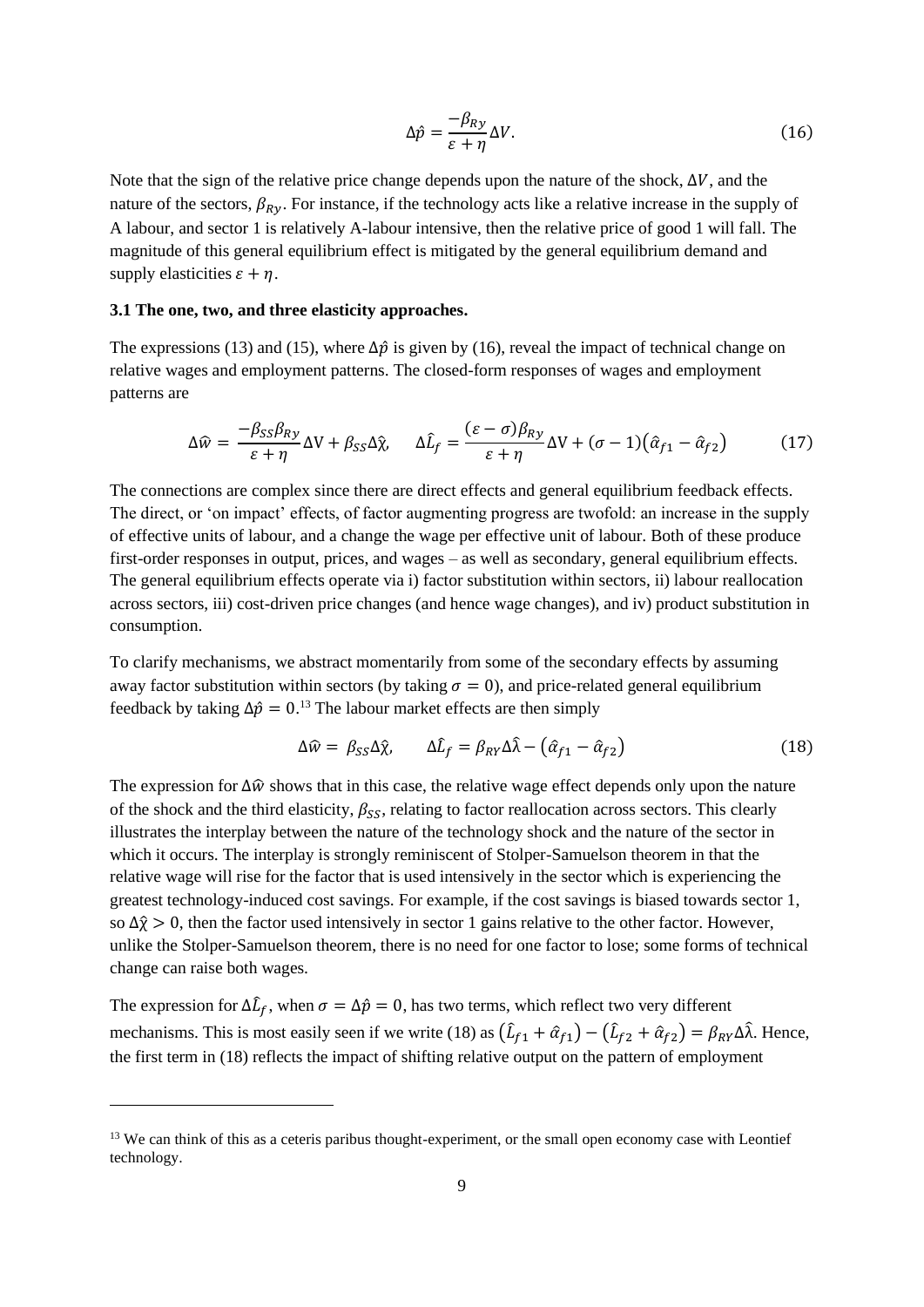measured in efficiency terms, since when  $\sigma = 0$ ,  $\Delta \hat{X} = \beta_{RY} \Delta \hat{\lambda}$ . Given the lack of factor substitution, an expansion of the relative output of sector 1 will tend to shift workers of both types from sector 2 to sector 1. This is a "pure" Rybczynski effect. The second term captures the direct impact of factor augmentation on the difference between actual employment and employment measured in efficiency units. If, for example the progress is only in A-labour and it is faster in sector 1, i.e.  $\hat{a}_{A1} > \hat{a}_{A2}$ , then even if  $\hat{L}_{A1} + \hat{\alpha}_{A1} > \hat{L}_{A2} + \hat{\alpha}_{A2}$ , we may have  $\hat{L}_{A1} < \hat{L}_{A2}$ , i.e. A-workers moving out of sector 1 and into sector 2. As the two terms in the employment equation in (18) may have opposite signs, illustrating the relationship is best done in the context of specific shocks (Section 4).

Allowing price changes ( $\Delta \hat{p} \neq 0$ ) but continuing to suspend factor substitution ( $\sigma = 0$ ), changes nothing for the employment shift,  $\Delta \hat{L}_f$  in (18). It does, by contrast, add a new influence on the wage change. Specifically

$$
\Delta \hat{w} = \frac{-\beta_{RY} \beta_{SS}}{\varepsilon} \Delta \hat{\lambda} + \beta_{SS} \Delta \hat{\chi}
$$
 (19)

The new term (the first term on the right-hand side) reflects the general equilibrium influence of the factor-bias aspect of the technology change on wages. For example, if the factor augmentation is biased towards A relative to B, so  $\Delta \hat{\lambda} > 0$ , then relative output will rise according to  $\Delta \hat{X} = \beta_{BY} \Delta \hat{\lambda}$ , which will depress the relative price of good 1 according to  $\Delta \hat{p} = -\Delta \hat{X}/\varepsilon$ . This, again, will tend to depress the relative wage according to the Stolper-Samuelson link,  $\Delta \hat{w} = \beta_{SS} \Delta \hat{p}$ . The first term is the combination of these mechanisms. Its sign is unambiguous since a relative increase in A labour will always result in a relative decline in A's wage, when all else is held constant. Once again, the two terms may have opposite signs, and illustrating the overall effect is best done in the context of specific shocks (Section 4).

Finally, allowing intra-sector factor substitution considerations back into the model ( $\sigma \neq 0$ ) opens the door to two additional general equilibrium feedback mechanisms. The first concerns the impact of the effective wage on the relative factor intensity in both sectors. This works through  $\Delta V$ , thus affecting the 'relative factor-endowment representation' of the technical change. For instance if the effective wage of A-labour falls – either because the relative wage of A falls,  $\Delta \hat{w}$  < 0, or because the technological progress is biased towards A-labour,  $\Delta \hat{\lambda} > 0$  – both sectors will find it optimal to employ a higher A-to-B labour ratio, giving a negative impact on ∆V. In general, the sign of the impact of σ on ΔV is given by  $sign (\beta_{ss} \Delta \hat{\chi} - \Delta \hat{\lambda})$ . This is a general equilibrium effect involving characteristics of the technical change as well as of the sectors; the next section will show examples of how we can sign this for specific cases. The second effect of  $\sigma$  is the standard labour-saving or labourusing effect that turns on whether  $\sigma < 1$  or  $\sigma > 1$ . If the elasticity of substitution is above unity, then the demand for effective units of labour will expand more than the factor augmentation and, in this case, additional workers will be demanded, not just more units of effective labour.

The key takeaway is that that labour market impact of technological progress depend upon three elasticities (not one or two as in the previous literature), and that the sign of the effects depends upon interactions between the nature of the shock and the nature of the sector and factor in which the shock is focused. These interactions bear a strong resemblance to the Stolper-Samuelson and Rybczynski theorems of trade theory.

To further illustrate develop the intuition for the general equilibrium mechanisms, we turn to illustrating the relationship in the context of specific shocks.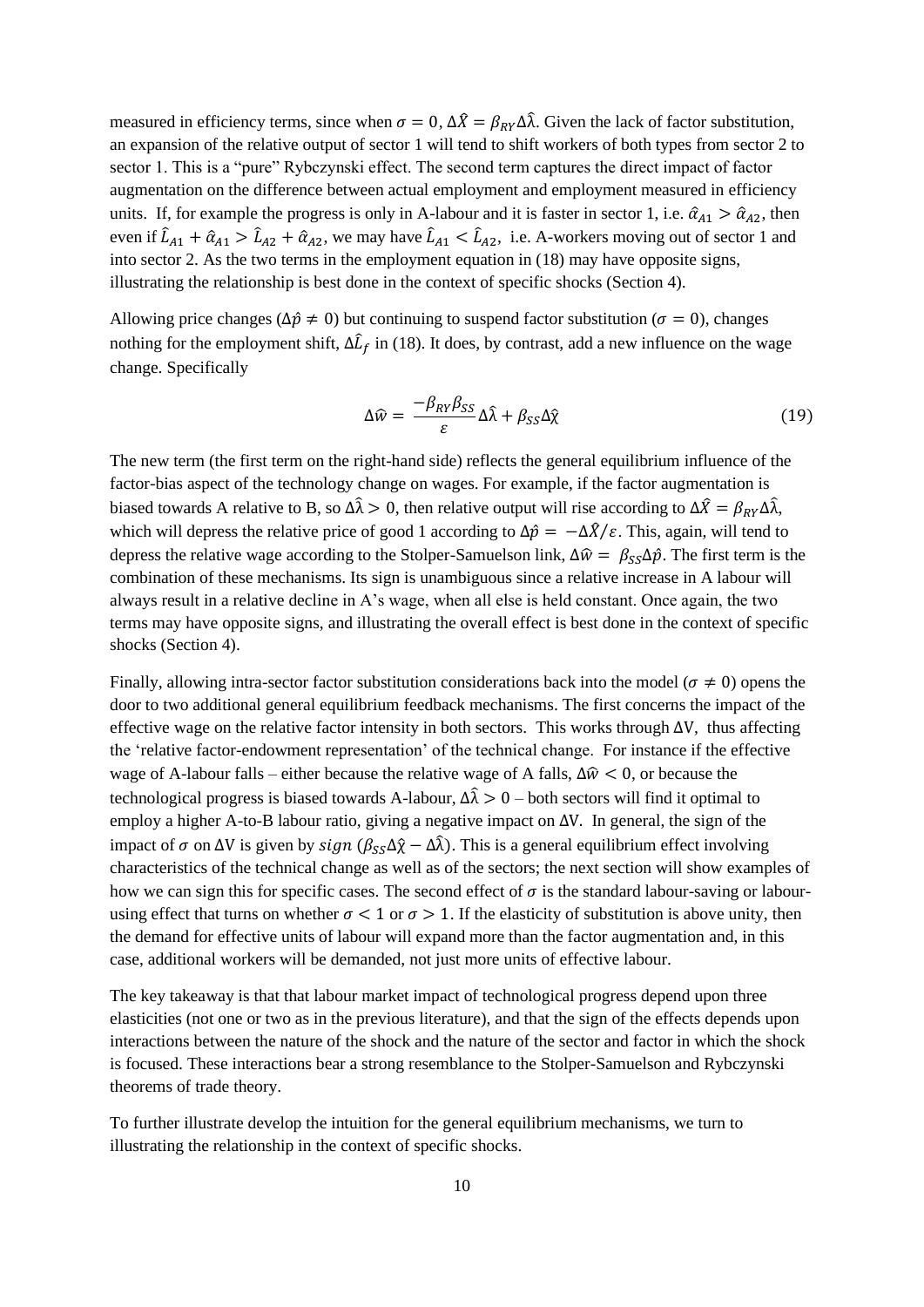#### **4. Labour market effects of technical progress.**

The expressions derived in the preceding section enable us to establish the effects of different types of technical change on prices, wages, output and employment. We look first at two combinations of change. Sector-specific augmentation, where both factors experience the same augmentation in one sector, while their efficiency in the other sector is unchanged. And factor-specific augmentation $14$ , where one factor experiences the same augmentation in both sectors, the other factor's efficiency held constant. We then turn to looking at the effects of a single sector and factor-specific change,  $\hat{\alpha}_{fs}$ . Unless otherwise stated, we will label sectors such that sector 1 is A-intensive, so  $\beta_{RY}$  and  $\beta_{SS} > 1$ .

# **4.1** Sector-1 specific progress:  $\hat{\alpha}_{A1} = \hat{\alpha}_{B1} = \hat{\alpha}_1 > 0$ :  $\hat{\alpha}_{A2} = \hat{\alpha}_{B2} = 0$ .

Sector 1 specificity is given by  $\hat{\alpha}_{A1} = \hat{\alpha}_{B1} = \hat{\alpha}_1 > 0$  and  $\hat{\alpha}_{A2} = \hat{\alpha}_{B2} = 0$ . This is sector 1 relative cost-saving,  $\Delta \hat{\chi} = \hat{\alpha}_1$ , while its factor-A saving effect depends on the relative factor intensity of the sectors,  $\Delta \hat{\lambda} = (\nu_A - \nu_B)\hat{\alpha}_1 = \hat{\alpha}_1/\beta_{Rv}$ . Hence, in this case we have  $\Delta V = (1 + \eta)\hat{\alpha}_1/\beta_{RV} > 0$ , and changes in endogenous variables are

$$
\Delta \hat{p} = -\frac{1+\eta}{\varepsilon+\eta} \hat{\alpha}_1 \le 0,\tag{16'}
$$

$$
\Delta \hat{w} = \beta_{SS} {\{\Delta \hat{p} + \Delta \hat{\chi}\}} = \beta_{SS} {\{\frac{\varepsilon - 1}{\varepsilon + \eta}\}} \hat{\alpha}_1,\tag{13'}
$$

$$
\Delta \hat{L}_A = \Delta \hat{L}_B = (\varepsilon - \sigma)(-\Delta \hat{p}) + (\sigma - 1)\hat{\alpha}_1 = \frac{\sigma + \eta}{\varepsilon + \eta} (\varepsilon - 1)\hat{\alpha}_1.
$$
\n(15')

The sign patterns from these equations are clear. The price effect is (weakly) negative. The wage effect depends on two elasticities; if  $\varepsilon > 1$ , then it is positive if  $\beta_{SS} > 0$ , i.e. it raises the price of the factor used intensively in the sector experiencing the technical progress. While the sign of the wage effect depends on factor intensities, the sign of the employment effect does not, with employment of both factors in the affected sector increasing if  $\varepsilon > 1$ , i.e. there is a powerful demand effect.

For magnitudes of effects, it is apparent that a higher demand elasticity,  $\varepsilon$ , reduces the size of the price fall (16'), so more of the effect of the technical change is passed through to wages (13'). More labour (of both types) is reallocated to the sector with the technical change, the more elastic is the demand curve  $(15')$ .

Factor market linkages operate through  $\beta_{RY}$  and  $\beta_{SS}$  each of which has larger absolute value the more similar are factor intensities in the two sectors. Recalling that  $\eta = \sigma(\beta_{RY}\beta_{SS} - 1)$ , extreme similarity implies a high price elasticity of supply. In this case, the relative price falls by the full amount of the factor augmentation (16', with  $\eta \to \infty$ ), relative wages do not change (13') and relative employment changes by  $(\epsilon - 1)\hat{\alpha}_1$ . Generally, the magnitude of the relative employment changes are larger the more similar are the sectors if  $\sigma < \varepsilon$  and vice versa if  $\sigma > \varepsilon$ . Hence, for high  $\varepsilon$ , for example for a small open economy, larger employment changes occur the more similar are the sectors' factor intensities.

<sup>&</sup>lt;sup>14</sup> This is related to analysis of skill-biased technical change (SBTC) in the literature.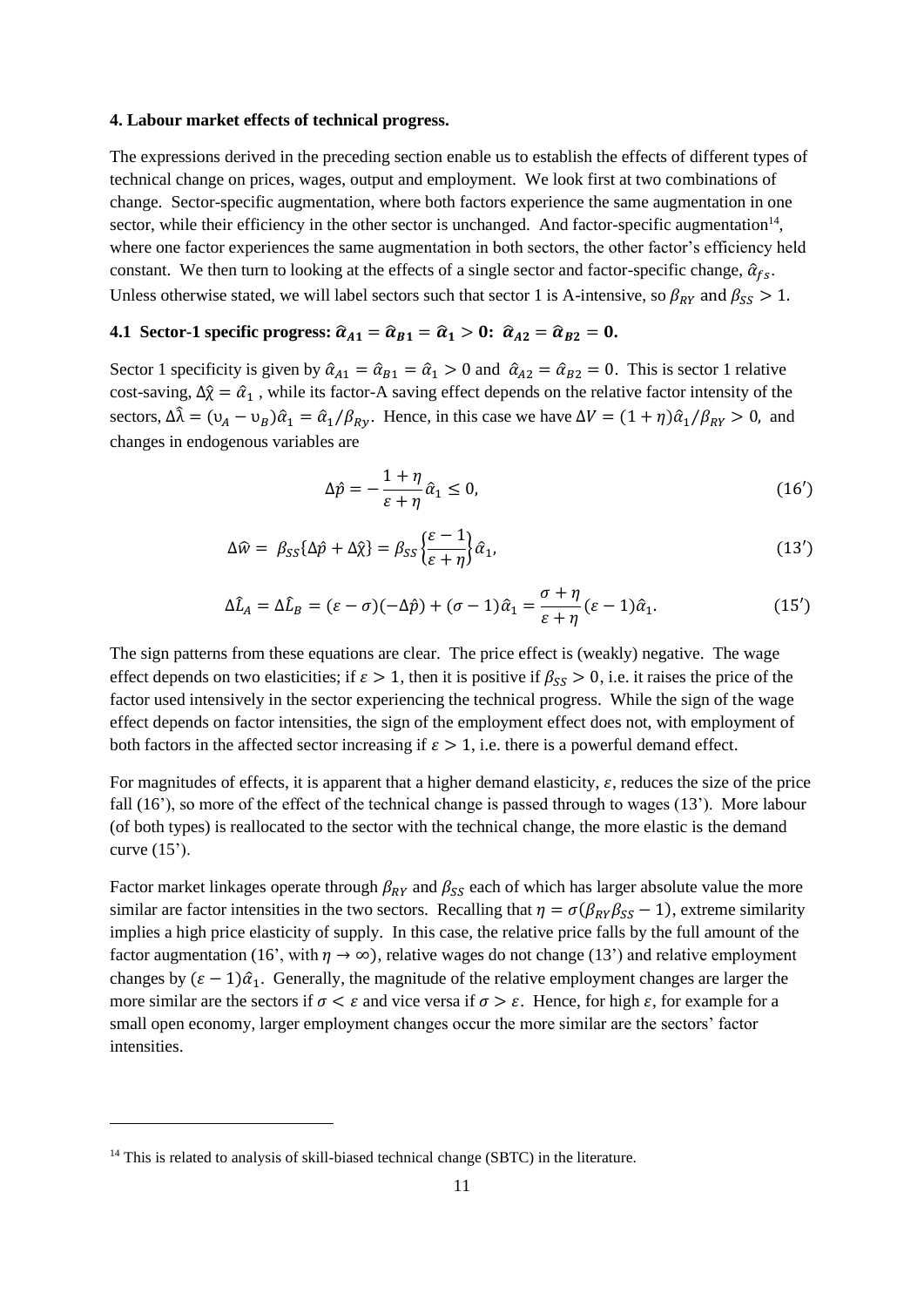# **4.2 Factor-A specific technological progress:**  $\hat{\alpha}_{A1} = \hat{\alpha}_{A2} = \hat{\alpha}_A > 0$ ,  $\hat{\alpha}_{B1} = \hat{\alpha}_{B2} = 0$ .

Factor-A specific augmentation in both sectors takes the form  $\hat{\alpha}_{A1} = \hat{\alpha}_{A2} = \hat{\alpha}_A > 0$ , leaving factor-B efficiency unchanged,  $\hat{\alpha}_{B1} = \hat{\alpha}_{B2} = 0$ . Cost- and factor-saving measures are then  $\Delta \hat{\chi} =$  $(\omega_1 - \omega_2)\hat{\alpha}_A = \hat{\alpha}_A/\beta_{SS}$  and  $\Delta\hat{\lambda} = \hat{\alpha}_A$ , so  $\Delta V = \hat{\alpha}_A > 0$ , i.e. as if the relative endowment of factor A increases by  $\hat{\alpha}_A$ .<sup>15</sup> Price, wage, and employment changes are

$$
\Delta \hat{p} = \frac{-\beta_{RY}}{\varepsilon + \eta} \hat{\alpha}_A,\tag{16'}
$$

$$
\Delta \widehat{w} = \beta_{SS} \{ \Delta \widehat{p} + \Delta \widehat{\chi} \} = \left[ -\frac{\beta_{RY} \beta_{SS}}{\epsilon + \eta} + 1 \right] \widehat{\alpha}_A = \left[ \frac{\epsilon - 1 + (\sigma - 1) \eta / \sigma}{\epsilon + \eta} \right] \widehat{\alpha}_A, \tag{13'}
$$

$$
\Delta \hat{L}_A = \Delta \hat{L}_B = (\varepsilon - \sigma)(-\Delta \hat{p}) = \frac{(\varepsilon - \sigma)\beta_{RY}}{\varepsilon + \eta} \hat{\alpha}_A.
$$
 (15'')

Does factor augmentation in a sector increase of decrease employment of the augmented factor in that sector? Since both sectors face the same wages and, for factor-specific technical change, the same change in factor efficiency, it must be the case that the change in relative employment across sectors is the same for both factors,  $\Delta \hat{L}_A = \Delta \hat{L}_B$ . Sector 1 expands and 2 contracts if  $(\varepsilon - \sigma)\beta_{RY} > 0$ , i.e. the direction of change depends on all three elasticities.

Technical progress in this case works as if it was an increase in the relative endowment of factor-A. There are two ways to restore general equilibrium: either by increasing output and employment in the A-intensive sector, or by increasing the A-intensity of one or both of the sectors. The first of these dominates if  $\varepsilon$  is large. From the Rybczynski theorem of trade theory we know that if goods prices are given (as in a small open economy case, or more generally with very high demand elasticity  $\varepsilon$ ), full employment is maintained by increased output of the A-intensive sector and contraction of other sectors; employment of both factors increases in the A-intensive sector<sup>16</sup>.

However, for a large (or closed) economy such changes in output affect goods prices. There is a fall in the relative price of the A-intensive good which decreases the price of factor-A (the Stolper-Samuelson theorem), hence increasing A-intensity in both sectors. To accommodate this change in factor-intensity, the A-intensive sector has to contract, losing employment of both factors to the Bintensive sector.<sup>17</sup> The dividing line between cases is  $\sigma = \varepsilon$ , as is clear from eqn. (15"). The third elasticity tells us which sector is A-intensive, with  $\beta_{Rv} > 0$ , if this is sector 1.

<sup>&</sup>lt;sup>15</sup> Note that in this case the two factor substitution elements of  $\Delta V$ ,  $\beta_{SS}\Delta\hat{\chi}$  and  $\Delta\hat{\lambda}$ , cancel each other, leaving  $\Delta V = \Delta \hat{\lambda} = \hat{\alpha}_A.$ 

<sup>&</sup>lt;sup>16</sup> As the Rybzynski theorem applies to changes in factor endowments, while we here study factor-specific technical progress, it should be noticed that for a small, open economy, the factor prices and factor intensities will remain unchanged *in efficiency units*, so so if  $\Delta \hat{p} = 0$  we have  $\Delta \hat{w} - \hat{\alpha}_A = 0$ ,  $\hat{L}_{As} + \hat{\alpha}_A - \hat{L}_{Bs} = 0$  in this case. To restore full employment of both factors, we need  $\Delta \hat{X} = \beta_{RY} \hat{\alpha}_A$ , and  $\Delta \hat{L}_A = \Delta \hat{L}_B = \Delta \hat{X}$ .

<sup>&</sup>lt;sup>17</sup> It is worth noting that  $\sigma$  enters the condition due to a general equilibrium mechanism through which relative factor prices adjust to changes in relative goods prices, thus inducing changes in factor intensities and a need for structural change. This differs from the  $\sigma$  effect in partial equilibrium models, where it captures the direct substitution between, for example, robots and labour, if robots become cheaper or more efficient.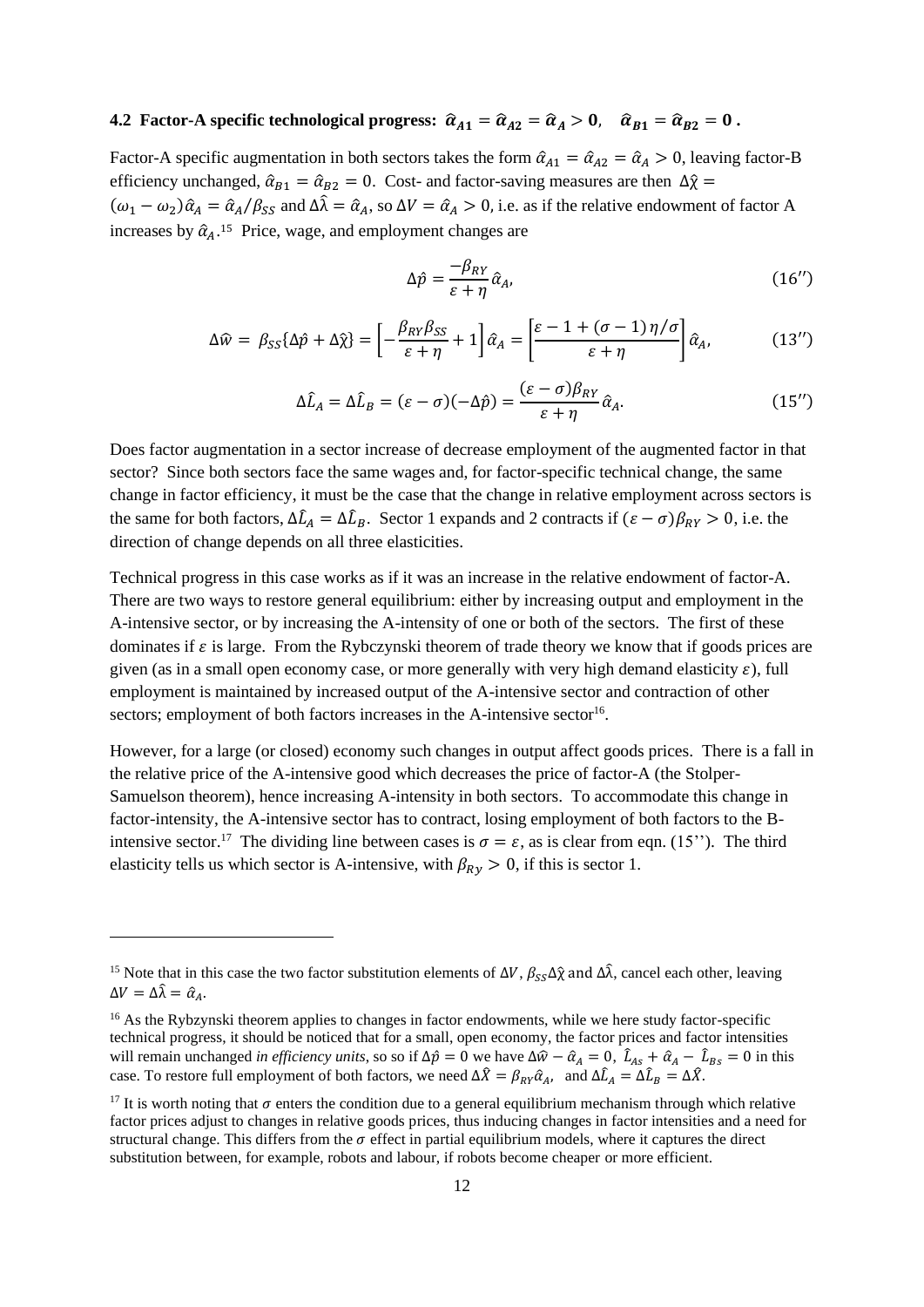The change in relative wages is ambiguous. The direct cost-saving effect of augmentation raises the wage of factor-A, although the relative wage per efficiency unit,  $\Delta \hat{w} - \hat{\alpha}_A$ , goes down as the price of good using factor A intensively falls. It is clear from (13") that for high values of  $\varepsilon$  the relative wage of A-labour will increase, the ultimate case being a small, open economy, for which we would have  $\Delta \hat{w} = \hat{\alpha}_A$ . For a large economy with low  $\varepsilon$ , the price effect may dominate, giving  $\Delta \hat{w} < 0$ . A sufficient condition for  $\Delta \hat{w} > 0$  is  $\varepsilon > 1$  and  $\sigma > 1$ ; while if both elasticities are less than unity, we have  $\Delta\hat{w}$  < 0. In other cases, the condition for  $\Delta\hat{w} > 0$  is  $\varepsilon - 1 > (1 - \sigma)\eta/\sigma$ . Recalling that  $\eta/\sigma =$  $\beta_{RY}\beta_{ss} - 1 > 0$ , the condition can be written  $\varepsilon > \beta_{RY}\beta_{ss} - \sigma(\beta_{RY}\beta_{ss} - 1)$  Hence, there is a trade-off between high demand elasticity and high elasticity of substitution, since both contribute to a positive impact on the use of A-labour at unchanged factor prices. The balance between these forces is sensitive to factor-intensity differences between sectors. If factor intensities are very similar, then  $\beta_{RY}\beta_{SS} \to \infty$  and  $\Delta\hat{w} \to (1 - 1/\sigma)\hat{\alpha}_A$ . If they are very different (tending to factor-sector specificity), then  $\beta_{RY} \beta_{SS} \rightarrow 1$  and  $\Delta \widehat{w} \rightarrow (1 - 1/\varepsilon) \widehat{\alpha}_A$ .

Finally, it is worth emphasising that these effects are qualitatively different from what a partial equilibrium approach would give. Since both sectors experience technical progress, a partial equilibrium model would give employment effects depending on  $\varepsilon - \sigma$  in each sector, so if they have the same elasticities, they would both face similar employment effects. In the general equilibrium model, on the other hand, there is always increased employment of both factors in one of the sectors, and reduced employment of both factors in the other, which being determined by the sign of  $\beta_{RY}$ .

Results for this and the previous case are tabulated in Table 1. The table highlights the role of the third elasticity ( $\beta_{RV}, \beta_{SS}$ ); when technical progress is sector-specific, the third elasticity determines the sign of the relative wage effect, while the relative employment effects are given from the sector specificity. When technical progress is factor-specific, on the other hand, the third elasticity determines the sign of the relative employment effects, while the relative wage effect is given by the factor specificity. The table also illustrates the importance of the demand elasticity in determining the signs of the relative wage and relative employment effects. Finally, it reveals that the elasticity of substitution in production only matters when technical progress changes the relative productivity of the two factors (in one or both sectors).

|                              | Sector-1 augmenting                                        |                                                       | <b>Factor-A augmenting</b>                                                         |                                                            |                                                       |
|------------------------------|------------------------------------------------------------|-------------------------------------------------------|------------------------------------------------------------------------------------|------------------------------------------------------------|-------------------------------------------------------|
| Relative factor<br>intensity | $\omega_1 > \omega_2$<br>$\beta_{R\gamma}, \beta_{SS} > 0$ | $\omega_1 < \omega_2$<br>$\beta_{Ry}, \beta_{SS} < 0$ |                                                                                    | $\omega_1 > \omega_2$<br>$\beta_{R\gamma}, \beta_{SS} > 0$ | $\omega_1 < \omega_2$<br>$\beta_{Ry}, \beta_{SS} < 0$ |
| $\varepsilon < 1$            | $\Delta \hat{L}_A = \Delta \hat{L}_B < 0$                  |                                                       | $\varepsilon < \sigma$                                                             | $\Delta \widehat{L}_A = \Delta \widehat{L}_B < 0$          | $\Delta \hat{L}_A = \Delta \hat{L}_B > 0$             |
| $\varepsilon < 1$            | $\Delta \hat{w} < 0$                                       | $\Delta\hat{w} > 0$                                   | $\varepsilon < \beta_{RY} \beta_{SS}$<br>$-\sigma(\beta_{RY}\beta_{ss}-1)$         | $\Delta\widehat{w} < 0$                                    |                                                       |
| $\varepsilon > 1$            | $\Delta \hat{L}_A = \Delta \hat{L}_B > 0$                  |                                                       | $\varepsilon > \sigma$                                                             | $\Delta \hat{L}_A = \Delta \hat{L}_B > 0$                  | $\Delta \hat{L}_A = \Delta \hat{L}_B < 0$             |
| $\varepsilon > 1$            | $\Delta \hat{w} > 0$                                       | $\Delta\widehat{w}$ < 0                               | $\varepsilon > \beta_{\rm RV} \beta_{\rm ss}$<br>$-\sigma(\beta_{RY}\beta_{ss}-1)$ | $\Delta\hat{w} > 0$                                        |                                                       |

**Table 1***: Relative employment and relative wage response to technical change*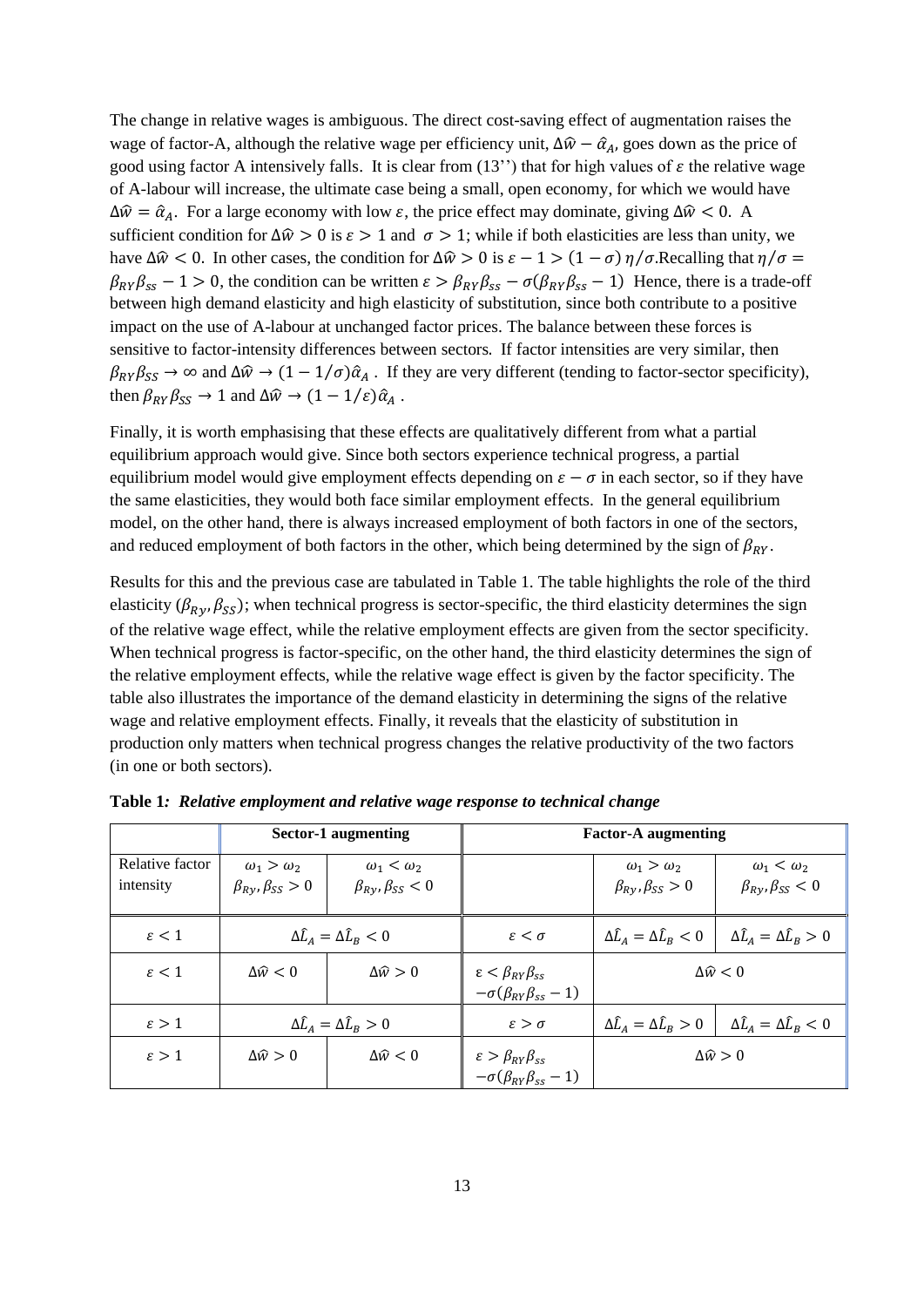#### **4.3 Factor-sector specific augmentation.**

There is no reason to think that augmentation in a sector is the same for both factors, or that augmentation of a factor is the same in both sectors. Each of the four factor-sector efficiencies may change in different ways, in which case the interaction between the three elasticities becomes more complex. The general formulae of section 3 apply, and here we illustrate adjustment for augmentation that takes place in sector 1, which we take to be the A-intensive sector; we look first at the case of factor-A augmentation,  $(\hat{\alpha}_{A1})$ , and then at B-augmentation,  $(\hat{\alpha}_{B1})$ .

Augmentation of factor-A is  $\hat{\alpha}_{A1} > 0$ , with all other  $\hat{\alpha}_{fs} = 0$ . This gives  $\Delta \hat{\chi} = \omega_1 \hat{\alpha}_{A1}$ ,  $\Delta \hat{\lambda} = \nu_A \hat{\alpha}_{A1}$ , and  $\Delta V = \{(1 - \sigma)v_A + \sigma\beta_{SS}\omega_1\}\hat{\alpha}_{A1}$ . It should be noted that  $\Delta V > 0$  as long as sector 1 is Aintensive, since in this case  $\beta_{SS}\omega_1 > 1 > v_A$ . This is a good example of a case where the direct factorsaving effect,  $(1 - \sigma) v_A$ , could be negative, while the overall factor-endowment equivalence of the technical change is still positive, due to the changes in relative factor prices. Equations (16), (13) and (15) are

$$
\Delta \hat{p} = -\frac{\beta_{RY} \Delta V}{(\varepsilon + \eta)} = -\frac{\beta_{RY}\{(1 - \sigma)v_A + \sigma \beta_{SS}\omega_1\}}{(\varepsilon + \eta)} \hat{\alpha}_{A1}
$$
  

$$
\Delta \hat{w} = \beta_{SS}\{\Delta \hat{p} + \omega_1 \hat{\alpha}_{A1}\} = \frac{\beta_{SS}\{\omega_1(\varepsilon - 1) + (\sigma - 1)(\beta_{RY}v_A - \omega_1)\}}{(\varepsilon + \eta)}
$$
  

$$
\Delta \hat{L}_A = (\varepsilon - \sigma)(-\Delta \hat{p}) + (\sigma - 1)\hat{\alpha}_{A1}, \quad \Delta \hat{L}_B = (\varepsilon - \sigma)(-\Delta \hat{p}).
$$
 (20)

The relative price of the A-intensive good (good 1) falls, as  $\Delta V$  and  $\beta_{RY}$  are both positive in this case. The wage change is ambiguous; positive for any combination of  $\varepsilon > 1$  and  $\sigma > 1$ , negative for any combination of  $\varepsilon < 1$  and  $\sigma < 1$ , and always more likely to be positive the more elastic demand is, since  $-\Delta \hat{p}$  is falling in  $\varepsilon$ .

Employment effects (as well as relative wage effects) are illustrated in Figure 1a, which has parameters  $\sigma$  and  $\varepsilon$  on the vertical and horizontal axes respectively.<sup>18</sup> Sector 1 employment of factor-B increases if  $\varepsilon > \sigma$ , as is clear from (20), i.e. if the demand effect following from the price change is greater than the (general equilibrium) substitution effect. The sector's employment of factor-A combines direct effects with general equilibrium effects. Employment increases for sufficiently large  $\varepsilon$ , as expected. At lower values of  $\varepsilon$  outcomes depend on  $\sigma$ , but in a non-monotonic way, with employment falling at intermediate values of  $\sigma$ . The intuition is seen from a closer inspection of the  $\Delta \hat{L}_A$  equation in (20): at  $\varepsilon = \sigma = 1$  we have  $\Delta \hat{L}_A = 0$ . A small reduction in  $\sigma$  from that point, keeping  $\varepsilon = 1$ , yields  $\Delta \hat{L}_A < 0$ , while as  $\sigma \to 0$  we get  $\Delta \hat{L}_A > 0$ . Hence, as  $\sigma$  falls below 1, to restore  $\Delta \hat{L}_A = 0$ first requires an increase and then a reduction in the demand elasticity. Similarly, keeping  $\sigma =$ 1, yields  $\Delta \hat{L}_A < 0$  for  $\varepsilon < 1$  and  $\Delta \hat{L}_A > 0$  for  $\varepsilon > 1$ .

Finally, it should be observed that for any combination of  $\varepsilon > 1$  and  $\sigma > 1$ , we have  $\Delta \hat{L}_A > 0$  and  $\Delta \hat{w} > 0$ . Hence, biased technical progress for the factor used intensively in a sector yields increased employment of the factor in that sector and increased relative wage for the factor, as long as both

<sup>&</sup>lt;sup>18</sup> Computed with the two sectors symmetric,  $s = \frac{1}{2}$ ,  $\omega_1 = 1 - \omega_2$ . If  $\sigma \neq 1$  then  $\omega_1$ ,  $\omega_2$  are endogenous. The figure uses equations from section 3 for local variations around equilibrium points at which  $\omega_1 = 1 - \omega_2 = 0.6$ .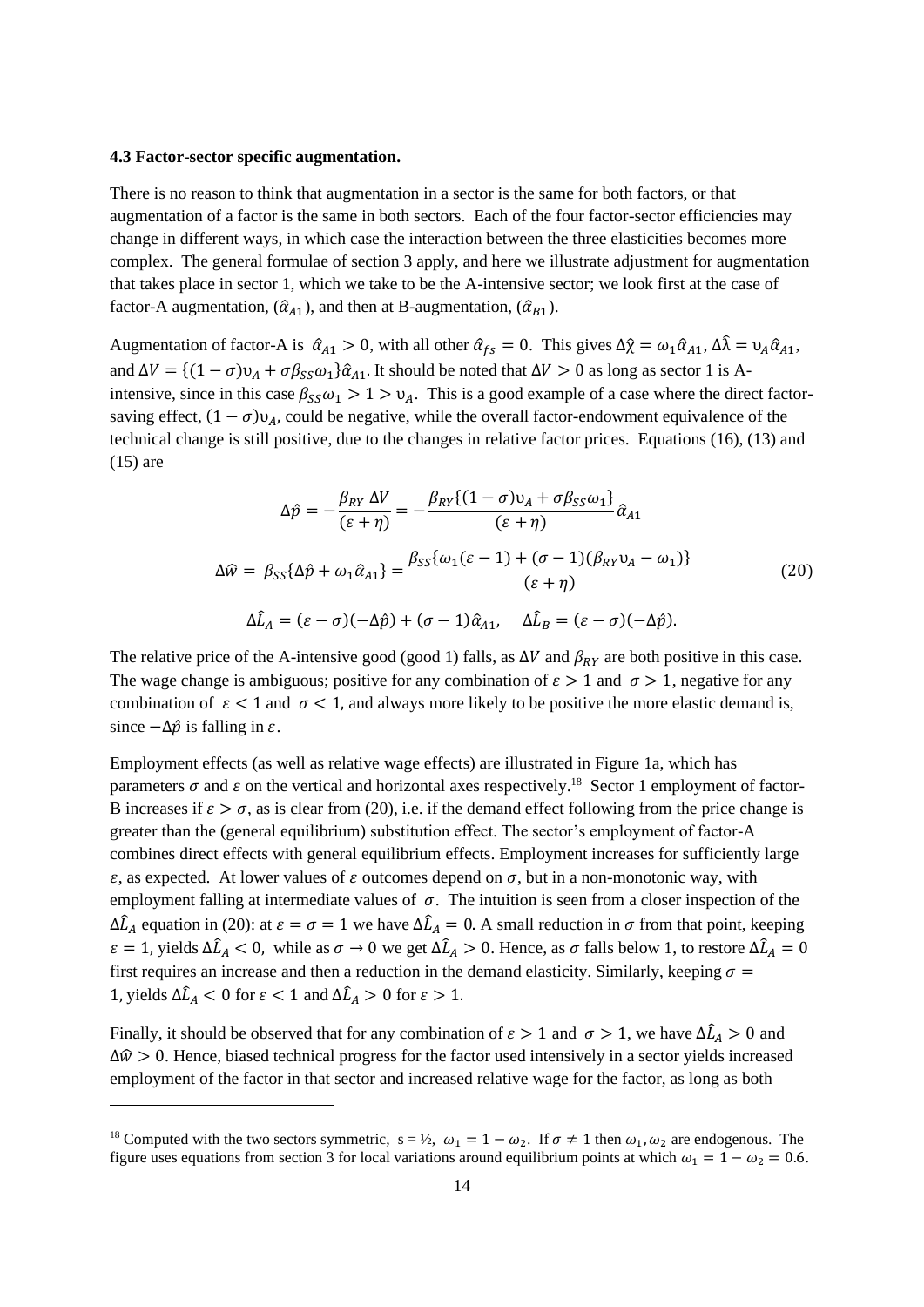elasticities exceed 1. For  $\varepsilon > 1$  and  $\sigma < 1$  it is interesting to see that there are areas in which the sector's relative employment of the factor increases, yet the relative factor price falls.<sup>19</sup>

If technical change augments factor-B in sector 1,  $(\hat{\alpha}_{B1} > 0$ , augmentation of the factor un-intensive in the sector, all other  $\hat{\alpha}_{fs} = 0$ , then  $\Delta V = \{-(1 - \sigma)v_B + \sigma\beta_{SS}(1 - \omega_1)\}\hat{\alpha}_{B1}$ , which can be positive or negative, as factor-saving (for factor B) and the cost-saving (for sector 1) impacts draw in different directions. For low values of  $\sigma$  the factor-saving impact dominates, and  $\Delta V < 0$ ; for higher values of  $\sigma$ the cost-saving impact dominates, and  $\Delta V > 0$ . For the endogenous variables we have

$$
\Delta \hat{p} = -\frac{\beta_{RY} \Delta V}{(\varepsilon + \eta)} = \frac{\beta_{RY} \{ (1 - \sigma) v_B - \sigma \beta_{SS} (1 - \omega_1) \}}{(\varepsilon + \eta)} \hat{\alpha}_{B1}
$$
  

$$
\Delta \hat{w} = \beta_{SS} \{ \Delta \hat{p} + (1 - \omega_1) \hat{\alpha}_{B1} \},
$$
  

$$
\Delta \hat{L}_A = (\varepsilon - \sigma)(-\Delta \hat{p}), \qquad \Delta \hat{L}_B = (\varepsilon - \sigma)(-\Delta \hat{p}) + (\sigma - 1) \hat{\alpha}_{B1}.
$$
 (21)

Relative employment and wage changes are illustrated in Figure 1b.

In this case, the price may go either way, reflecting the sign of  $(-\Delta V)$ . Hence for very low values of  $\sigma$  (less than 0.167 in the example of Figure 1b), the relative price of good 1 increases, and the production of good 1 falls. For higher values of  $\sigma$  the price falls and, as usual, high  $\varepsilon$  tends to raise employment of both factors in the sector. For factor-A (the now non-augmenting factor), the sign is determined from  $\varepsilon - \sigma$  alone, while for factor-B the negative factor-saving effect implies that factor-B may be reallocated from sector 1 to sector 2 even for higher values of  $\varepsilon$  when  $\sigma < 1$ .

When demand is inelastic ( $\varepsilon$  < 1), it should be observed that there is a range of values of  $\sigma$  for which there is reduced employment of both factors in the sector that experiences technical progress. This is true whether the factor augmentation is for the intensive or the non-intensive factor.

<sup>&</sup>lt;sup>19</sup> Similarly, for  $\varepsilon < 1$  and  $\sigma > 1$  there are areas with  $\Delta \hat{L}_A < 0$  and  $\Delta \hat{w} > 0$ . This illustrates clearly the fact that there is not a one-to-one correspondence between relative wage effects and relative employment effects in the sector experiencing technical progress.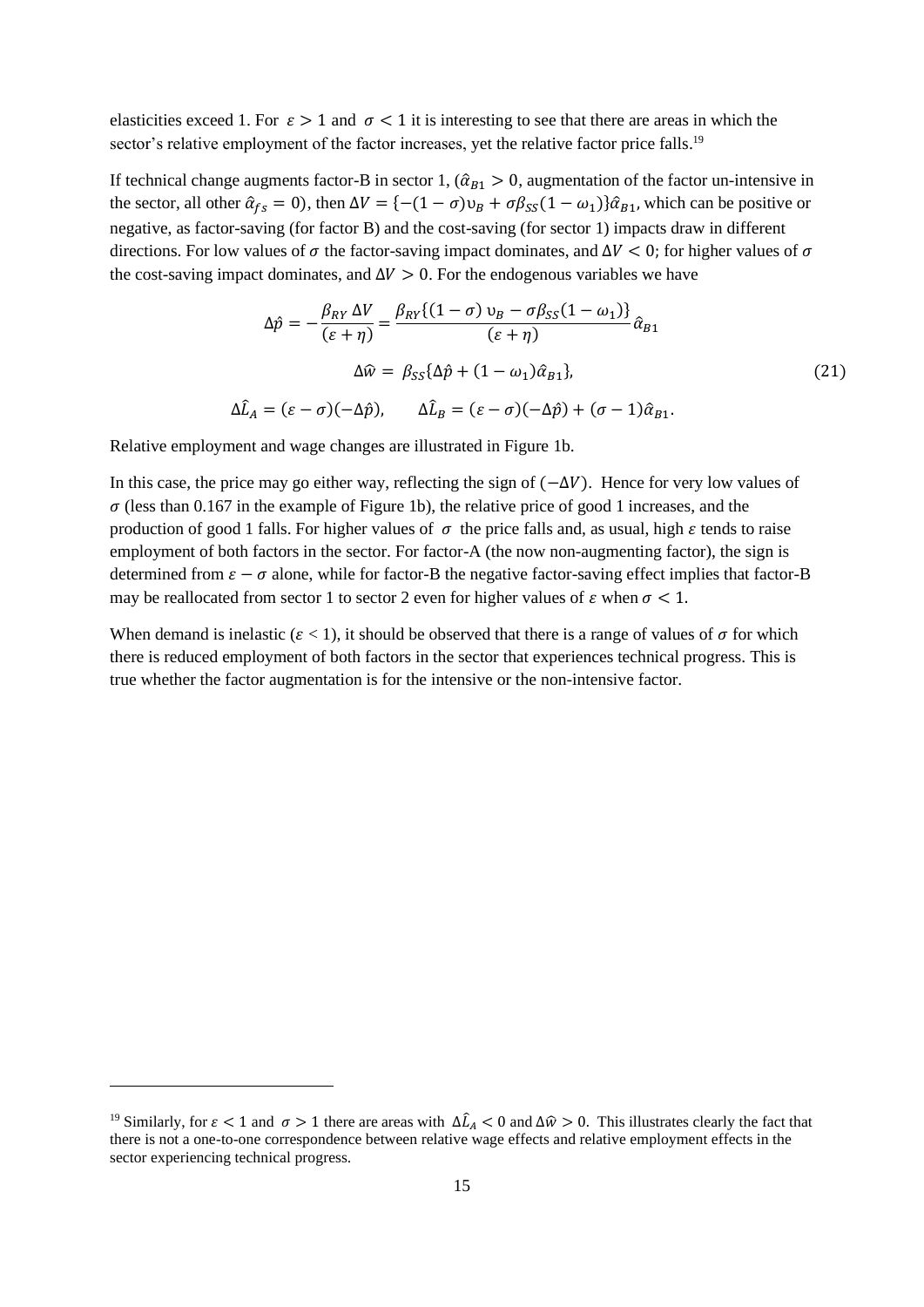



**Panel a**: Augmentation of factor-A in the A-intensive sector:  $\hat{\alpha}_{A1} > 0$ 



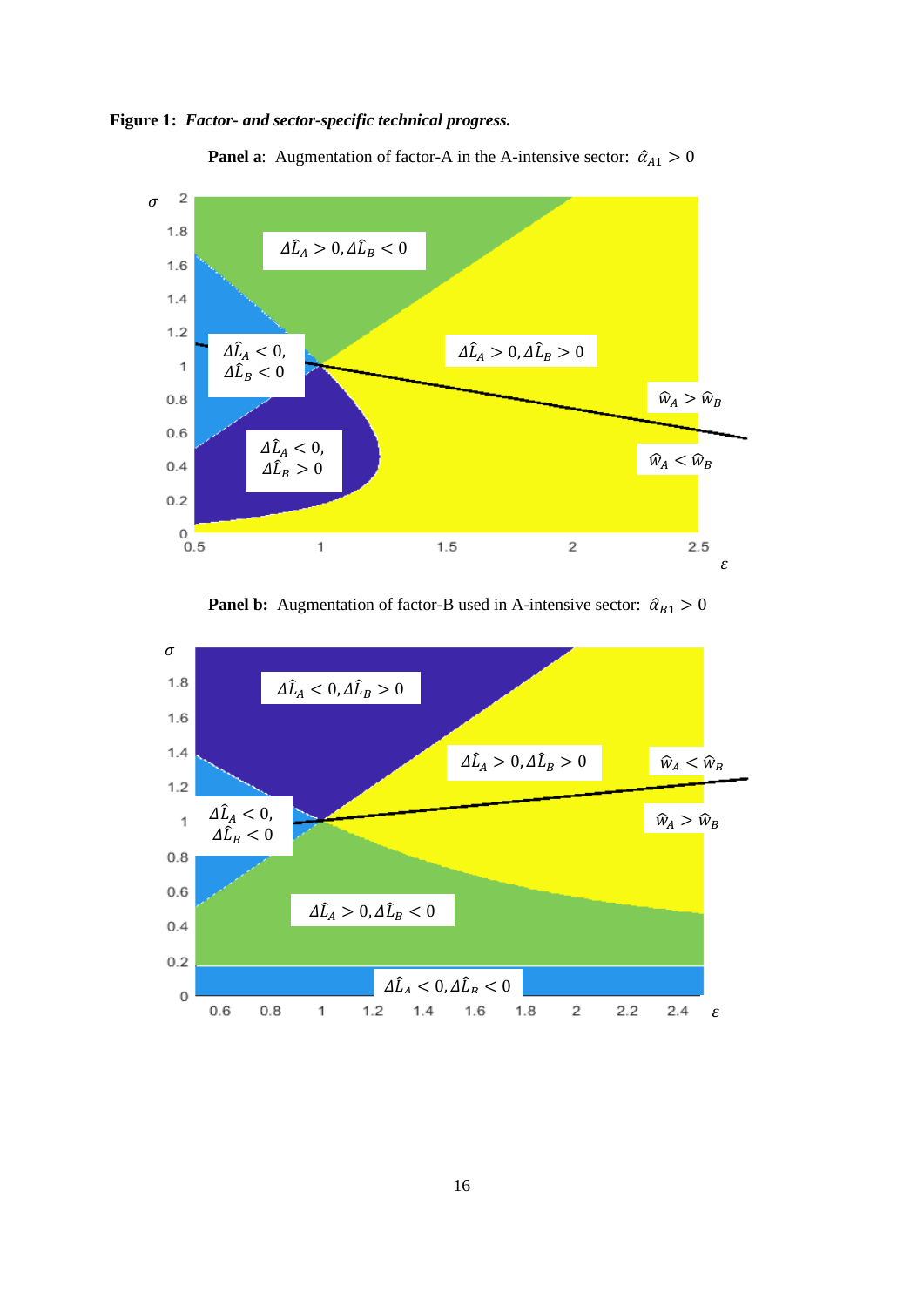## **5. Open economy issues**

We have so far worked with a closed economy, either a single country, or a group of countries closed to 'outside', although in some of the cases, small, open economy examples have been mentioned. Trade openness raises a number of issues.

#### **5.1 Determination of prices**

Trade openness changes the demand elasticities faced by products, since this now depends on world markets rather than domestic ones. The effect is typically to raise the price elasticity of demand faced by a single country (or group of countries), and thereby lead to smaller price changes, larger changes in the scale of production (and consequent movement of factors between sectors) and larger (more positive) wage effects to affected factors $20$ .

The key mechanism is the way in which openness effects demand elasticities. For a sector open to trade the demand elasticity depends on the elasticity of final demand in each country, and also on the share of world supply that this country produces. To clarify, let country  $i$  have share  $S_i$  of world supply and share  $D_i$  of world demand, and let all countries have the same preferences (demand elasticity  $\varepsilon$ ) and supply elasticities  $\eta$ . The countries experiencing the technical change are, collectively, country 1, and world product market clearing is

$$
X_1 + \sum\nolimits_{i>1} S_i p^\eta = \sum\nolimits_i D_i p^{-\varepsilon}.
$$

Differentiating, with shares summing to unity,  $\sum_i D_i = 1$  and  $S_1 + \sum_{i>1} S_i = 1$ , the demand elasticity faced by country 1 is  $\hat{X}_1/\hat{p} = -\{(1 - S_1)\eta + \varepsilon\}/S_1$ . Thus, if the price falls, final demand increases (in all countries), and supply falls in countries that produce the good, but have not experienced the technical change. Clearly, if  $S_1 = 1$  then the elasticity is simply  $\varepsilon$ , and as  $S_1$  goes to zero so the small open economy case of infinite demand elasticity is approached. For open economies, the analysis of preceding sections applies with a relatively high demand elasticity throughout. Thus, and unsurprisingly, employment is more likely to expand if countries experiencing the technical change have large export opportunities to the rest of the world (see Krugman 2000 for this argument). If, on the other hand, technical progress takes place in parallel in all countries, the relevant elasticity is  $\varepsilon$  and the closed-economy framework applies.

# **5.2 Tradable and non-tradable sectors**

What is the impact of having a non-tradable sector, and can it in any sense cushion the impact of technical change?

We note first that the two-sector model we have outlined can be interpreted as having one tradable and one non-tradable sector. Suppose that one of the goods produced in the country under consideration (home) is non-traded (sector 1), while sector 2 produces tradables. These can be thought of as a bundle of different goods, but all with fixed relative prices (i.e. produced with identical technology) and the same price elasticities of demand. They can be traded with the rest of the world for good 3, itself a composite of goods with fixed relative prices in the composite. If the price ratio  $p_2/p_3$  is

<sup>&</sup>lt;sup>20</sup> With low elasticity of demand, the fall in the relative goods price tend to dampen the factor price changes of the factor experiencing technical progress. With higher elasticity, the counteracting goods price effect is lower, and thus the factor price effect more positive.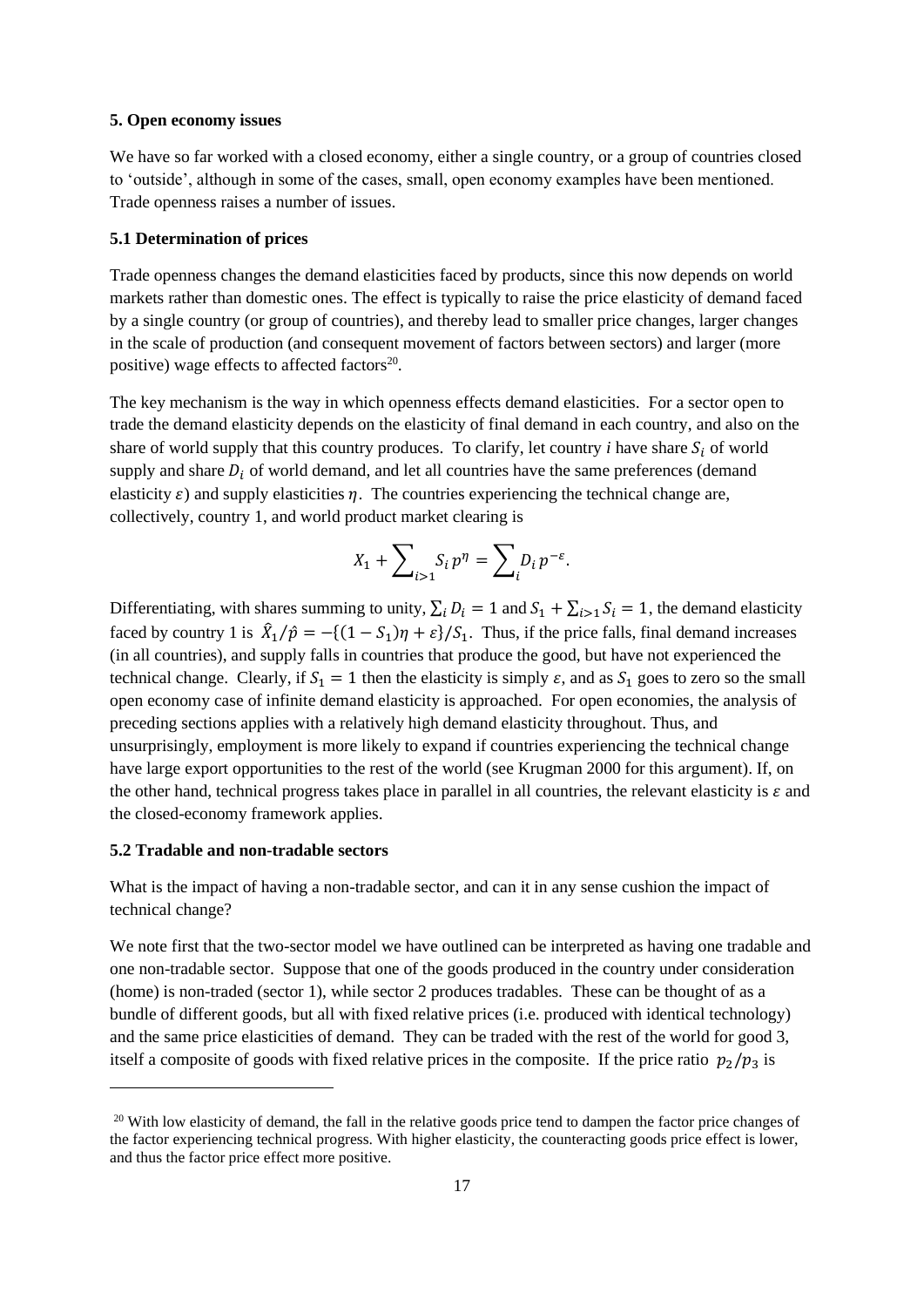constant – unchanged by technical change in home – then analysis is exactly as in preceding sections. The relative sizes of sectors 1 and 2 in the home economy are, from the demand side, determined by relative price  $p_1/p_3 (= p_1/p_3).$ <sup>21</sup>

A richer model adds a third production sector to our two-sector model, so goods 1 and 2 are tradable, and there is a new sector,  $s = 0$  producing non-tradable output. What then is the impact of having a non-tradable sector, and can it in any sense cushion the impact of technical change? Analysis is simplified by two facts. First, the size of the non-traded sector is determined by domestic demand, and the supply of factors available to tradable sectors is the economy's endowment minus factor use in the non-tradable sector (see Appendix 2). Second, if there are two factors of production and two traded goods, then factor prices are fixed by technology and the world prices of the two traded goods, as long as there is diversified production. If world prices are fixed, the only way that the presence of the nontraded sector changes outcomes is by changing the amount of the endowment available to traded goods production.

A full analysis of a (simple) model with a non-traded sector is given in Appendix 2. Some key insights can be illustrated without going into the details, by focussing on how adjustments in the non-traded sector affect factor supply to the traded goods sectors. Hence, we need to look at how demand for nontradeable goods and services change as a consequence of technological progress in the traded-goods sectors, and what the implications of this are for factor use in non-tradeables. The demand effect depends on the change in income and the relative price of non-tradables following technical change; the factor market consequences depend on the factor intensity in non-traded versus traded sectors.

If we label production (and demand) of non-tradable  $X_0$ , its price  $p_0$ , national income Y, and income and demand elasticity for non-tradables  $\mu_0$  and  $\varepsilon_0$ , respectively, we can in general write

$$
\hat{X}_0 = \mu_0 \hat{Y} - \varepsilon_0 \hat{p}_0 \tag{22}
$$

Income and price changes are related to factor prices in the following way

$$
\hat{Y} = \overline{\omega}\hat{w}_A + (1 - \overline{\omega})\hat{w}_B; \quad \hat{p}_0 = \omega_0 \hat{w}_A + (1 - \omega_0)\hat{w}_B
$$

If we to simplify assume  $\mu_0 = \varepsilon_0 = 1^{22}$ , we can thus write

$$
\hat{X}_0 = (\overline{\omega} - \omega_0)(\hat{w}_A - \hat{w}_B) \tag{22'}
$$

If we, to simplify even further, focus on a small, open economy, then we know from (18) that  $\Delta \hat{w} =$  $(\hat{w}_A - \hat{w}_B) = \beta_{SS} \Delta \hat{\chi}$ . Hence, in this special case we have  $\hat{X}_0 = (\bar{\omega} - \omega_0) \beta_{SS} \Delta \hat{\chi}$ .

We can use this simple setup to illustrate how a non-traded sector may impact the production and employment effects of technical progress. To be specific, let us look at a case where  $\Delta \hat{\chi} > 0$ , i.e.

<sup>&</sup>lt;sup>21</sup> Price ratio  $p_2/p_3$  will change – a terms of trade effect – if foreign demand for good 2 is less than perfectly elastic. Technically this price reduction is, in its supply side impact, like sector-2 specific technical regress. In the simplest case (where home consumers only consume goods 1 and 3), this could be modelled exactly as the combination of positive factor augmentation in home (the technical change) combined with negative or positive sector-2 specific augmentation (the sign depending on whether the initial technical change expanded or contracted home production in sector 2).

<sup>&</sup>lt;sup>22</sup> This could, e.g., come from a two-level CES utility function with elasticity  $=1$  at the top level between traded and non-traded goods, and  $\varepsilon$  between the two traded goods.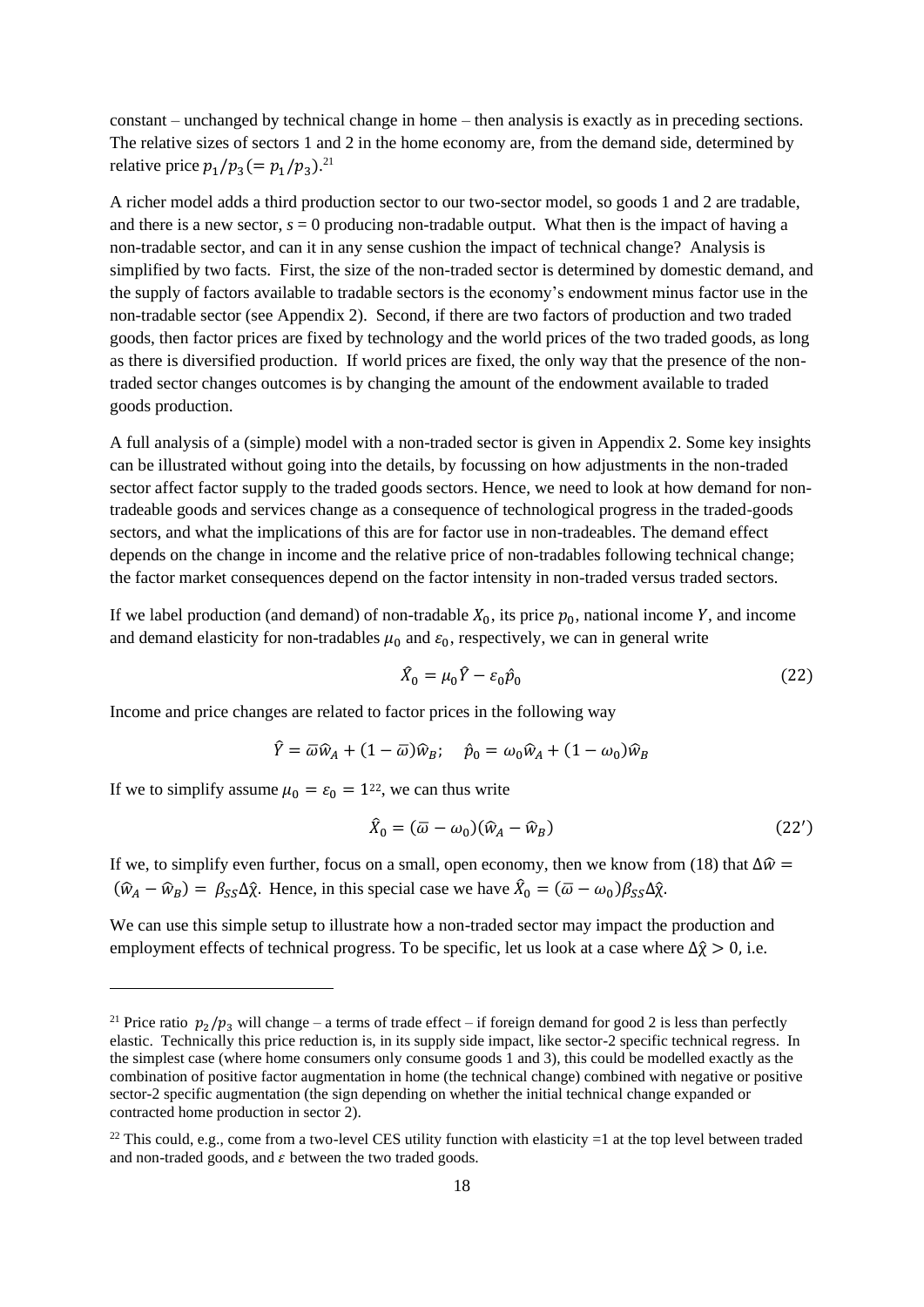technical progress favouring the A-intensive sector. This could be factor-specific progress for factor A or sector-specific progress in the A-intensive sector, as analysed in sector 4. A few observations follow directly:

If the factor intensity of the non-traded sector coincides with that of the overall economy ( $\omega_0 = \overline{\omega}$ ), there are no added effects through the non-traded sector, as demand and production of non-traded goods remain unchanged. <sup>23</sup> If the factor intensities deviate, the production of non-traded goods adjusts and so does the factor supply to traded goods sectors. We will look briefly at the two possible cases.

First, assume  $\omega_0 < \bar{\omega}$ , so non-traded production is less A-intensive than the economy as a whole, and hence also less A-intensive than the two traded sectors combined. In this case, we have from (22')  $\hat{X}_0 > 0$ , and non-traded production attracts more of both factors. How will this affect production and employment in the two traded goods sectors? There are two effects: supply of both factors to the traded sectors decline, and the relative supply of factor A goes up, since non-traded production uses relatively more factor B. Using standard Rybczynski logics, this implies that the relative production of good 1 increases, and so does the relative employment of both factors in sector 1, i.e.  $\Delta \hat{X} = \hat{X}_1 - \hat{X}_2$ 0 and  $\Delta \hat{L}_f = \hat{L}_{f1} - \hat{L}_{f2} > 0, f = A, B$ . However, since the total factor supply to sector 1 and 2 goes down in this case, there is no direct correspondence between these relative changes and the changes in each traded sector. From the relative changes, we can conclude that  $\hat{X}_2 < 0$  and  $\hat{L}_{f2} < 0$ , but we cannot say if production in sector 1 goes up or down.

If, on the other hand,  $\omega_0 > \bar{\omega}$ , then we have  $\hat{X}_0 < 0$  and both factors are released from the non-traded to the traded sectors. Since the non-traded sector now is more A-intensive, the relative supply of factor A to traded sectors will again increase. Hence, as in the previous case, we have  $\Delta \hat{X} = \hat{X}_1$  –  $\hat{X}_2 > 0$  and  $\Delta \hat{L}_f = \hat{L}_{f1} - \hat{L}_{f2} > 0$ . However, since total factor supply to these sectors now increases, we can in this case conclude that production and employment in sector 1 will go up, while sector 2 may go up or down.

Even if this is a very simple example, it illustrates more general insights from adding a non-traded sector (see Appendix 2 for more details). First, relative factor intensities are decisive for both questions posed above – what happens to non-traded production and how does this impact relative production of traded goods. Second, the changes due to the non-traded sector tend to reinforce the initial changes in relative production and employment between the traded sectors.<sup>24</sup> And finally, there is no longer a direct correspondence between changes in relative and absolute employment in the traded sectors, as the total factor supply to these sectors will change.

These results extend beyond the restrictive assumptions made in this simple example. If we look at a large economy rather than a small, open one, we know that the relative factor prices are given by  $\Delta \hat{w} = \beta_{SS} {\Delta \hat{p} + \Delta \hat{\chi}}$ , so even if  $\Delta \hat{\chi} > 0$ , we may have  $\Delta \hat{w} < 0$ , as shown in section 3 and 4. However, qualitatively the impact through the non-traded sector is still given from (22') and the reasoning regarding relative factor intensities above still applies. If the factor intensity of the non-

<sup>&</sup>lt;sup>23</sup> The income and price effects cancel each other in this case. If we look at a more general demand function, we can use (22) to see how this impact will be be modified. However, there will still be a condition based on relative factor intensities; albeit a more complicated one.

 $^{24}$  In Appendix 2 it is shown that the adjustments through the non-traded sector work as if the relative supply elasticity,  $\eta$ , increases, i.e. the non-traded sector facilitates the relative changes between traded sectors.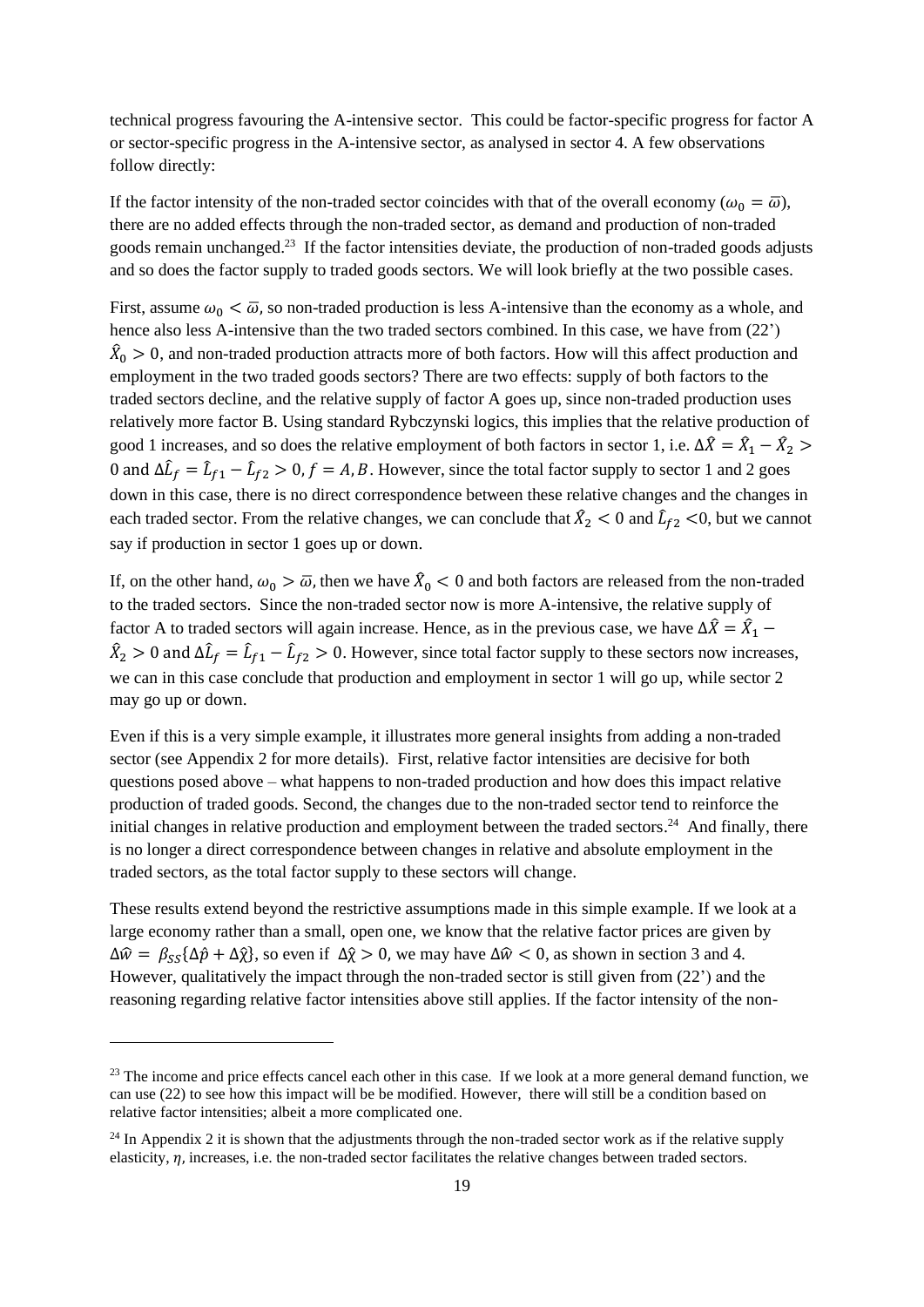traded sector is the same as for the whole economy, there is no added effect. If it deviates, the nontraded sector adjustments will tend to reinforce the initial relative production and employment effects in the traded sectors. Hence, the relative price effects tend to be smaller than in a model without the non-traded sector; in this sense, we could say that the non-traded sector tends to cushion the impact of technological change on relative prices. However, the actual modelling of the general equilibrium can be very complex in this case, as the non-traded adjustments affect relative supply of traded goods and hence relative goods and factor prices.

As a second example, if income or price elasticity of non-traded goods differ from unity, we must use (22) rather than (22') in the analysis; yet the logic of looking at changes in factor demand from nontraded production and how that impacts the production of traded goods is still valid. In general, if income goes up due to technical change, and demand for non-tradables is either more income elastic or less price elastic than in the example above, then there will be a tendency for increased demand and production of non-tradables, and hence reduced supply of both factors to the traded goods production. The relative changes will be as analysed above.

#### **6. Concluding remarks**

In this paper we have focussed on general equilibrium labour market effects of factor augmenting technical progress. While the literature has illustrated the importance of substitution versus demand effects, we emphasise that a third dimension – factor reallocation between sectors – must be taken into account to understand labour market implications of technical change. We show that the wage and sectoral employment effects of technical change depend on interactions between the nature of the technical change and the nature of the sector in which it occurs. These three dimensions – the factor substitution, the demand substitution, and the intersectoral reallocation of factors – are captured by three elasticities: the elasticity of substitution between factors in the production in each sector, the elasticity of substitution between the goods in demand (called the demand elasticity), and the Rybczynski elasticity of structural change between the sectors. Moreover, we show that when we allow for the full set of general equilibrium feedback effects, the close connection between wage effects and employment effects that is evident in partial equilibrium, or restricted general equilibrium analyses does not carry over in a richer setting.

In summary, we will highlight three main contributions of the paper relative to existing literature: i) general equilibrium matters; ii) the nature of the technological change as well as the nature of the sector(s) in which it occurs matter; and iii) there is not a one-to-one correspondence between relative wage effects and relative employment effects. We will discuss each of these briefly in the remainder of this section.

General equilibrium matters in many ways. Technically, it implies including adding-up constraints and accompanying general equilibrium goods- and factor price effects in the analysis. This gives rise to several insights, not normally emphasised in the literature on technical change and labour markets. One is that employment conditions in one sector depends not only on its own technology but also on technological change in other sectors. A second insight is that sectors with similar technological change may experience fundamentally different employment effects, depending on the characteristics of the sectors. And a third is that in our setting, the "standard" 2-elasticity condition ( $\varepsilon - \sigma$ ) has a new, general equilibrium explanation.  $\varepsilon$  captures the demand effect of a cost-advantage, much like in a partial equilibrium setting. However,  $\sigma$  occurs for a different reason. In a partial equilibrium model, the experiment is typically to look at the labour market effects of, say, cheaper or more efficient robots. Then the elasticity of substitution captures the substitution of robot for labour, and  $\varepsilon - \sigma$  is the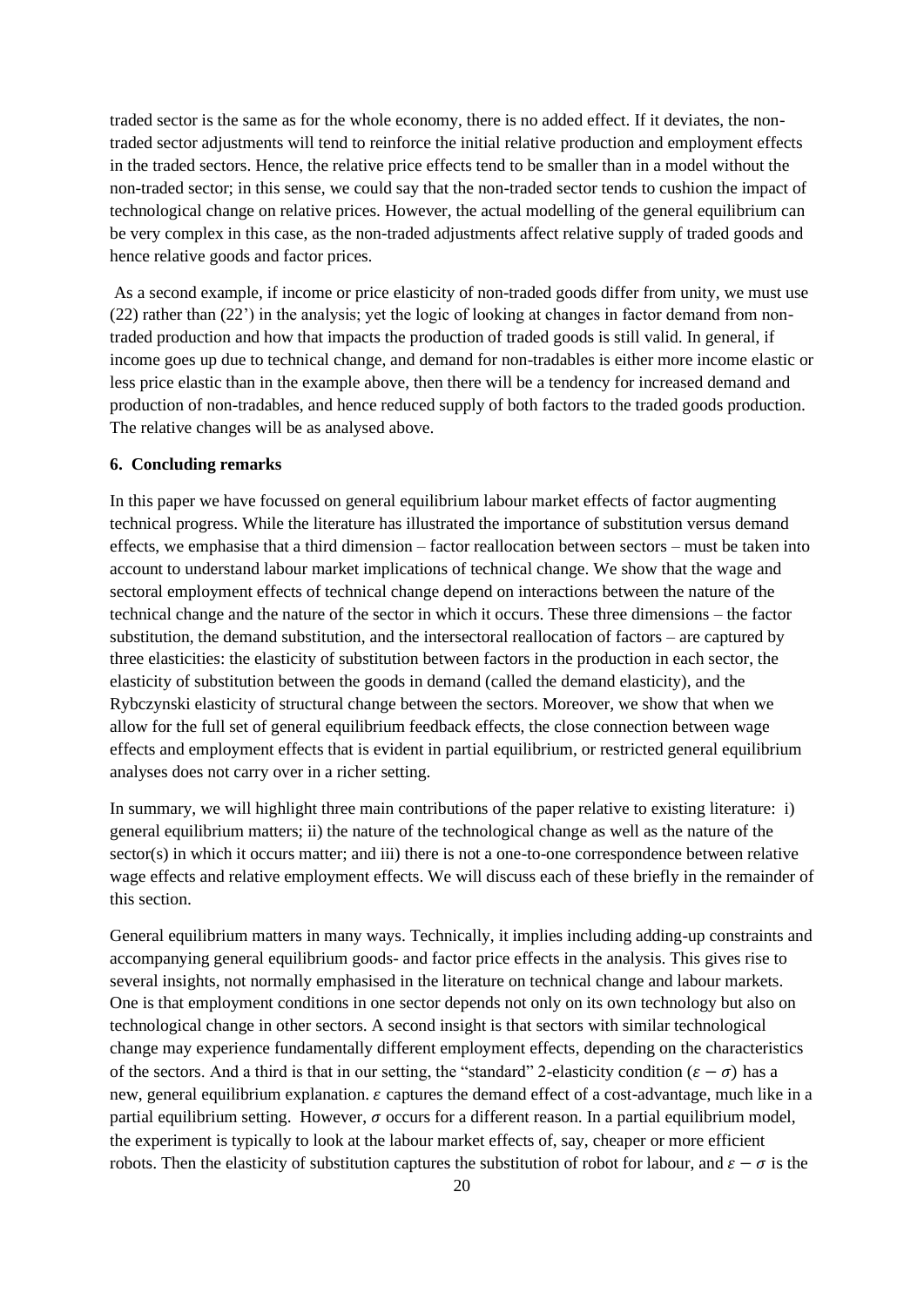trade-off between these two effects. In the general equilibrium setting, the elasticity of substitution captures the structural changes needed to accommodate changes in relative factor prices and thus in factor intensities in both sectors.

A second contribution concerns how the interaction between the nature of technical change and the nature of the sector(s) in which it occurs determine the labour market outcomes. If technical change is sector-specific (or more generally, biased towards a sector) then the nature of that sector determines the relative factor price effects. If it is unskilled-labour intensive and the elasticity of demand is sufficiently high, the relative wage of unskilled workers will increase. If, on the other hand, the sector is skill-labour intensive, unskilled labour will experience a decline in its relative wage. Low  $\varepsilon$  gives the opposite effects, but still depending on relative factor intensities. In any case, however, employment of both factors will increase in the sector experiencing technical progress for high  $\varepsilon$ , and decline if the elasticity is low.

If the technical change is factor-specific (or more generally, biased towards a factor), then nature of the sectors determines the employment effects. If unskilled labour becomes more efficient, then employment of both factors in the unskilled-labour intensive sector will increase if  $\varepsilon > \sigma$ , and decrease if this condition is not satisfied. Employment of both factors in the other sector will move in the opposite direction. So even if both sectors experience technological progress for unskilled labour, employment in one of the sectors will always go down. With factor-specific technological progress, the relative wage effect is determined from the factor specificity, and independent of the factor intensities of the two sectors. However, it depends on the elasticities of demand and substitution, both of which has a positive impact on the relative wage of the augmented factor.

If we go back to our robot example from section 2, and now define factor-A as robots and factor-B as labour, the full analysis shows that as robots become more efficient, the demand for labour will go up in the robot-intensive sector and down in other sectors if  $\varepsilon > \sigma$ , while the opposite happens if  $\varepsilon < \sigma$ . So even if both sectors benefits directly from better (or cheaper) robots, and both sectors face the same elasticities  $\varepsilon$  and  $\sigma$ , the employment effects will be different – one sector experiencing increased employment and the other a decline. Or, in the notation of section 2, the labour supply elasticity,  $\zeta$ , may be positive or negative, depending on the characteristics of the sectors.

Finally, since most previous studies have focussed on relative wages and not included results on structural changes and relative employment effects, it should be emphasised that relative wage and relative employment effects are not necessarily two sides of the same coin. Our results show clearly that technical progress for a factor in a sector, for instance unskilled labour augmentation in the unskilled-labour intensive sector, may well give a fall in the relative wage for unskilled workers, even if the demand for (both types of) labour increases in that sector. And vice versa, we may see an increase in the relative price of the factor, even if the demand for that factor in the sector declines. These examples highlight that it is necessary to study not only relative factor prices effects, but also the employment effects. Again, this illustrates that general equilibrium matters.

In addition to going through all relevant cases in some detail, the paper also sketches how the existence of a non-traded sector may dampen the price and reinforce the relative employment effects of technical change in the traded goods sectors.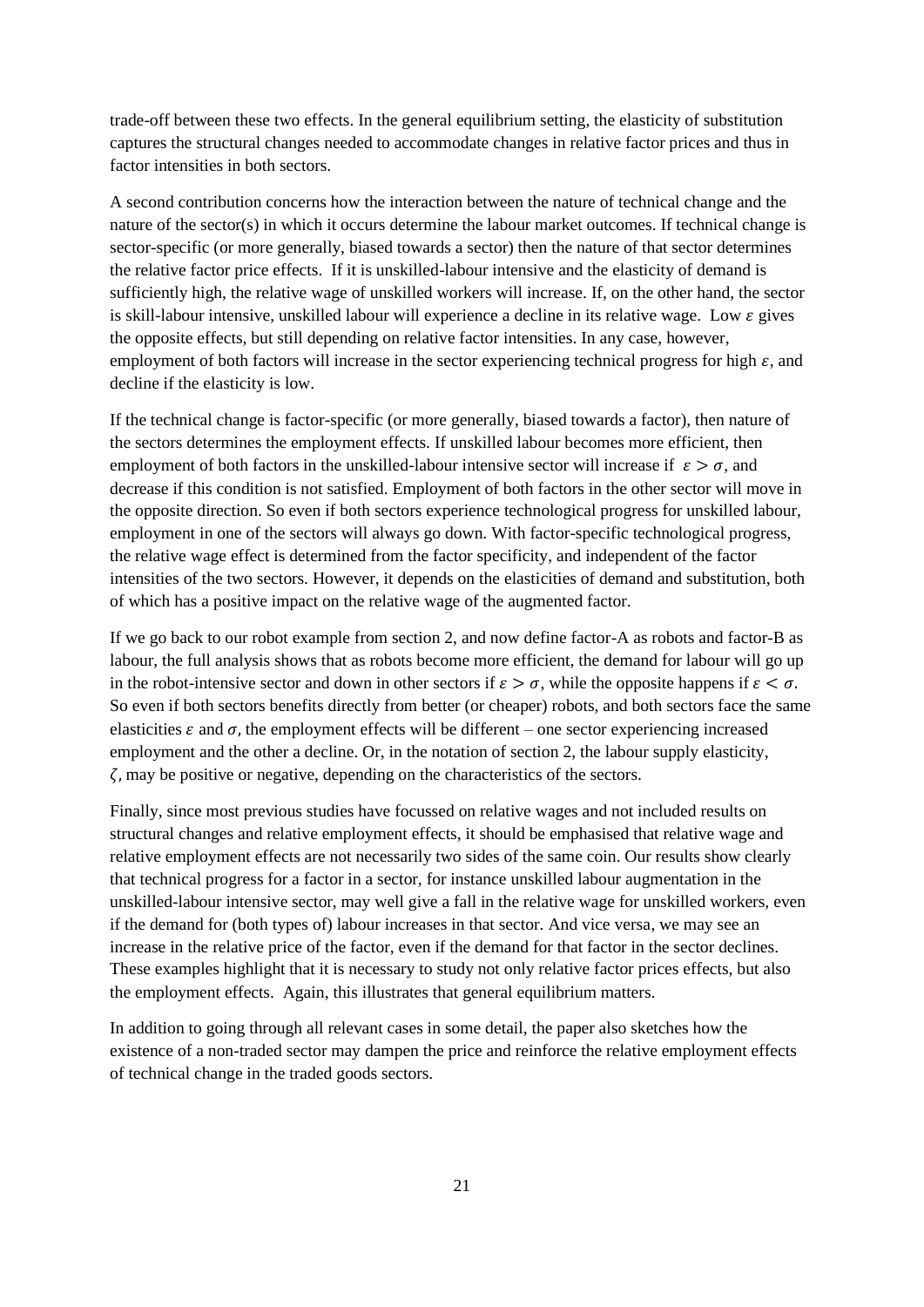# **References:**

Acemoglu, D., and D. Autor (2011): "Skills, Tasks and Technologies: Implications for Employment and Earnings", in O. Ashenfelter and D. Card (eds.), *Handbook of Labor Economics,* volume 4, ch.12, pp. 1043–1171, Elsevier.

Acemoglu, D., and P. Restrepo (2018a): "The Race between Machine and Man: Implications of Technology for Growth, Factor Shares and Employment." *American Economic Review* 108(6), pp. 1488-1542.

Acemoglu, D., and P. Restrepo (2018b): "Modeling Automation." *American Economic Review, Papers and Proceedings,*108, pp. 48-53.

Acemoglu, D., and P. Restrepo (2019): "Automation and New Tasks: How Technology Displaces and Reinstates Labor." *Journal of Economic Perspectives*, 33 (2), pp. 3-30.

Autor, D. and D. Dorn (2013): "The growth of low-skill services jobs and the polarization of the UH labor market." *American Economic Review*, 103(5), pp 1553-1597.

Dixit, A.K. and V. Norman (1980): *Theory of International Trade.* Cambridge University Press.

Brynjolfsson, E., and A. McAfee (2014): *The Second Machine Age: Work, Progress, and Prosperity in a Time of Brilliant Technologies*. New York and London: W.W. Norton & Company.

Ford, M.(2015): *Rise of the Robots: Technology and the Threat of a Jobless Future.* New York: Basic Books.

Graetz, G. and G. Michaels (2018): "Robots at Work." *The Review of Economics and Statistics*, 100(5), pp. 753-768.

Haskel, J.E. and M.J. Slaughter (2002): "Does the sector bias of skill-biased technical change explain changing skill premia?" *European Economic Review,* 46, pp. 1757-1783.

Jones, R. (1965): "The structure of simple general equilibrium models." *Journal of Political Economy*, 73, pp. 557-572.

Jones, R. (2000): "Technical progress, price adjustment and wages." *Review of International Economics*, 8(3), pp. 497-503.

Krugman, P. (2000): "Technology, trade and factor prices." *Journal of International Economics,* 50(1), pp. 51-71.

Xu, B. (2001): 'Factor bias, sector bias, and the effects of technical progress on relative factor prices', *Journal of International Economics*, 54(1), pp. 5-25.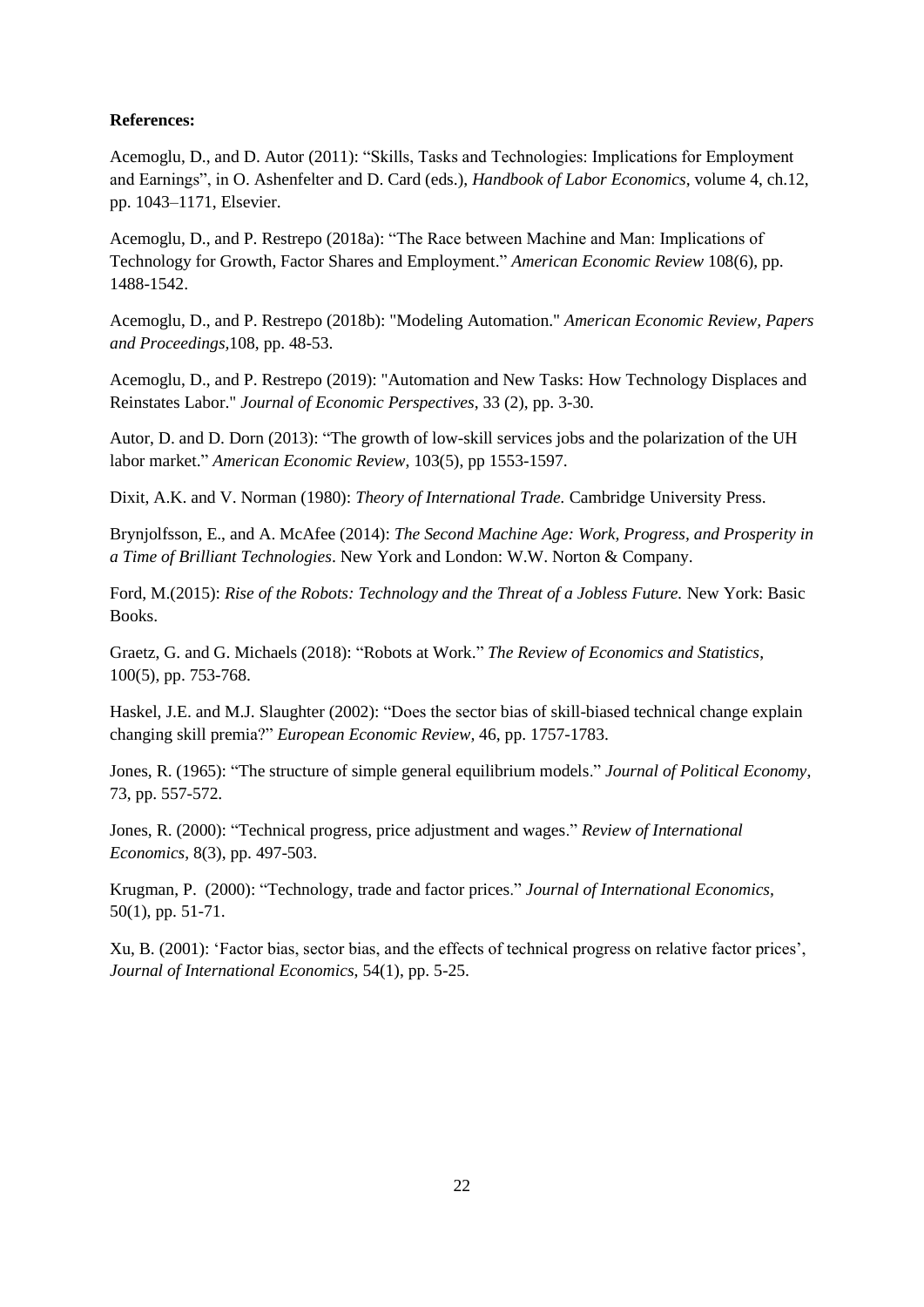## **Appendix 1. Complete model**

In this appendix the complete 2-sector model is developed, assuming CES cost (and production) functions and exogenously given factor endowments.

Cost functions:

$$
C_S(w_A, w_B) = \left[ \omega_S \left( \frac{w_A}{\alpha_{AS}} \right)^{1-\sigma} + (1-\omega_S) \left( \frac{w_B}{\alpha_{BS}} \right)^{1-\sigma} \right]^{\frac{1}{1-\sigma}} = p_S, \quad s = 1,2
$$

This yields:

$$
\omega_s \widehat{w}_A + (1 - \omega_s) \widehat{w}_B = \widehat{p}_s + \omega_s \widehat{\alpha}_{As} + (1 - \omega_s) \widehat{\alpha}_{Bs} = \widehat{p}_s + \widehat{\chi}_s, \ \ s = 1,2
$$

Where  $\hat{\chi}_s = \omega_s \hat{\alpha}_{As} + (1 - \omega_s) \hat{\alpha}_{Bs}$  is the cost-saving impact of any combination of factor augmenting technical progress in sector *s*. We have

$$
\hat{w}_A - \hat{w}_B = \frac{1}{\omega_1 - \omega_2} \{ (\hat{p}_1 + \hat{y}_1) - (\hat{p}_2 + \hat{y}_2) \}
$$

Using  $\Delta \hat{w} \equiv \hat{w}_A - \hat{w}_B$ ,  $\Delta \hat{p} \equiv \hat{p}_1 - \hat{p}_2$ ,  $\Delta \hat{\chi} \equiv \hat{\chi}_1 - \hat{\chi}_2$ , and  $\beta_{SS} \equiv 1/(\omega_1 - \omega_2)$  (where  $\beta_{SS}$  captures the Stolper-Samuelson effect as an elasticity) this is

$$
\Delta \widehat{w} = \beta_{SS} {\{\Delta \widehat{p} + \Delta \widehat{\chi}\}} \tag{A1.1}
$$

From the cost function we get the labour demand

$$
L_{\rm fs} = X_s \frac{\partial C_s}{\partial w_f} = \omega_i \frac{X_s}{\alpha_{fs}} \left( \frac{p_s}{w_f / \alpha_{fs}} \right)^{\sigma} \quad s = 1, 2, \qquad f = A, B
$$

Differentiation these equations and using  $L_{f1} + L_{f2} = L_f$  (where  $L_f$  is the exogenously given endowment of factor *f*),  $v_f \equiv \frac{L_{f1}}{L_f}$  $\frac{L_{f1}}{L_f}$  (where  $v_f$  is the share of factor *f* used in sector 1), and  $\hat{\lambda}_f \equiv v_f \hat{\alpha}_{f1} +$  $(1 - v_f)\hat{\alpha}_{f2}$ , as a summary measure of the factor-augmenting impact for factor *f*, we get

$$
\begin{bmatrix} \hat{X}_1 \\ \hat{X}_2 \end{bmatrix} = \frac{1}{\nu_A - \nu_B} \begin{bmatrix} (1 - \nu_B) & - (1 - \nu_A) \\ -\nu_B & \nu_A \end{bmatrix} \begin{bmatrix} (1 - \sigma) \hat{\lambda}_A - \sigma[\nu_A \hat{p}_1 + (1 - \nu_A) \hat{p}_2 - \hat{w}_A] \\ (1 - \sigma) \hat{\lambda}_B - \sigma[\nu_B \hat{p}_1 + (1 - \nu_B) \hat{p}_2 - \hat{w}_B] \end{bmatrix}
$$

Using  $\beta_{Ry} \equiv \frac{1}{v_1 - v_2}$  $\frac{1}{v_A - v_B}$  (where  $\beta_{Ry}$  captures the Rybczynski effect as an elasticity) we then have

$$
\Delta \hat{X} \equiv \hat{X}_1 - \hat{X}_2 = \beta_{R}(\left(1 - \sigma\right)\left(\hat{\lambda}_A - \hat{\lambda}_B\right) + \sigma(\hat{w}_A - \hat{w}_B)\} - \sigma(\hat{p}_1 - \hat{p}_2)
$$

Which, using (A1.1) and the change notation, can be written

$$
\Delta \hat{X} = \beta_{R\mathcal{Y}} \{ (1 - \sigma) \Delta \hat{\lambda} + \sigma \beta_{SS} \Delta \hat{\chi} \} + \sigma \big( \beta_{R\mathcal{Y}} \beta_{SS} - 1 \big) \Delta \hat{p}
$$

where  $\Delta \hat{\lambda} \equiv \hat{\lambda}_A - \hat{\lambda}_B$ . Define  $\eta \equiv \sigma(\beta_{Ry}\beta_{SS} - 1)$  as the supply elasticity of relative production with regard to relative price, i.e. rotation along the production possibility frontier. Note that  $\beta_{Ry}$  and  $\beta_{SS}$ always have the same sign, and their magnitudes exceed 1. The sign depends on relative factor intensities; if sector 1 is relatively A-labour intensive, we have  $\omega_1 > \omega_2$ ,  $\nu_A > \nu_B$  and thus  $\beta_{SS} > 1$ and  $\beta_{Ry} > 1$ .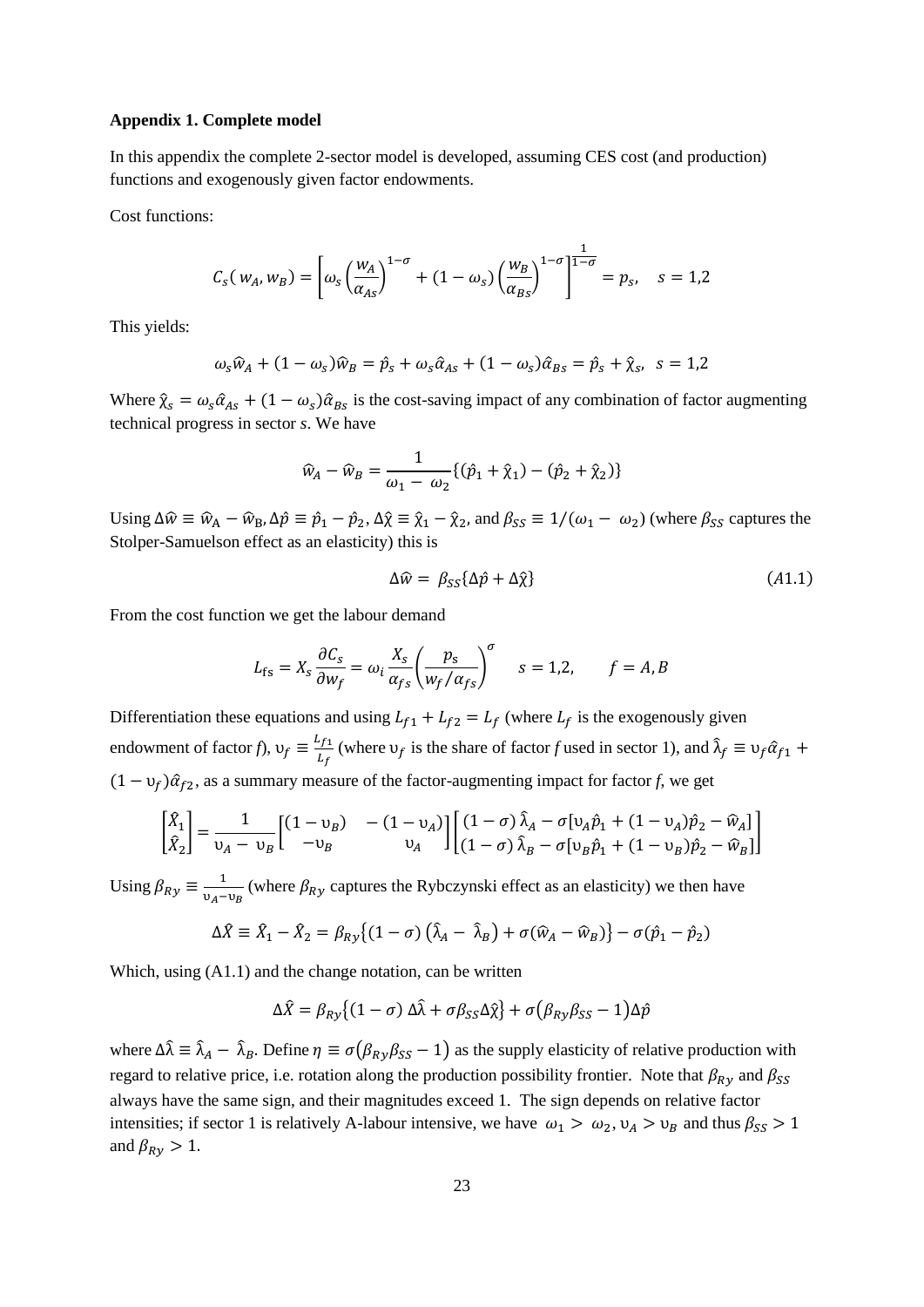Further, define  $\Delta V \equiv (1 - \sigma) \Delta \hat{\lambda} + \sigma \beta_{SS} \Delta \hat{\chi}$ ; this is the "relative factor-endowment representation" of the technical change. See section 3 in the main text for a discussion of this. We can then write

$$
\Delta \hat{X} = \beta_{Ry} \Delta V + \eta \Delta \hat{p}
$$
 (A1.2)

Together with the CES demand,  $\Delta \hat{X} = -\varepsilon \Delta \hat{p}$ , we have

$$
\beta_{Ry} \Delta V + \eta \Delta \hat{p} = -\varepsilon \Delta \hat{p}
$$
  

$$
\Delta \hat{p} = \frac{-\beta_{Ry}}{\varepsilon + \eta} \Delta V
$$
 (A1.3)

Finally, employment effects follow from the labour demand functions, and can be expressed as:

$$
\Delta \hat{L}_f \equiv \hat{L}_{f1} - \hat{L}_{f2} = \Delta \hat{X} + \sigma \Delta \hat{p} - (1 - \sigma)(\hat{\alpha}_{f1} - \hat{\alpha}_{f2}) = (\varepsilon - \sigma)(-\Delta \hat{p}) - (1 - \sigma)(\hat{\alpha}_{f1} - \hat{\alpha}_{f2}) \tag{A1.4}
$$

Equations (A1.1)-(A1.4) give the comparative static effects of any combinations of technical shocks,  $\hat{\alpha}_{fs}$ , using

$$
\Delta \hat{\lambda} = \hat{\lambda}_A - \hat{\lambda}_B = v_A \hat{\alpha}_{A1} + (1 - v_A) \hat{\alpha}_{A2} - [v_B \hat{\alpha}_{B1} + (1 - v_B) \hat{\alpha}_{B2}]
$$
\n
$$
\Delta \hat{\chi} = \hat{\chi}_1 - \hat{\chi}_2 = \omega_1 \hat{\alpha}_{A1} + (1 - \omega_1) \hat{\alpha}_{B1} - [\omega_2 \hat{\alpha}_{A2} + (1 - \omega_2) \hat{\alpha}_{B2}]
$$
\n(A1.5)

Below we will go through various possible cases, using this system of equilibrium equations.

# **A1.1** Sector-specific progress  $\hat{\alpha}_{A1} = \hat{\alpha}_{B1} = \hat{\alpha}_1$  and  $\hat{\alpha}_{A2} = \hat{\alpha}_{B2} = \hat{\alpha}_2$

This yields  $\Delta \hat{\lambda} = \hat{\lambda}_A - \hat{\lambda}_B = (v_A - v_B)(\hat{\alpha}_1 - \hat{\alpha}_2) = \frac{(\hat{\alpha}_1 - \hat{\alpha}_2)}{\hat{\beta}_{B} + \hat{\beta}_{C}}$  $\frac{1 - u_2}{\beta_{R_y}}$  and  $\Delta \hat{\chi} = \hat{\chi}_1 - \hat{\chi}_2 = (\hat{\alpha}_1 - \hat{\alpha}_2).$ Furthermore,  $\Delta V = (1 + \eta) \frac{(\hat{a}_1 - \hat{a}_2)}{g}$  $\frac{1-u_2}{\beta_{Ry}}$ .

Note that  $\hat{\alpha}_1 - \hat{\alpha}_2$  captures possible sector-specific shocks in both industries. Normally, we will focus on only one, so  $\hat{\alpha}_1 > 0$  and  $\hat{\alpha}_2 = 0$ . In the general case, we get

$$
\Delta \hat{p} = \frac{-1}{\varepsilon + \eta} \{ (1 - \sigma) + \sigma \beta_{R\gamma} \beta_{SS} \} (\hat{\alpha}_1 - \hat{\alpha}_2)
$$

Remember that  $\beta_{Rv} > 1$  and  $\beta_{SS} > 1$  (assuming sector 1 to be A-intensive) so the curly bracket is always positive, independent of  $\sigma$ . Using  $\sigma \beta_{Ry} \beta_{SS} = \eta + \sigma$ , this can also be written:

$$
\Delta \hat{p} = \frac{-(1+\eta)}{\varepsilon + \eta} (\hat{\alpha}_1 - \hat{\alpha}_2) \tag{A1.3'}
$$

So any sector-specific progress that favours sector 1,  $(\hat{\alpha}_1 - \hat{\alpha}_2) > 0$ , yields increased relative production and reduced relative price of good 1.

$$
\Delta \hat{w} = \beta_{SS} {\{\Delta \hat{p} + \Delta \hat{\chi}\}} = \beta_{SS} {\varepsilon - 1 \over \varepsilon + \eta} (\hat{\alpha}_1 - \hat{\alpha}_2)
$$
 (A1.1')

$$
\Delta \hat{L}_f = (\varepsilon - \sigma)(-\Delta \hat{p}) - (1 - \sigma)(\hat{\alpha}_1 - \hat{\alpha}_2) = \frac{(\sigma + \eta)}{\varepsilon + \eta} (\varepsilon - 1)(\hat{\alpha}_1 - \hat{\alpha}_2)
$$
(A1.4')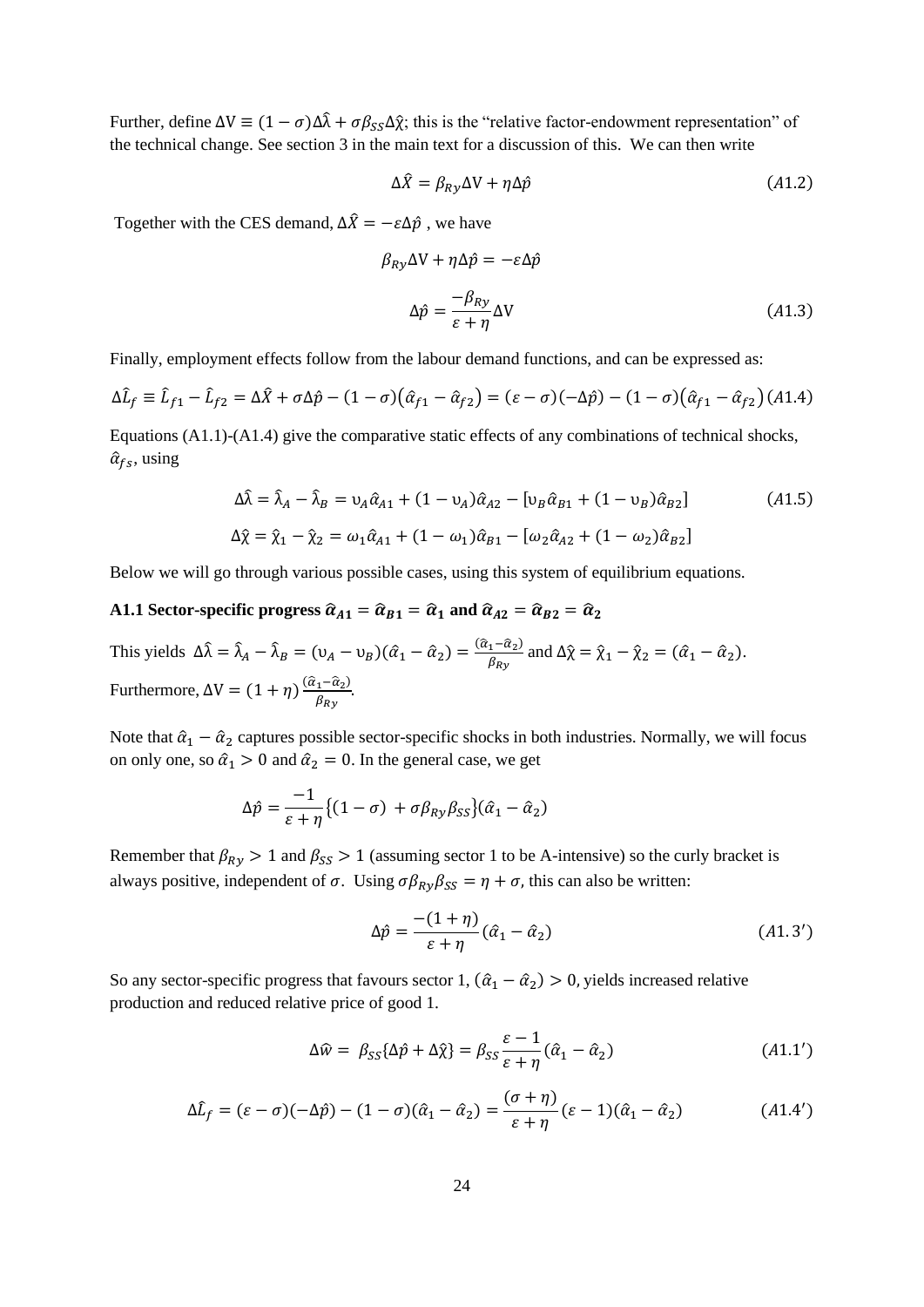So for  $\hat{a}_1 - \hat{a}_2 > 0$  we have  $\Delta \hat{p} < 0$  always,  $\Delta \hat{L}_f > 0$  for  $\varepsilon > 1$ , and  $\Delta \hat{w} > 0$  for  $\varepsilon > 1$  and  $\omega_1 > \omega_2$ i.e. sector 1 being A-labour intensive, as we will assume throughout, unless otherwise specified. However, it is important to notice that in this case it only matters for the wage effect.

# A1.2 Factor-specific progress:  $\hat{\alpha}_{A1} = \hat{\alpha}_{A2} = \hat{\alpha}_A$  and  $\hat{\alpha}_{B1} = \hat{\alpha}_{B2} = \hat{\alpha}_B$

This yields  $\Delta \hat{\lambda} = \hat{\lambda}_A - \hat{\lambda}_B = \hat{\alpha}_A - \hat{\alpha}_B$ ,  $\Delta \hat{\chi} = \hat{\chi}_1 - \hat{\chi}_2 = \frac{(\hat{\alpha}_A - \hat{\alpha}_B)}{\hat{\beta}_{CC}}$  $\frac{\hat{A} - \hat{\alpha}_B}{\beta_{SS}}$ , and  $\Delta V = \hat{\alpha}_A - \hat{\alpha}_B$ 

Note that  $\hat{\alpha}_A - \hat{\alpha}_B$  captures possible factor-specific shocks for both factors. Normally, we will focus on only one, so  $\hat{\alpha}_A > 0$  and  $\hat{\alpha}_B = 0$ . In the general case, we get

$$
\Delta \hat{p} = \frac{-\beta_{Ry}}{\varepsilon + \eta} \left( \hat{\alpha}_A - \hat{\alpha}_B \right) \tag{A1.3'}
$$

$$
\Delta \hat{w} = \beta_{SS} \{ \Delta \hat{p} + \Delta \hat{\chi} \} = \left\{ \frac{-\beta_{R\gamma} \beta_{SS}}{\varepsilon + \eta} + 1 \right\} (\hat{\alpha}_A - \hat{\alpha}_B)
$$
(A1.1'')

$$
\Delta \hat{L}_f = (\varepsilon - \sigma)(-\Delta \hat{p}) \tag{A14'}
$$

The relative price effect of  $\hat{\alpha}_A - \hat{\alpha}_B > 0$  is negative as long as sector 1 is A-labour intensive (with the limiting case of a small, open economy giving  $\Delta \hat{p} = 0$ ). The sign of the relative wage effect depends on the sign of  $\varepsilon + \eta - \beta_{Ry}\beta_{SS} = \varepsilon - \sigma + (\sigma - 1)\beta_{Ry}\beta_{SS}$ . The condition can also be written  $(\varepsilon - 1) + (\sigma - 1) \eta / \sigma$ , which shows that  $\Delta \hat{w} > 0$  for any combinations of  $\varepsilon > 1$  and  $\sigma > 1$ , and  $\Delta\hat{w}$  < 0 for any combinations of  $\epsilon$  < 1 and  $\sigma$  < 1. It should also be noted that for wages in efficiency terms, we have

$$
\Delta \widehat{w} - (\widehat{\alpha}_A - \widehat{\alpha}_B) = \frac{-\beta_{R\mathbf{y}}\beta_{SS}}{\varepsilon + \eta} (\widehat{\alpha}_A - \widehat{\alpha}_B) = \frac{\Delta \widehat{p}}{\beta_{SS}} < 0
$$

Which is always negative, as long as  $\Delta \hat{p} \neq 0$ . So  $\hat{\alpha}_A - \hat{\alpha}_B > 0$  makes A-labour relatively cheaper in efficiency terms, thus inducing substitution towards using more labour in both industries.

Hence, the two-elasticity rule seemingly applies in this case; however, note that it is multiplied by the relative price effect, which depends on  $\beta_{Ry}$ .<sup>25</sup> Hence,  $\hat{\alpha}_A - \hat{\alpha}_B > 0$  and  $\varepsilon > \sigma$  yields increase employment of both factors in sector 1 if sector 1 is A-labour intensive. It gives reduced employment of both factors in sector 1 if it is B-labour intensive, even if technology improves in the sector.

#### **A1.3 Factor- and sector-specific technical progress – complete set of cases**

From the system of equations (A1.1), (A1.4) and (A1.4), using (A1.5), all cases of individual factoraugmenting changes are easily worked out.

**Pure A-progress in sector 1:**  $\hat{\alpha}_{A1} > 0$ , and  $\hat{\alpha}_{fs} = 0$  for all other  $\hat{\alpha}_{fs}$ .

Price effects: 
$$
\Delta \hat{p} = \frac{-\beta_{Ry}}{\varepsilon + \eta} \{ (1 - \sigma) v_A + \sigma \beta_{SS} \omega_1 \} \hat{\alpha}_{A1}
$$
 and  $\Delta \hat{w} = \beta_{SS} \{ \Delta \hat{p} + \omega_1 \hat{\alpha}_{A1} \}$ 

<sup>&</sup>lt;sup>25</sup> Furthermore,  $\sigma$  now captures general equilibrium changes, as discussed in section 3 of the main text.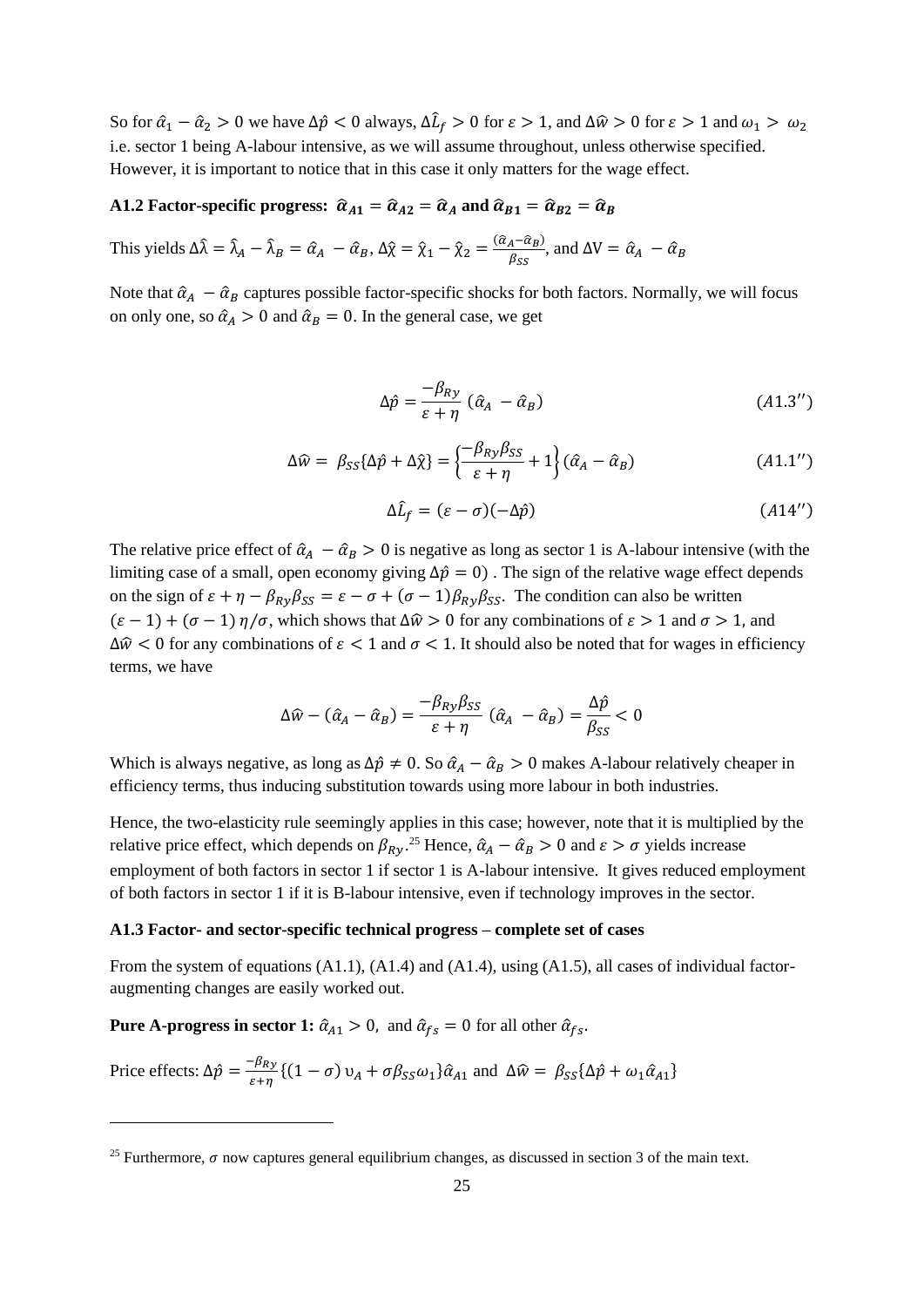Employment effects:  $\Delta \hat{L}_A = (\varepsilon - \sigma)(-\Delta \hat{p}) - (1 - \sigma)\hat{\alpha}_{A1}$  and  $\Delta \hat{L}_B = (\varepsilon - \sigma)(-\Delta \hat{p})$ 

**Pure B-progress in sector 1:**  $\hat{\alpha}_{B1} > 0$ , and  $\hat{\alpha}_{fs} = 0$  for all other  $\hat{\alpha}_{fs}$ .

Price effects:  $\Delta \hat{p} = \frac{-\beta_{Ry}}{g/m}$  $\frac{\partial \mu_{xy}}{\partial \epsilon + \eta}$  { - (1 -  $\sigma$ )  $v_B + \sigma \beta_{SS} (1 - \omega_1) \hat{\alpha}_{B1}$  and  $\Delta \hat{w} = \beta_{SS} {\Delta \hat{p} + (1 - \omega_1) \hat{\alpha}_{B1}}$ Employment effects:  $\Delta \hat{L}_A = (\varepsilon - \sigma)(-\Delta \hat{p})$  and  $\Delta \hat{L}_B = (\varepsilon - \sigma)(-\Delta \hat{p}) - (1 - \sigma)\hat{\alpha}_{B1}$ **Pure A-progress in sector 2:**  $\hat{\alpha}_{A2} > 0$ , and  $\hat{\alpha}_{fs} = 0$  for all other  $\hat{\alpha}_{fs}$ . Price effects:  $\Delta \hat{p} = \frac{-\beta_{Ry}}{g/m}$  $\frac{\mu_{R}y}{\epsilon + \eta}$  {(1 –  $\sigma$ ) (1 –  $v_A$ ) –  $\sigma \beta_{SS} \omega_2$ } $\hat{\alpha}_{A2}$  and  $\Delta \hat{w} = \beta_{SS} {\Delta \hat{p} - \omega_2 \hat{\alpha}_{A2}}$ } Employment effects:  $\Delta \hat{L}_A = (\varepsilon - \sigma)(-\Delta \hat{p}) + (1 - \sigma)\hat{\alpha}_{A2}$  and  $\Delta \hat{L}_B = (\varepsilon - \sigma)(-\Delta \hat{p})$ **Pure B-progress in sector 2:**  $\hat{\alpha}_{B2} > 0$ , and  $\hat{\alpha}_{fs} = 0$  for all other  $\hat{\alpha}_{fs}$ .

Price effects:  $\Delta \hat{p} = \frac{\beta_{Ry}}{s}$  $\frac{\partial R y}{\partial \epsilon + \eta}$  {(1 –  $\sigma$ ) (1 –  $v_B$ ) +  $\sigma \beta_{SS}$ (1 –  $\omega_2$ )} $\hat{\alpha}_{B2}$  and  $\Delta \hat{w} = \beta_{SS}$ { $\Delta \hat{p}$  – (1 –  $\omega_2$ ) $\hat{\alpha}_{B2}$ } Employment effects:  $\Delta \hat{L}_A = (\varepsilon - \sigma)(-\Delta \hat{p})$  and  $\Delta \hat{L}_B = (\varepsilon - \sigma)(-\Delta \hat{p}) + (1 - \sigma)\hat{\alpha}_{B2}$ .

# **A1.4 Some useful observations**

#### *Small open economy*

For a small, open economy, the relevant equations are (since  $\Delta \hat{p} = 0$ )

$$
\Delta \hat{X} = \beta_{R\mathcal{Y}} \{ (1 - \sigma) \Delta \hat{\lambda} + \sigma \beta_{SS} \Delta \hat{\chi} \} = \beta_{R\mathcal{Y}} \Delta V; \quad \Delta \hat{w} = \beta_{SS} \Delta \hat{\chi}, \text{ and } \Delta \hat{L}_f = \Delta \hat{X} - (1 - \sigma) (\hat{\alpha}_{f1} - \hat{\alpha}_{f2}).
$$

#### *Factor augmenting vs factor saving impact*

The factor saving effect of a technological change  $\hat{\alpha}_{A1}$  is defined as the change in the use of the relevant factor per unit of output at unaltered factor prices. Hence, in our CES-model the factorsaving effect of  $\hat{\alpha}_{A1}$  is  $(1 - \sigma)\hat{\alpha}_{A1}$ . For this to be positive, we need to assume  $\sigma < 1$ ; otherwise  $\hat{a}_{41} > 0$  leads to increased used of labour A per unit of output in sector 1, due to the substitution from labour B to labour A, and hence a negative factor-saving effect (or positive factor-using effect). However, it is important to notice that in our context, the decisive term is not the factor-saving effect defined in this way, but rather  $\Delta V \equiv (1 - \sigma) \Delta \hat{\lambda} + \sigma \beta_{SS} \Delta \hat{\chi}$ . The difference being the factor substitution taking place due to a change in relative factor prices (at given goods prices) when technology changes.

#### *Relationship between various elasticities and variables*

From the definitions of shares variables, we can write

$$
\upsilon_A - \upsilon_B = \frac{L_{A1}}{L_A} - \frac{L_{B1}}{L_B} = \frac{w_A L_{A1}}{w_A L_A} - \frac{w_B L_{B1}}{w_B L_B} = \frac{s\omega_1}{\overline{\omega}} - \frac{s(1-\omega_1)}{1-\overline{\omega}} = \frac{s(1-s)(\omega_1 - \omega_2)}{\overline{\omega}(1-\overline{\omega})}
$$

Where s is the share of sector 1 in GDP, and  $\overline{\omega} = \frac{w_A L_A}{w_A L_A}$  $\frac{W_A L_A}{W_A L_A + W_B L_B} = s\omega_1 + (1 - s)\omega_2$  is the average cost share of factor A in the economy. Since  $\beta_{SS} \equiv \frac{1}{\omega_{\text{tot}}}$  $\frac{1}{\omega_1 - \omega_2}$  and  $\beta_{Ry} \equiv \frac{1}{v_A - \omega_2}$  $\frac{1}{v_A - v_B}$ .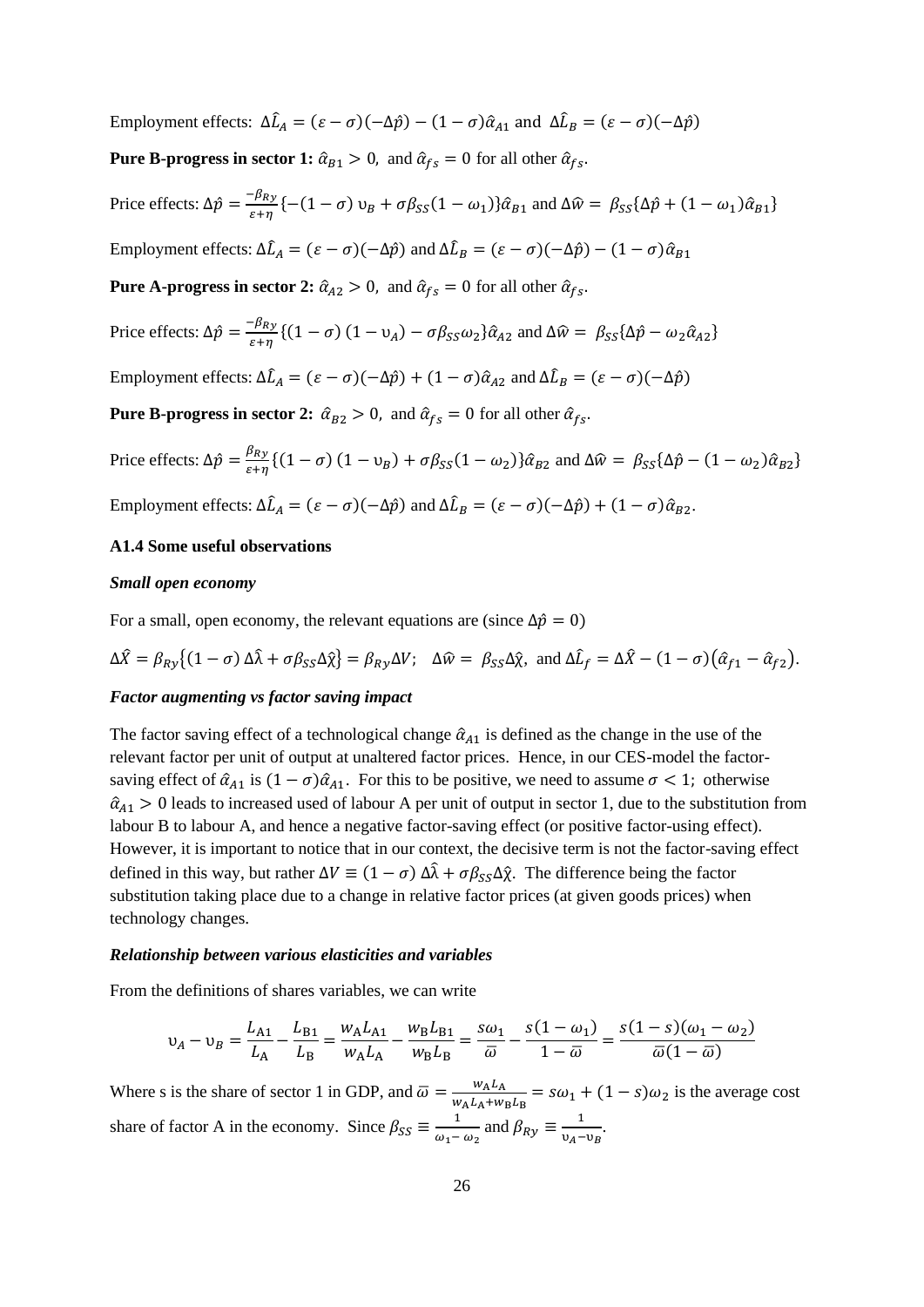$$
\beta_{Ry} \equiv \frac{1}{v_A - v_B} = \frac{\overline{\omega}(1 - \overline{\omega})}{s(1 - s)(\omega_1 - \omega_2)} = \frac{\overline{\omega}(1 - \overline{\omega})}{s(1 - s)} \beta_{SS}
$$

In a *symmetric economy*, with an initial situation with  $w_A L_A = w_B L_B$  and  $s = 0.5$ , we have  $\beta_{Ry} =$  $\beta_{SS}$ .

# **Appendix 2. Model with non-traded sector**

In this appendix we will introduce a non-traded sector in the model in a simple way. Labelling nontraded sector as 0, the labour market equilibrium conditions are, in general,  $\sum_{s=0}^{n} L_{fs} = L_f$ ,  $f = A, B$ . With three sectors, we can rewrite this as:

$$
L_{f1} + L_{f2} = L_f - L_{f0} \equiv L_f^T, \quad f = A, B
$$

Where  $L_f^T$  is the "factor supply" to the two traded sectors. Hence, an increase in the production of nontraded goods will lower the factor supply to traded sectors, while reduced non-traded production releases more factors. The production and employment effects depend on relative factor intensities.

To stay as close to the previous analysis as possible, we will now define  $v_f^T = \frac{L_{f1}}{L_s^T}$  $\frac{df_1}{L_f^T}$  as sector 1's share of traded sector employment of factor *j*, and let  $v_f^0 = \frac{L_{fo}}{L_s^T}$  $\frac{df_0}{L_f^T}$  be the non-traded employment relative to the traded sector employment of factor *f*. For factor market equilibrium, the equivalence of (10) in section 3 becomes

$$
v_f^T \hat{L}_{f1} + (1 - v_f^T) \hat{L}_{f2} = \left(\frac{dL_f - dL_{f0}}{L_f^T}\right) = -v_f^0 \hat{L}_{f0}, \qquad j = A, B,
$$
 (10')

For non-traded production we will, to simplify, assume no technical progress and fixed coefficients  $(\sigma_0 = 0)$ , so we have  $\hat{L}_{j0} = \hat{X}_0^{26}$ . Given that the technical progress is assumed to take place only in the traded sectors, our summary measures of factor-saving progress become  $\hat{\lambda}_f^T \equiv v_f^T \hat{\alpha}_{f1}$  +  $(1 - v_f^T)\hat{\alpha}_{f2}$  and  $\Delta \hat{\lambda}^T \equiv \hat{\lambda}_A^T - \hat{\lambda}_B^T$ . For the cost-saving measures there is no difference, since the cost shares in each sector are unchanged. The system of equations (see Appendix 1) then becomes

$$
\begin{bmatrix} \hat{X}_1 \\ \hat{X}_2 \end{bmatrix} = \frac{1}{v_A^T - v_B^T} \begin{bmatrix} (1 - v_B^T) & - (1 - v_A^T) \\ -v_B^T & v_A^T \end{bmatrix} \begin{bmatrix} (1 - \sigma) \hat{\lambda}_A^T - \sigma [v_A^T \hat{p}_1 + (1 - v_A^T) \hat{p}_2 - \hat{w}_A] - v_A^0 \hat{X}_0 \\ (1 - \sigma) \hat{\lambda}_B^T - \sigma [v_B^T \hat{p}_1 + (1 - v_B^T) \hat{p}_2 - \hat{w}_B] - v_B^0 \hat{X}_0 \end{bmatrix}
$$

Solving this for differences in relative production changes we get

$$
\Delta \hat{X} = \hat{X}_1 - \hat{X}_2 = \frac{1}{\nu_A^T - \nu_B^T} \{ (1 - \sigma) \Delta \hat{\lambda}^T - (\nu_A^0 - \nu_B^0) \hat{X}_0 + \sigma [\hat{w}_A - \hat{w}_B] \} - \sigma \Delta \hat{p}
$$

Define  $s_T \equiv s_1 + s_2 = 1 - s_0$  be the total share of GDP coming from the traded sectors, and  $s_i^T =$  $s_i/s_T$  to be the share of sector i in traded GDP. Let  $\omega_T \equiv s_1^T \omega_1 + s_2^T \omega_2 = s_1^T \omega_1 + (1 - s_1^T) \omega_2$  be the

<sup>&</sup>lt;sup>26</sup> We could allow for sector-specific technical progress in the non-traded sector by writing  $\hat{L}_{j0} = \hat{X}_0 - \hat{\alpha}_0$ .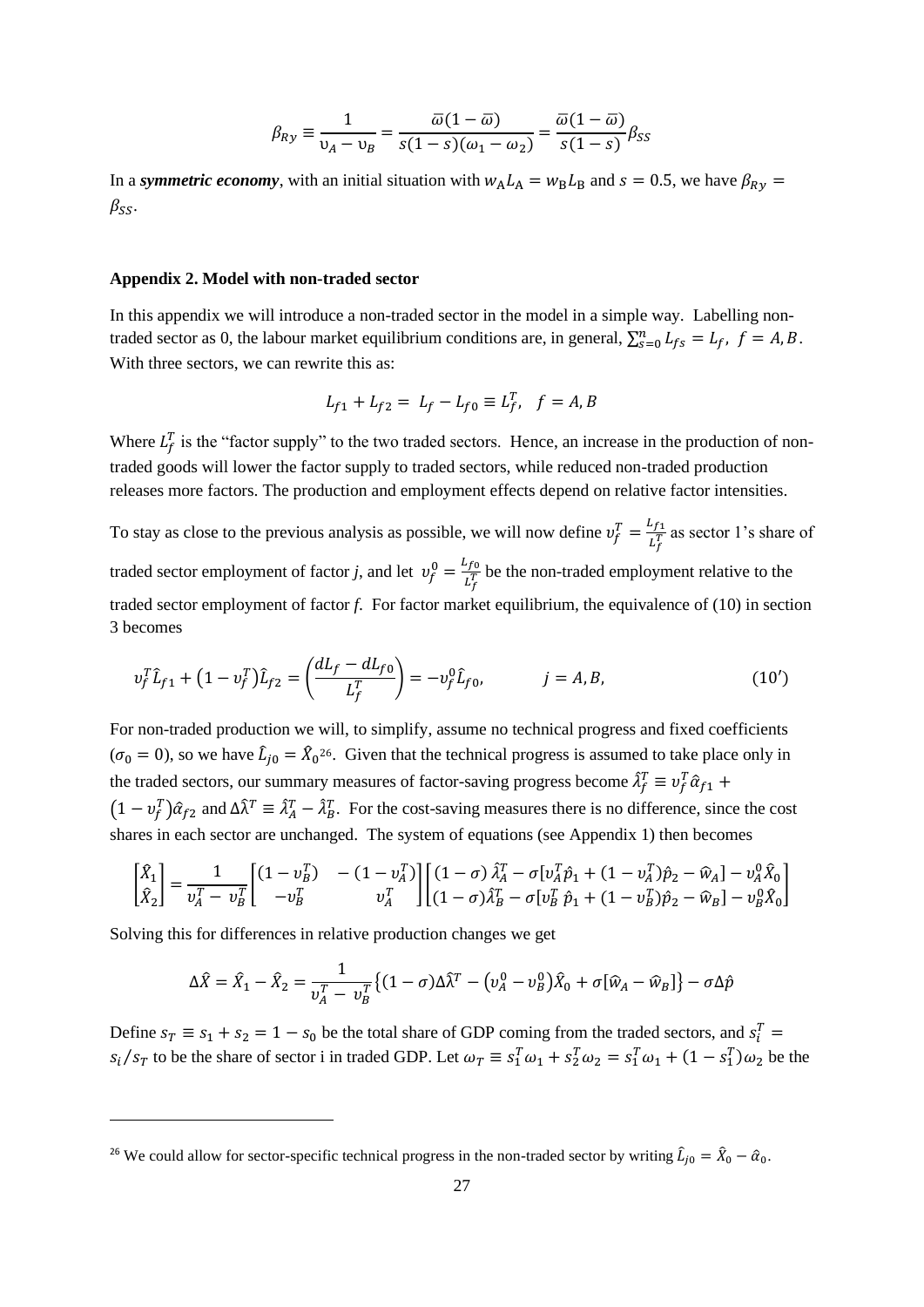average cost share of A-factor in traded goods production. Then we can write  $v_A^0 = \frac{\omega_0 s_0}{\omega_0 (1 - \omega_0)}$  $\frac{\omega_0 s_0}{\omega_T (1-s_0)}, \quad v_B^0 =$ 

 $(1-\omega_0)s_0$  $\frac{(1-\omega_0)s_0}{(1-\omega_T)(1-s_0)}$ , and

$$
v_A^0 - v_B^0 = \frac{(1 - \omega_0)s_0}{(1 - \omega_T)(1 - s_0)} \left(\frac{\omega_0}{1 - \omega_0} / \frac{\omega_T}{1 - \omega_T} - 1\right) = \frac{s_0}{(1 - s_0)} \frac{(\omega_0 - \omega_T)}{(1 - \omega_T)\omega_T}
$$

Using  $\beta_{Ry}^T \equiv 1/(v_A^T - v_B^T)$  as the Rybczynski elasticity in this case, it has the standard property, but the magnitude may differ from the case without a non-traded sector. Then we have

$$
\Delta \hat{X} = \beta_{Ry}^T \left\{ (1 - \sigma) \Delta \hat{\lambda}^T - \frac{s_0}{(1 - s_0)} \frac{(\omega_0 - \omega_T)}{(1 - \omega_T)\omega_T} \hat{X}_0 + \sigma \Delta \hat{w} \right\} - \sigma \Delta \hat{p}
$$
(A2.1)

So far we have only used the assumption that there are fixed coefficients in the non-traded sector. To proceed, we need to add a demand side, since  $\hat{X}_0$  is determined from the demand effect for non-traded goods and services. We will do this in the simplest possible way, by assuming that the demand for non-tradables is determined from Cobb-Douglas preferences, such that the income share going to nontraded goods is given.<sup>27</sup> Then we have  $\hat{X}_0 = \hat{Y} - \hat{p}_0$ .

For income and prices, the following applies:

Factor prices are determined from the  $C_1(w_A, w_B) = p_1$  and  $C_2(w_A, w_B) = p_2$  as long as there is positive production of both traded goods. Then (13),  $\Delta \hat{w} = \beta_{SS} {\Delta \hat{p} + \Delta \hat{\chi}}$ , still applies. For income and the price of non-traded goods, we have

$$
\hat{Y} = \overline{\omega}\hat{w}_A + (1 - \overline{\omega})\hat{w}_B; \quad \hat{p}_0 = \omega_0 \hat{w}_A + (1 - \omega_0)\hat{w}_B \tag{A2.2}
$$

Where  $\bar{\omega}$  as before is the average cost share of factor A in the economy, and we can write  $\bar{\omega}$  =  $(1 - s_0)\omega_T + s_0\omega_0$ . Then demand effects for non-traded goods can be written

$$
\hat{X}_0 = \hat{Y} - \hat{p}_0 = \overline{\omega}\hat{w}_A + (1 - \overline{\omega})\hat{w}_B - [\omega_0\hat{w}_A + (1 - \omega_0)\hat{w}_B] = (\overline{\omega} - \omega_0)(\hat{w}_A - \hat{w}_B)
$$

Which gives  $\hat{X}_0 = (1 - s_0)(\omega_T - \omega_0) \Delta \hat{w}$ . Using all this in (A2.1) yields

$$
\Delta \hat{X} = \beta_{Ry}^T \left\{ (1 - \sigma) \Delta \hat{\lambda}^T + \left[ \frac{s_0 (\omega_0 - \omega_T)^2}{(1 - \omega_T) \omega_T} + \sigma \right] \beta_{SS} \{\Delta \hat{p} + \Delta \hat{\chi} \} \right\} - \sigma \Delta \hat{p}
$$
(A2.1')

Finally, define the following elasticities

$$
\eta_T \equiv \sigma(\beta_{Ry}^T \beta_{SS} - 1) \text{ and } \eta_0 \equiv \beta_{Ry}^T \beta_{SS} \frac{s_0 (\omega_0 - \omega_T)^2}{(1 - \omega_T) \omega_T}
$$

It is sometimes convenient to write  $\eta_0 = \beta_{Ry}^T \beta_{SS} \varphi$  with  $\varphi \equiv \frac{s_0(\omega_0 - \omega_T)^2}{(1 - \omega_T)\omega_T}$  $\frac{6(\omega_0 - \omega_T)}{(1 - \omega_T)\omega_T} > 0$  as long as  $s_0 > 0$  and  $\omega_0 \neq \omega_T$ . We then get:

$$
\Delta \hat{X} = \beta_{R\mathbf{y}}^T \{ (1 - \sigma) \Delta \hat{\lambda}^T + \beta_{SS} (\sigma + \varphi) \Delta \hat{\chi} \} + (\eta_T + \eta_0) \Delta \hat{p}
$$

 $27$  This could e.g. come from a two-level utility function where at the top-level there is Cobb-Douglas between non-traded and a nest of traded goods, and at the next level CES with elasticity  $\varepsilon$  between the traded goods.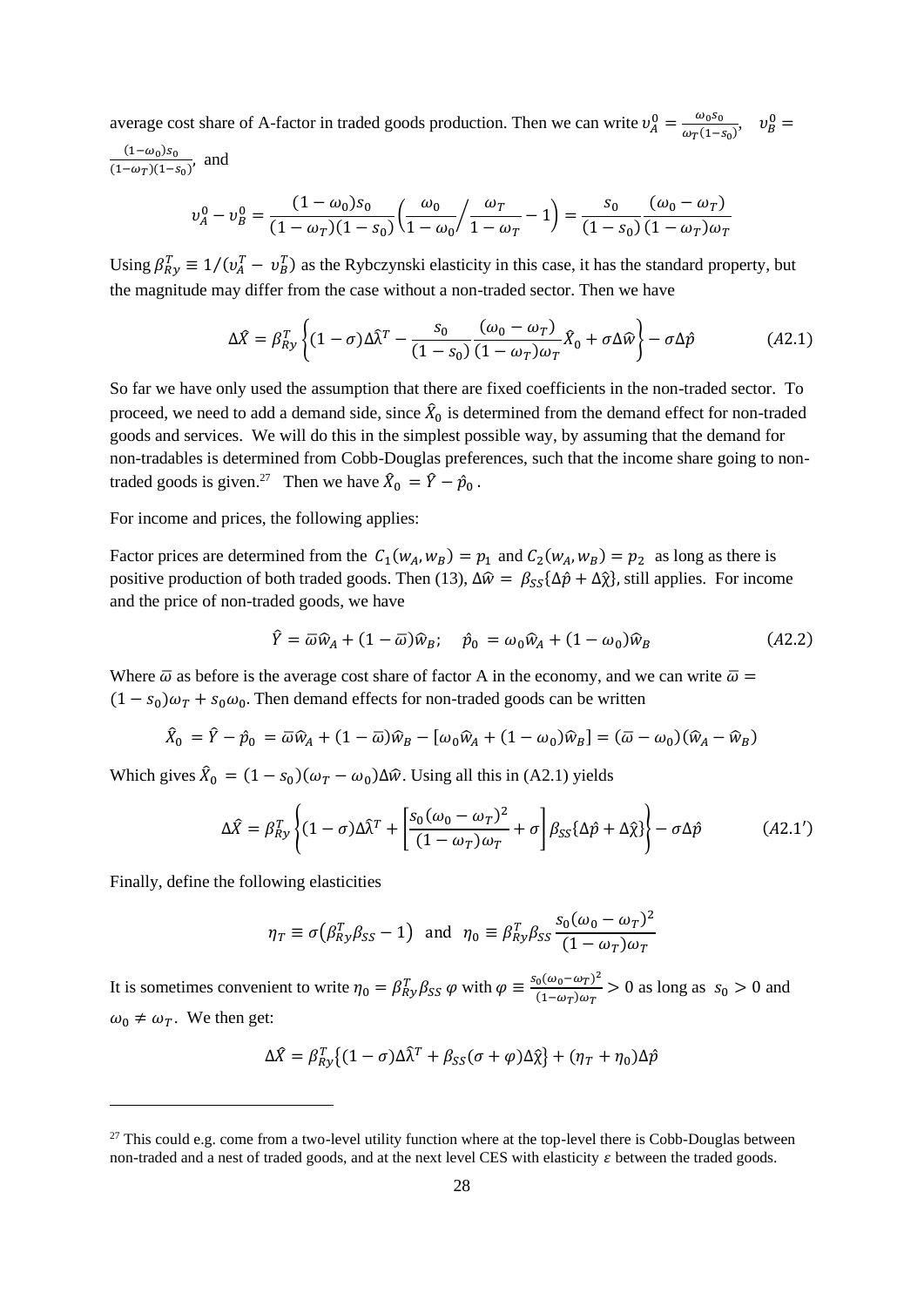or, defining  $\Delta V^T \equiv \{(1 - \sigma)\Delta \hat{\lambda}^T + \beta_{SS}(\sigma + \varphi)\Delta \hat{\chi}\}\)$ ; this is the equivalent to  $\Delta V$  in the 2-sector model, where we note that the substitution effect of  $\Delta \hat{\chi}$  is amplified by the non-traded sector,

$$
\Delta \hat{X} = \beta_{Ry}^T \Delta V^T + (\eta_T + \eta_0) \Delta \hat{p}
$$

$$
\Delta \hat{p} = \frac{-\beta_{Ry}^T}{\varepsilon + \eta_T + \eta_0} \Delta V^T
$$

Comparing with the 2-sector model, the only difference is that the supply elasticity  $\eta$  is replaced by  $\eta_T + \eta_0$ .  $\eta_T$  captures structural changes through factor substitution between the two traded goods sectors; recall that it is = 0 if  $\sigma = 0$  and positive for any  $\sigma > 0$ .  $\eta_0$  captures structural changes appearing through changes in factor use in the non-traded sector. Note that we have  $\eta_0 \ge 0$  and always positive as long as  $s_0 > 0$  and  $\omega_0 \neq \omega_T$  (the same applies for  $\varphi$ ).  $\eta_0$  is higher the larger the share of the non-traded sector is, and the more its factor intensity differs from the average traded sector intensity.

Qualitatively, all the price effects from the 2-sector model apply, as do the results for relative employment in the two traded sectors. However, for absolute employment effects, we need to take into account the employment changes in the non-traded sector as well.

For the general case, we have from (15)

$$
\Delta \hat{L}_f \equiv \hat{L}_{f1} - \hat{L}_{f2} = \Delta \hat{X}_1 + \sigma \Delta \hat{p} - (1 - \sigma)(\hat{\alpha}_{f1} - \hat{\alpha}_{f2}) = (\varepsilon - \sigma)(-\Delta \hat{p}) - (1 - \sigma)(\hat{\alpha}_{f1} - \hat{\alpha}_{f2})
$$

Using the general equilibrium conditions  $v_f^T \hat{L}_{f1} + (1 - v_f^T) \hat{L}_{f2} = -v_f^0 \hat{L}_{f0}$  we get

$$
\hat{L}_{f1} = (1 - v_f^T) \Delta \hat{L}_f - v_f^0 \hat{L}_{f0} \text{ and } \hat{L}_{f2} = -[v_f^T \Delta \hat{L}_f + v_f^0 \hat{L}_{f0}]
$$
\n(A2.3)

Recall that in the 2-sector model, with  $\hat{L}_{f0} = 0$ , the signs of  $\hat{L}_{f1}$  and  $\hat{L}_{f2}$  were always opposite and followed directly from  $\Delta \hat{L}_f$ . Now the total employment in the traded sectors can change ( $\hat{L}_{f0} \neq 0$ ) and we may thus have cases in which employment in both traded sectors may go up or down simultaneously.

We will work out the details for the same examples as we have used before – a sector-specific and a factor-specific shock. It is convenient to start with a small, open economy case before we look at the general case.

# A2.1 Sector-specific shock in sector 1:  $\Delta \hat{\lambda}^T = \widehat{\alpha}_1/\beta_{Ry}^T$  and  $\Delta \hat{\chi} = \widehat{\alpha}_1$

In this case we have  $\Delta V^T = (1 + \eta_T + \eta_0)\hat{\alpha}_1/\beta_{Ry}$ .

*Small, open economy:* 

$$
\Delta \hat{X} = \beta_{Ry}^T \Delta V^T = (1 + \eta_T + \eta_0) \hat{\alpha}_1
$$

$$
\Delta \hat{w} = \beta_{SS} \{\Delta \hat{\chi}\} = \beta_{SS} \hat{\alpha}_1
$$

$$
\hat{X}_0 = (1 - s_0)(\omega_T - \omega_0) \Delta \hat{w} = (1 - s_0)(\omega_T - \omega_0) \beta_{SS} \hat{\alpha}_1
$$

$$
\Delta \hat{L}_f = \Delta \hat{X}_1 - (1 - \sigma)(\hat{\alpha}_{f1} - \hat{\alpha}_{f2}) = (\eta_T + \eta_0 + \sigma)\hat{\alpha}_1
$$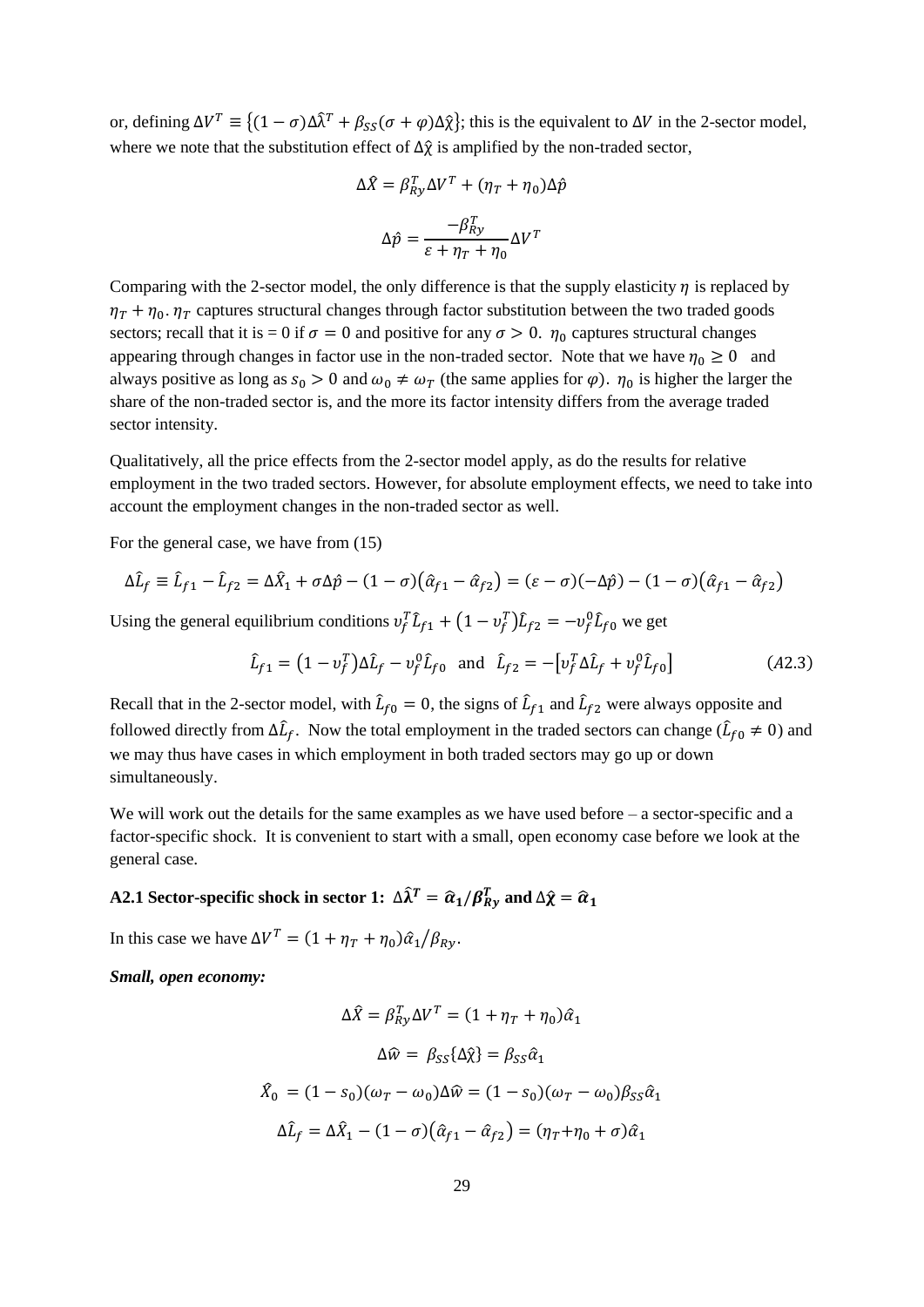$$
\hat{L}_{f1} = (1 - v_f^T)\Delta \hat{L}_f - v_f^0 \hat{X}_0 = \{ (1 - v_f^T)(\eta_T + \eta_0 + \sigma) - v_f^0 (1 - s_0)(\omega_T - \omega_0) \beta_{SS} \} \hat{\alpha}_1
$$

If  $\omega_0 > \omega_T$  this is clearly positive, as in this case,  $\hat{X}_0 < 0$  and sector 1 attracts factors both from sector 2 and from the non-traded sector. If, on the other hand,  $\omega_0 < \omega_T$  the non-traded sector expands, and the employment effect for sector 1 depends on the relative weight of the two effects.

$$
\hat{L}_{f1} = \{ (1 - v_f^T)(\eta_T + \eta_0 + \sigma) - v_f^0 (1 - s_0)(\omega_T - \omega_0) \beta_{SS} \} \hat{\alpha}_1 \n= \{ (1 - v_f^T) \beta_{Ry}^T \beta_{SS} (\sigma + \varphi) - v_f^0 (1 - s_0)(\omega_T - \omega_0) \beta_{SS} \} \hat{\alpha}_1
$$

Using  $v_A^0 = \frac{\omega_0 s_0}{\omega \pi (1 - \omega_0)}$  $\frac{\omega_0 s_0}{\omega_T (1-s_0)}, \quad v_B^0 = \frac{(1-\omega_0)s_0}{(1-\omega_T)(1-s_0)}$  $\frac{(1-\omega_0)s_0}{(1-\omega_T)(1-s_0)}, v_A^T = \frac{\omega_1 s_1^T}{\omega_T}$  $\frac{\omega_1 s_1^l}{\omega_T} = \frac{\omega_1 s_1}{\omega_T (1-s)}$  $\frac{\omega_1 s_1}{\omega_T (1-s_0)}, v_B^T = \frac{(1-\omega_1) s_1}{(1-\omega_T)(1-s_1)}$  $\frac{(1-\omega_1)s_1}{(1-\omega_T)(1-s_0)}, \varphi = \frac{s_0(\omega_0-\omega_T)^2}{(1-\omega_T)\omega_T}$  $(1-\omega_T)\omega_T$ and  $\beta_{Ry}^T = \frac{\omega_T (1 - \omega_T)}{S(T(1 - S^T)) (\omega_T - \omega_T)}$  $\frac{\omega_T(1-\omega_T)}{s_1^T(1-s_1^T)(\omega_1-\omega_2)}$  we get

$$
\hat{L}_{A1} = \beta_{Ry}^T \beta_{SS} (1 - v_A^T) \sigma \hat{\alpha}_1 + \beta_{SS} \frac{s_0 (\omega_T - \omega_0)(\omega_2 - \omega_0)}{s_1^T (\omega_1 - \omega_2)} \hat{\alpha}_1
$$
\n
$$
\hat{L}_{B1} = \beta_{SS} \beta_{Ry}^T (1 - v_B^T) \sigma \hat{\alpha}_1 + \beta_{SS} \frac{s_0 (\omega_T - \omega_0)(\omega_2 - \omega_0)}{s_1^T (\omega_1 - \omega_2)} \hat{\alpha}_1
$$

The first term in these two employment effects is the effect in an economy without a non-traded sector, and for a small, open economy we know that this is positive. This is because the increase in relative wage for factor A reduces the A-intensity in both sectors and shifts employment towards the A-intensive sector.

The second term is the added effects due to the non-traded sector. If  $\omega_0 < \omega_2$  ( $\omega_T$ ) the expansion of non-traded production will lead to increased employment of both factors in sector 1 and reduced employment of both factors in sector 2. The reason is that the non-traded sector requires so much factor B relative to factor A that sector 2 has to contract significantly. If  $\omega_T > \omega_0 > \omega_2$  the expansion of non-traded production will tend to reduce employment of both factors in sector 1.

For sector 2 employment we have

$$
\hat{L}_{f2} = -[v_f^T \Delta \hat{L}_f + v_f^0 \hat{L}_{f0}] = -\{v_f^T (\eta_T + \eta_0 + \sigma) \hat{\alpha}_1 + v_f^0 (1 - s_0) (\omega_T - \omega_0) \beta_{SS} \hat{\alpha}_1\}.
$$

This is clearly negative for  $\omega_T > \omega_0$  since both terms in the bracket are positive in that case (the second case discussed above). For  $\omega_T < \omega_0$  we can write, similarly as for sector 1,

$$
\hat{L}_{f2} = -\beta_{SS} \beta_{Ry}^T v_f^T \sigma \hat{\alpha}_1 - \beta_{SS} \frac{s_0(\omega_T - \omega_0)(\omega_1 - \omega_0)}{(1 - s_1^T)(\omega_1 - \omega_2)} \hat{\alpha}_1.
$$

Hence, the substitution effect is negative, as expected. For the effect due to the non-traded sector it is positive for  $\omega_1 > \omega_0 > \omega_T$ . For  $\omega_0 > \omega_1$  the increased factor supply to traded goods is so A-biased that it leads to increased employment in sector 1 and reduced employment in sector 2.

So, contrary to the 2-sector model, there are cases where employment in both traded sectors may increase, i.e. when  $\omega_1 > \omega_0 > \omega_T$ , and where both decline, i.e. when  $\omega_T > \omega_0 > \omega_2$ . However, if the substitution effect is sufficiently strong, it may dominate over the non-traded effect, and thus give increased employment in sector 1 and reduced in sector 2. In this case, the existence of a non-traded sector will allow sector 1 to expand more than it otherwise would have been able to do.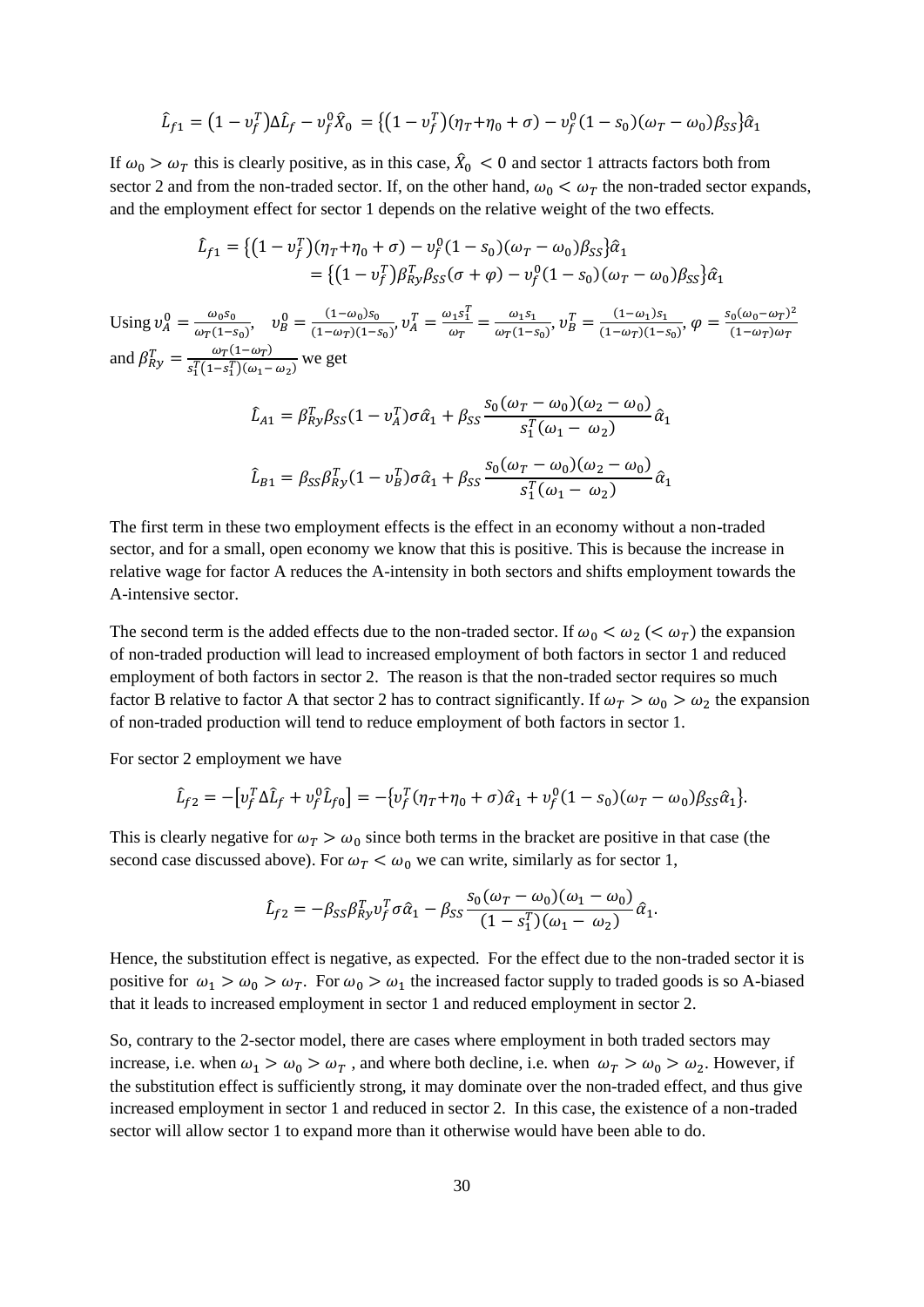*Large country case (sector specific progress):*

$$
\Delta \hat{p} = \frac{-(1 + \eta_T + \eta_0)}{\varepsilon + \eta_T + \eta_0} \hat{\alpha}_1
$$

$$
\Delta \hat{w} = \beta_{SS} {\{\Delta \hat{p} + \Delta \hat{\chi}\}} = \beta_{SS} \frac{\varepsilon - 1}{\varepsilon + \eta_T + \eta_0} \hat{\alpha}_1
$$

$$
\hat{X}_0 = (1 - s_0)(\omega_T - \omega_0) \Delta \hat{w} = (1 - s_0)(\omega_T - \omega_0) \beta_{SS} \frac{\varepsilon - 1}{\varepsilon + \eta_T + \eta_0} \hat{\alpha}_1
$$

$$
\Delta \hat{L}_f = (\varepsilon - \sigma)(-\Delta \hat{p}) - (1 - \sigma)(\hat{\alpha}_{f1} - \hat{\alpha}_{f2}) = \frac{(\eta_T + \eta_0 + \sigma)}{\varepsilon + \eta_T + \eta_0} (\varepsilon - 1) \hat{\alpha}_1 = \frac{\beta_{RY}^T \beta_{SS} (\sigma + \varphi)}{\varepsilon + \eta_T + \eta_0} (\varepsilon - 1) \hat{\alpha}_1
$$

As before, the relative employment in sector 1 increases if the demand effect dominates. For employment in sector 1 we now have

$$
\hat{L}_{f1} = (1 - v_f^T)\Delta \hat{L}_f - v_f^0 \hat{X}_0 = \frac{\varepsilon - 1}{\varepsilon + \eta_T + \eta_0} \{ (1 - v_f^T)(\eta_T + \eta_0 + \sigma) - v_f^0 (1 - s_0)(\omega_T - \omega_0) \beta_{SS} \} \hat{\alpha}
$$

The curly bracket is exactly the same as in the small, open economy case. By the same reasoning, we also get a similar expression for  $\hat{L}_{f2}$ . If we look at the case with no substitutability,  $\sigma = 0$ , we can summarize the results generated by the non-traded sector as follows:

The sign of  $\hat{L}_{f1}$  is given by  $(\varepsilon - 1)(\omega_T - \omega_0)(\omega_2 - \omega_0)$ .

The sign of  $\hat{L}_{f2}$  is given by  $-(\varepsilon - 1)(\omega_T - \omega_0)(\omega_1 - \omega_0)$ .

For  $\varepsilon > 1$  the effects are qualitatively as in the small, open economy case. Hence, we will look at the case of  $\varepsilon < 1$ , where we know that  $\hat{w}_A - \hat{w}_B < 0$  and  $\hat{X}_0 < 0$  if  $\omega_T > \omega_0$  (and vice versa). Then we have

- $\omega_T > \omega_0 > \omega_2$ :  $\hat{L}_{f0} < 0$ ;  $\hat{L}_{f1} > 0$ ;  $\hat{L}_{f2} > 0$ .
- $\omega_T > \omega_2 > \omega_0$ :  $\hat{L}_{f0} < 0$ ;  $\hat{L}_{f1} < 0$ ;  $\hat{L}_{f2} > 0$ .
- $\omega_1 > \omega_0 > \omega_T$ :  $\hat{L}_{f0} > 0$ ;  $\hat{L}_{f1} < 0$ ;  $\hat{L}_{f2} < 0$ .
- $\omega_0 > \omega_1 > \omega_T$ :  $\hat{L}_{f0} > 0$ ;  $\hat{L}_{f1} < 0$ ;  $\hat{L}_{f2} > 0$ .

Again, we have cases where employment in both traded sectors move in the same direction, contrary to in the 2-sector model. These are all Rybczynski-like effects, and follow from the need for structural changes to accommodate adjustments in "factor supply" (here caused by changes in factor demand from the non-traded sector). For  $\sigma > 0$  there will in addition be factor substitution such that both traded sectors become more A-intensive (since the relative wage of A-workers go down). That will tend to lower employment in sector 1, increase employment in sector 2, and dampen the price effects.

# A2.2 Factor-specific shock for factor A:  $\Delta \widehat{\lambda}^T = \widehat{\alpha}_A$  and  $\Delta \widehat{\chi} = \widehat{\alpha}_A/\beta^T_{SS}$

In this case we have:  $\Delta V^T = (1 + \varphi)\hat{\alpha}_A$ . The equilibrium solution will be similar to what we have worked out before, and in the general (large country case) we get:

$$
\Delta \hat{p} = \frac{-\beta_{Ry}^T \Delta V^T}{\varepsilon + \eta_T + \eta_0} = \frac{-\beta_{Ry}^T (1 + \varphi)}{\varepsilon + \eta_T + \eta_0} \hat{\alpha}_A
$$